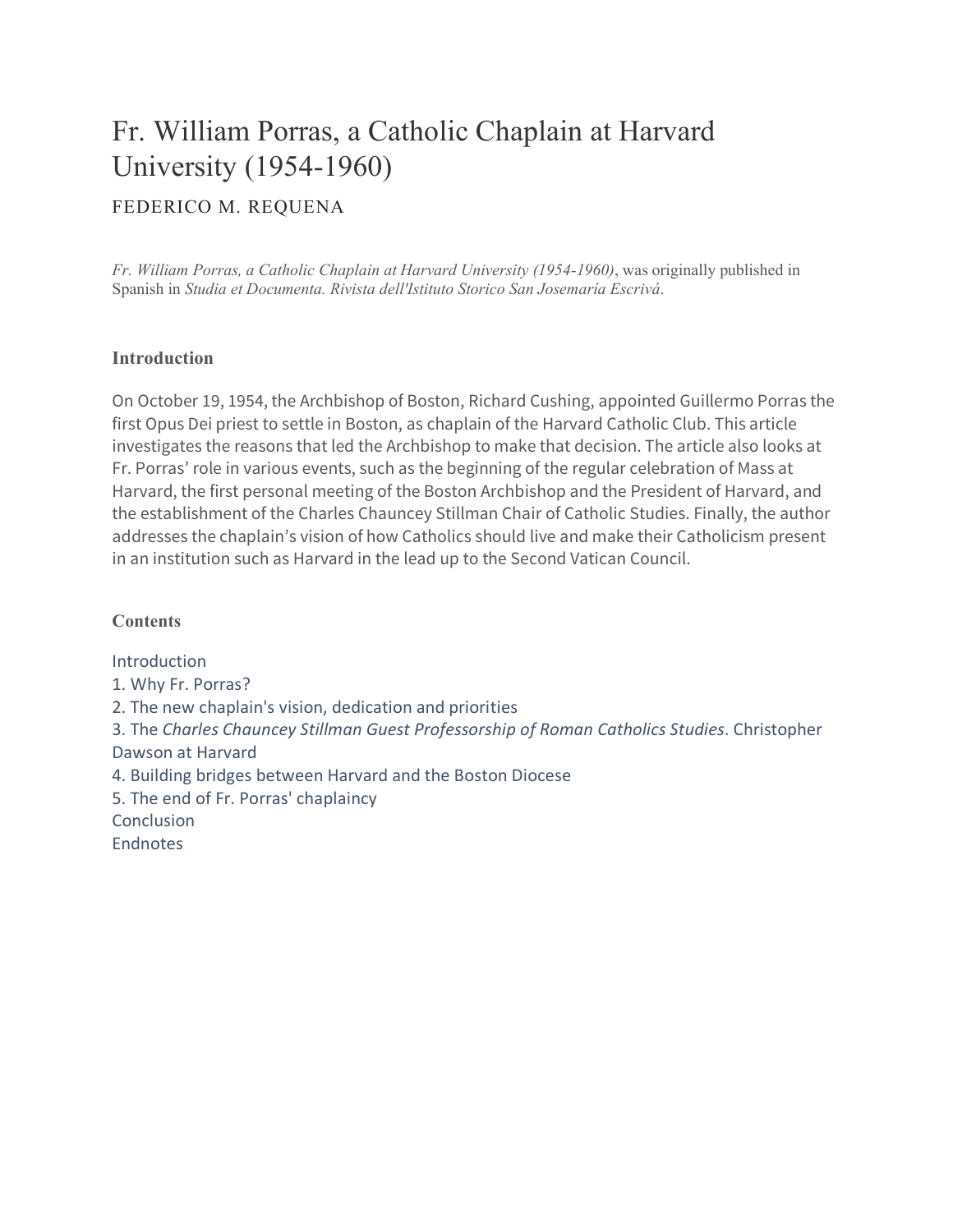## **FR. WILLIAM PORRAS, A CATHOLIC CHAPLAIN AT HARVARD UNIVERSITY (1954-1960)[1]**

# **INTRODUCTION**

On October 19, 1954, the Archbishop of Boston, Most Rev. Richard J. Cushing, appointed Fr. William Porras, a priest of Opus Dei, chaplain of the Harvard Catholic Club. The Archbishop informed Fr. Porras of this appointment during a visit he made to Trimount House, a residence for students established by Opus Dei in Boston[2], to inaugurate the residence and celebrate Mass in the chapel. The media took note of the event. Thus, the Boston *Traveler* published a photograph with the caption "New Chapel – Archbishop Richard J. Cushing celebrated the first Mass at the new chapel of the Opus Dei house, 22 Marlboro St. The chapel is the first in Boston for resident college students"[3].

Fr. William Porras was 37 years old. Born in El Paso, Texas, he had studied law in Mexico and obtained a Ph.D. in history in Spain. He had been ordained to the priesthood three years earlier and was the first priest of Opus Dei to reside in Boston, having arrived there from Chicago in 1953.

In this study we will consider the motives that may have led Archbishop Cushing to appoint as chaplain a priest from a relatively recent institution in the Church, which had been present in Boston a little over two years, and in the United States only since 1949. After all, The Archbishop, known for his enterprising ecumenical spirit, had authority over more than a thousand priests in the diocesan clergy, not to mention the presence of a considerable number of priests belonging to various religious congregations operating in the Archdiocese.

"Fr. Bill" Porras, as he soon became known, remained as chaplain at Harvard for six years, until June of 1960. A year before his appointment, Nathan Marsh Pusey had been chosen President of the University. Pusey, a devout Episcopalian, was concerned about integrating secular knowledge with religious faith, and continued to promote the academic excellence for which the university had been known for many years  $[4]$ . President Pusey's tenure coincided with a vigorous presence of the Catholic minority at Harvard  $[5]$ .

During the years of Fr. Porras' tenure as chaplain, Mass began to be celebrated monthly on campus; in addition, the Archbishop and the President of the University took part in a yearly social gathering organized by the Catholic Club in one of the University buildings; and the Charles Chauncey Stillman Chair of Catholic Studies was established, with the British historian Christopher Dawson as its first occupant, from 1958 until 1962. The Harvard Catholic Club grew in number of members and organized a number of high-level cultural and intellectual activities. In the following pages, we will consider the role that Fr. Porras played in these developments $[6]$ .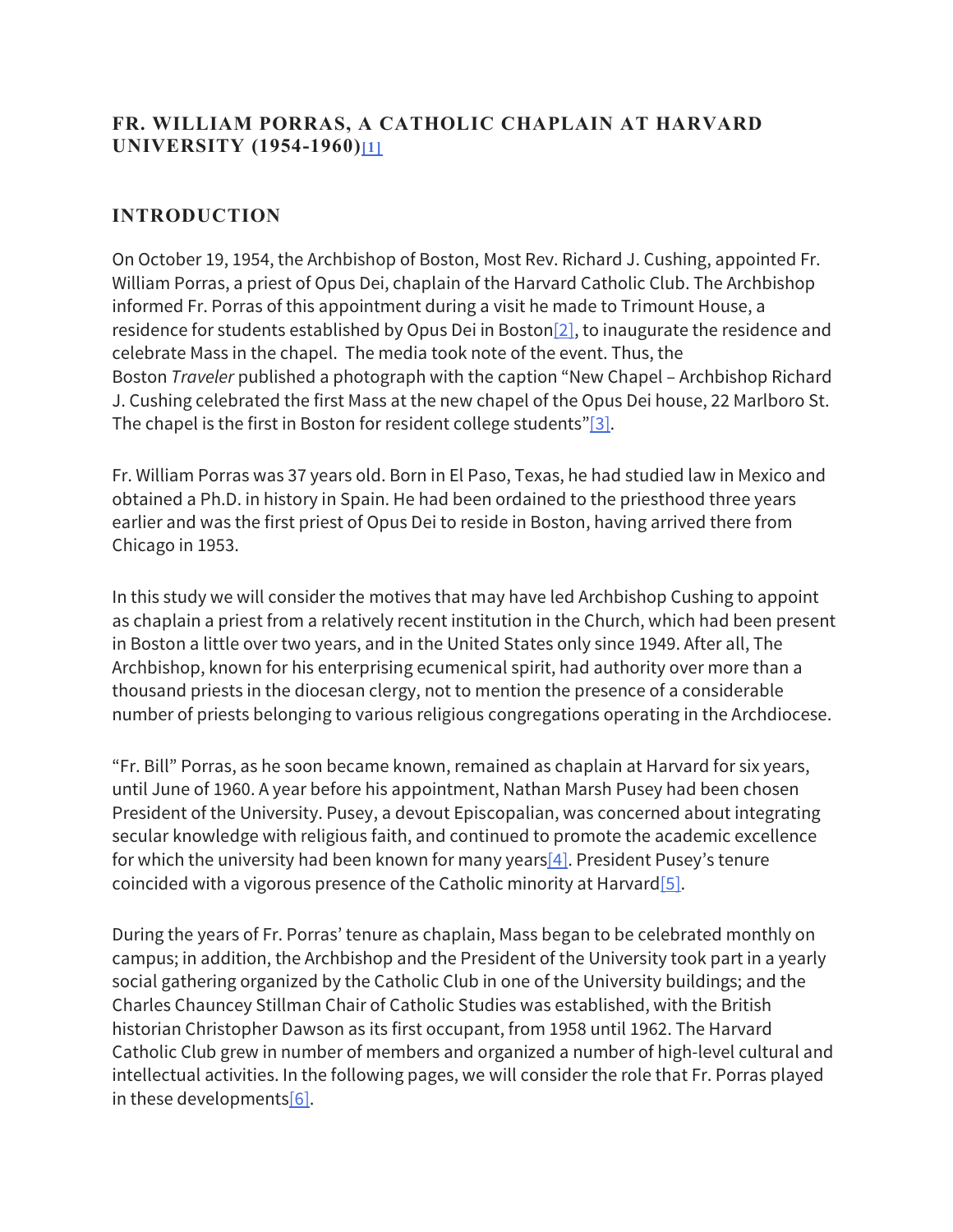Finally, we will study Fr. Porras's vision of how Catholics – and laypersons in particular – should make their faith a visible reality in secular institutions of higher learning, such as Harvard University, in the 1950s. Such a consideration can assist in gaining a deeper understanding of the relation between Catholicism and secularization.

As is well known, the years that followed the end of the Second World War witnessed a considerable expansion and development in Catholic institutions of higher learning. In the years preceding the Second Vatican Council, this development involved a continuation of the discussion, dating back to the 19th century, on the degree to which Catholics may participate in the secular cultural institutions of their milieu. In the case of education, one of the questions that was posed was whether Catholics should be allowed to attend secular institutions of higher learning. This discussion has sometimes been described as a moment in the transition between the mentality of a "Catholic Revival" as opposed to the tendency toward "assimilation" into a secularized culture as manifested in the 1960s and 1970s. On the one hand, the writings of John Tracy Ellis in the 1950s encouraged the presence of Catholics in the culture; but at the same time there existed a strong "defensive" tendency toward creating a separate cultural and social environment – a "Catholic ghetto" – and a distrust of scientific knowledge<sup>[7]</sup>. The crisis surrounding the St. Benedict Center and the condemnation of Fr. Leonard Feeney – events which are relevant for the purposes of the present study – are an extreme example of this last position.

The six years of Fr. Porras' presence as Chaplain can also shed light on the presence of Catholics at Harvard, as well as on the relations between the University and the Archdiocese; and this, in turn allows us to understand indirectly the presence and development of Opus Dei in the U.S. during the years preceding the Second Vatican Council[8].

# **1. WHY FR. PORRAS?**

To answer the question of why Archbishop Cushing decided to appoint Fr. Porras as chaplain of the Harvard Catholic Club, we will consider three factors: the following questions: the Harvard Catholic Club and the crisis caused by the St. Benedict Center; the person of Fr. Porras; the presence of Opus Dei in the Archdiocese of Boston.

#### *a. The Harvard Catholic Club and the crisis at the St. Benedict Center*

Thanks to the efforts of some Catholic students and the welcoming attitude of the University authorities, the Catholic Club began to function in the late 1800s, in spite of the apparent lack of interest on the part of the Boston Archdiocese. Over the years, the number of Catholic students at Harvard had grown; meanwhile, the University had been losing its religious dimension and had become secularized[9].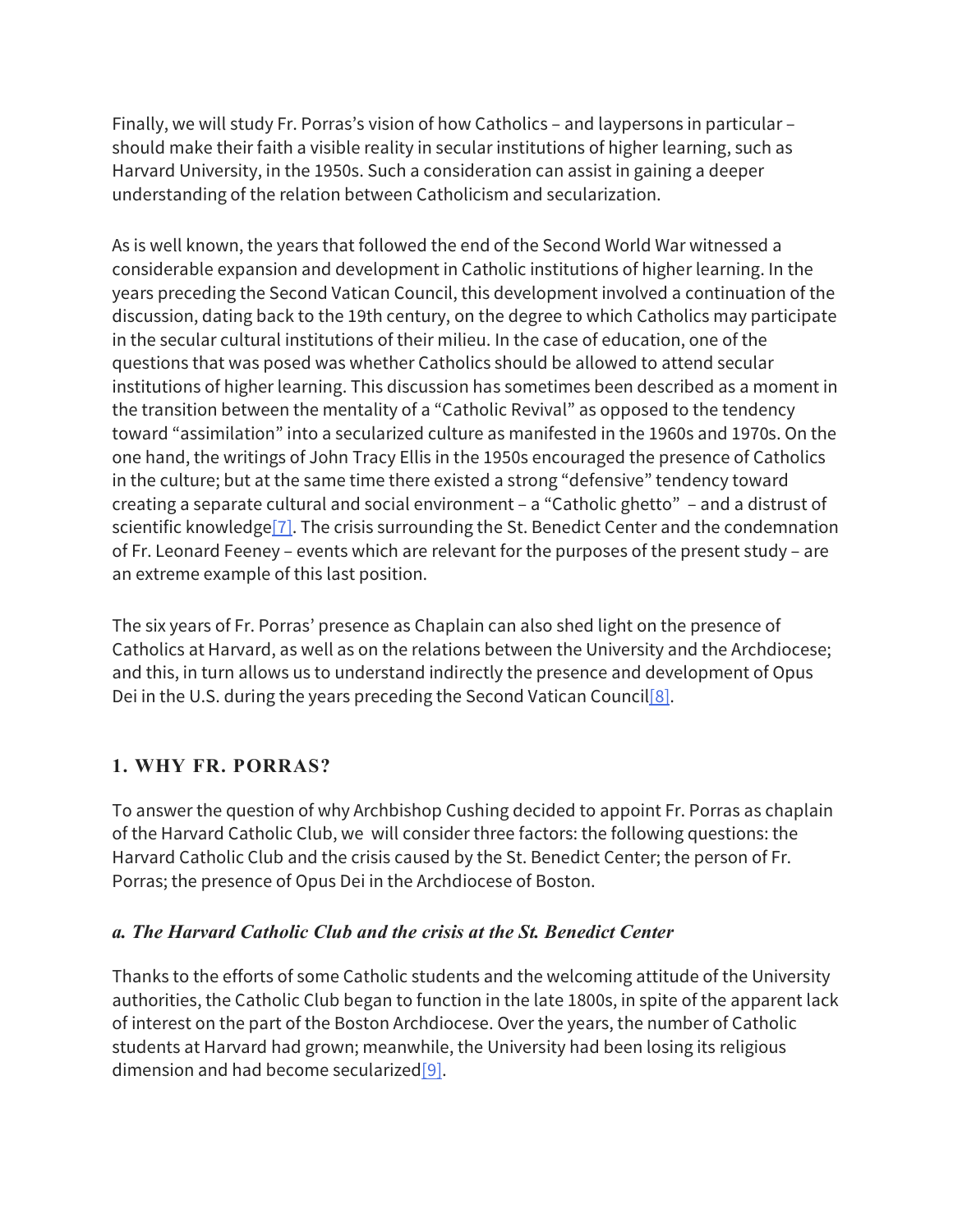At the time, there were some 250 Catholics at Harvard, and the establishment of a Catholic Club allowed them to have a visible presence on campus. In 1900, Phillips Brooks House was established as a center for religious and charitable organizations, and the Harvard Catholic Club began to use it as a meeting place  $[10]$ .

During these early years, no chaplain was named; nor was there any connection with St. Paul's Parish in Harvard Square, though such a connection arose, as was logical, very soon after the establishment of the Club.

In 1901, Fr. John Farrell, associate pastor of St. Paul's, was officially named chaplain of the Catholic Club. From that time until 1954, when Fr. Porras was named, there were eleven chaplains, six of whom were at the same time pastors or associates at St. Paul's. Throughout these years, the relationship between the parish and the Club varied according to the circumstances and the persons involved – at times it was very close, at others more distant, and this led to occasional changes in the nature and operation of the Catholic Club.

In the early years of the 20th century, the Jesuit Fr. John Lafarge, a Harvard alumnus and a convert to the Catholic Church, suggested that a religious congregation, entrusted with the care of the parish and with the chaplaincy of the University, would be the most adequate and permanent way of serving both the parish and the University community. Of the two religious orders, Fr. La Farge saw the Society of Jesus as the more appropriate (the other was the Paulist congregation). However, in 1907, the recently named Archbishop of Boston, Most Rev. William H. O'Connell, decided to entrust both the parish and the Catholic Club to archdiocesan clergy. Although Archbishop O'Connell, like many bishops and clergy at the time, did not look kindly on the presence of Catholic students at Harvard, he entrusted to the Catholic Club a property situated at 32 and 34 Mt. Auburn St., which came to be known as the Newman House[11].

The period between 1907 and 1925 came to be known as the "Club House Era." During this time, the Catholic Club became more closely identified with St. Paul's Parish, and in 1913 the pastor of St. Paul's, Fr. John J. Ryan, an alumnus of Boston College, became chaplain of both the Harvard and the Radcliffe Catholic Clubs[12].

During these years, relations between the University and Archbishop O'Connell became strained one the occasion of the dedication of the new St. Paul's Church in 1916. On that occasion, the Archbishop expressed his concern about the process of secularization affecting society. "There is a very great danger," said the Archbishop, "not far distant from this sacred edifice. It is the growing tendency to separate science from faith, and spiritual from material forces"[13].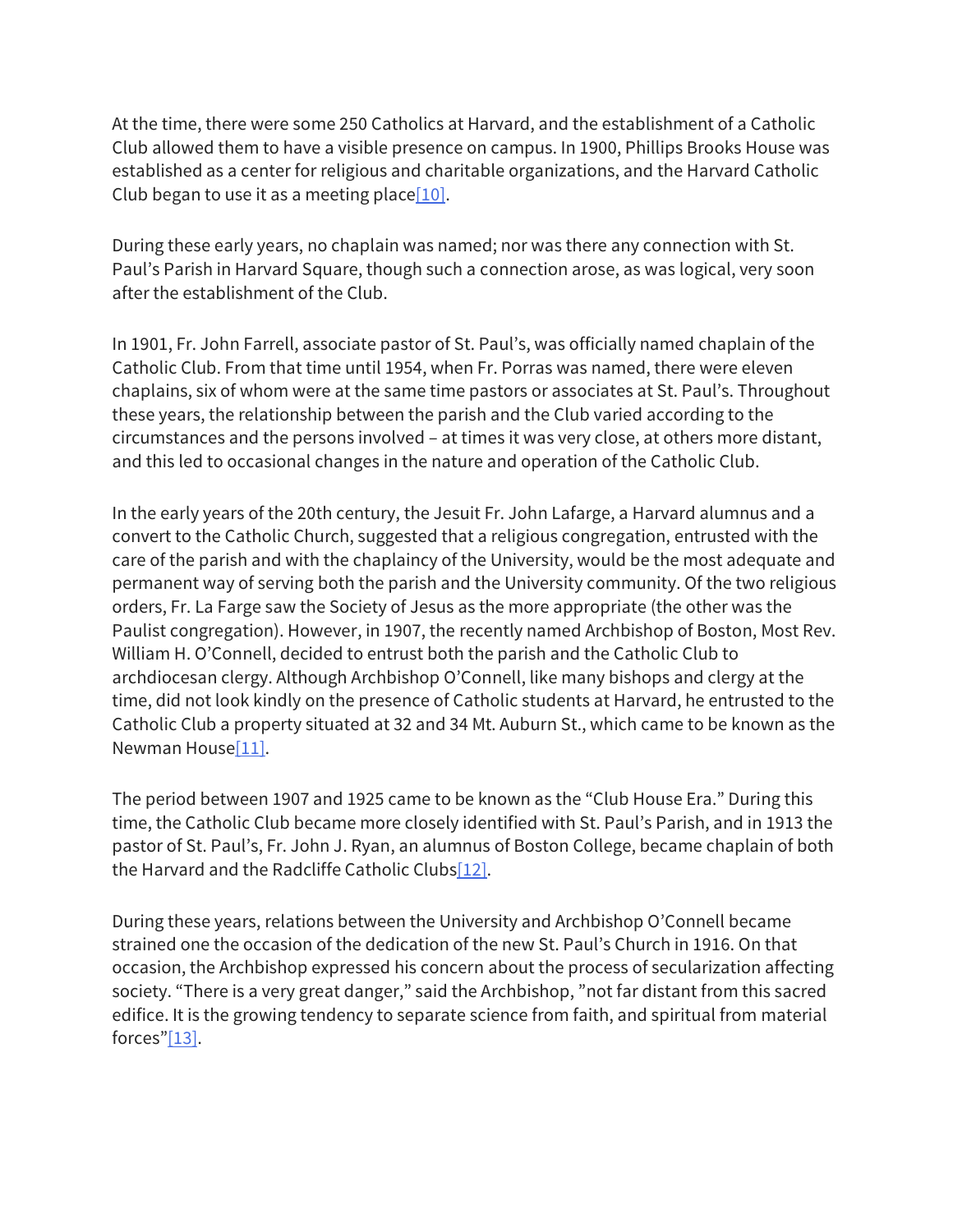In any case, by the 1920s the Catholic Club had become a presence in the University, and had established a program of activities that attracted a regular attendance of some fifty members. A much larger number attended the yearly dance, which became the best-known event in the Club calendar and attracted as many as a thousand couples. Nevertheless, some Catholics complained that the Catholic Club was stagnating and seemed unable to draw the attention of a greater number of Catholic students (at the time, about a quarter of the Catholic on campus were involved in the Club) $[14]$ .

The situation failed to improve with the arrival of Fr. Augustine Hickey as pastor of St. Paul's. That same year, the Newman House was torn down to make room for a new rectory for the parish. Until the fall of 1933, the Catholic Club made use of a property on De Wolf St. but that building was soon lost as well. At this point, the Harvard Catholic Club became, in fact, subordinate to the parish, to which Fr. Hickey devoted his principal efforts. A sign of this situation was the fact that, between 1930 and 1932, four successive chaplains were appointed by the Archdiocese.

During these years, the "House system" was becoming an essential feature in the life of the University. Upperclassmen were assigned to one or another of the "Houses", not only for purposes of residence, but also for some academic activities. Each House became a focus for social interaction for students in the last three years of their undergraduate involvement. At one point, Fr. Francis Green, who, besides being chaplain of the Catholic Club, was also an associate pastor of St. Paul's, attempted to integrate the Club's activities with the House system, but achieved only a limited measure of success. The lack of a "home base" for the Catholic Club was obviously a serious drawback to its operations. To this difficulty was added, some years later, the involvement of the U.S, in the Second World War from 1941 onward, with all its effects on the life of the University.

This situation which extended over a period of more than 20 years, gave rise to a number of initiatives on the part of Catholics in and around the Harvard community, which were independent form both St. Paul's parish and the Harvard Catholic Club. The best-known of these was the St. Benedict Center.

Properly speaking, the St. Benedict Center was never a part of the history of the Harvard Catholic Club, or even of the efforts of the Archdiocese to provide pastoral attention to the University community; and yet, it is part of the history of the Catholic presence at Harvard; and the crisis it caused had serious repercussions in the history of the Catholic Club in the 1950s $[15]$ . It is in this light that we can best understand the appointment of Fr. Porras.

The St. Benedict Center arose in 1941, as an initiative of some students and faculty members at Harvard, assisted by the efforts of Mrs. Catherine Clark, who operated the St. Thomas More Bookstore on Church Street. From the beginning it enjoyed the approval of Fr. Hickey, the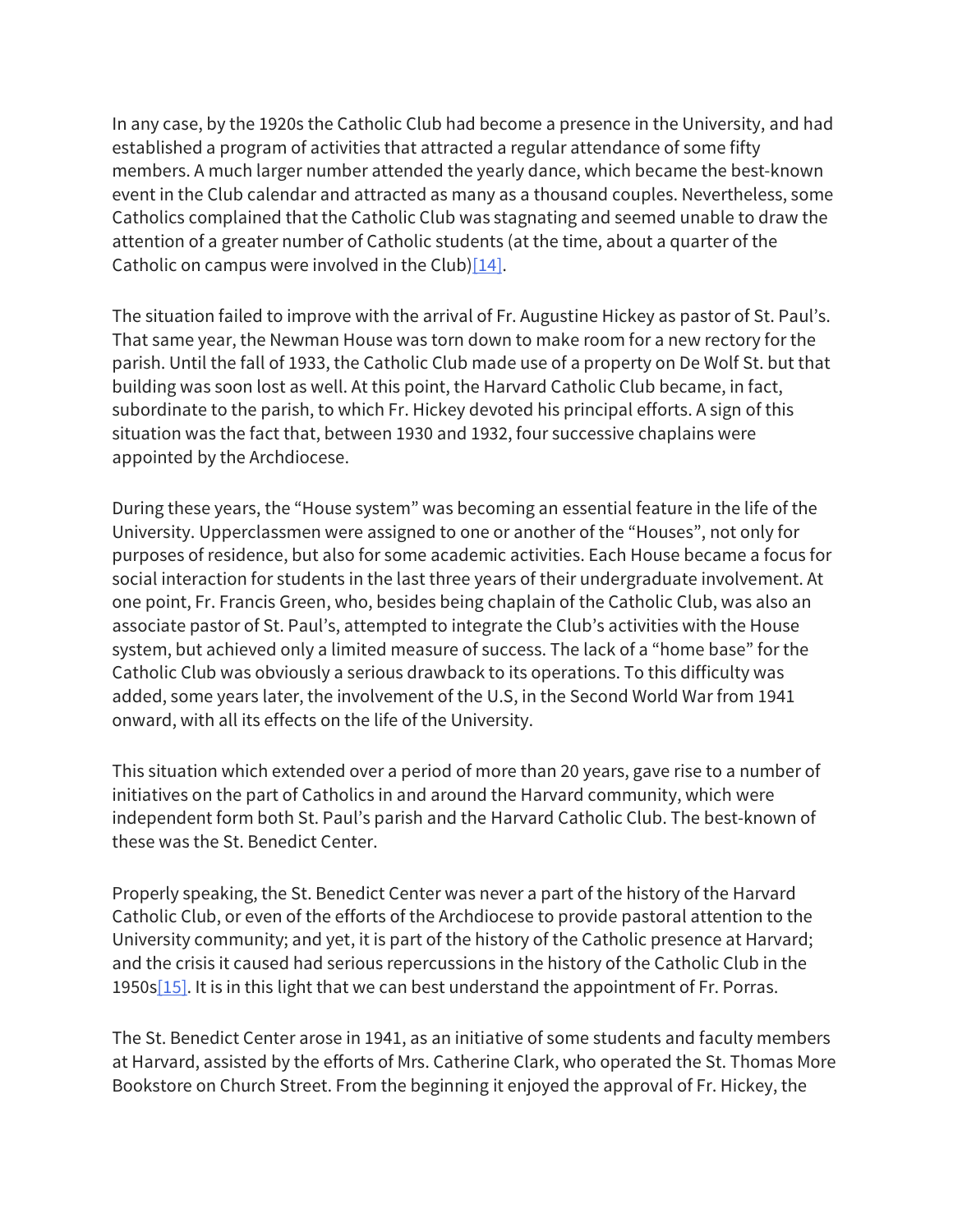pastor, and of the chaplain of the Catholic Club, Fr. Green. However, in spite of the fact that it was situated across the street from St. Paul's Church, its activities were not carried out in the context of the parish. The Center included a conference room, space for discussion groups and a library.

In 1942, Fr. Leonard Feeney, S.J. became active in the St. Benedict center. At the time he was some 45 years old and, after ten years of teaching at Boston College, was at the height of his literary and academic career. He was known as a charismatic speaker who attracted crowds. In 1945 Fr. Feeney was named full-time chaplain and became the heart and soul of the St. Benedict Center[16].

The future cardinal Avery Dulles, a Harvard student at the time and a pioneer of the St. Benedict Center, recalled the atmosphere of the Center before the crisis erupted: "Thursday nights were special, because they were reserved for Fr. Feeney's weekly lectures on theology. The Center was vastly overcrowded that night, with people on the street leaning into the doors and windows. By the summer of 1946 the Center was a beehive of activity. Scores of students became converts to Catholicism, and many others, who had drifted away, returned to Catholic practice"[17].

But as time went on, the atmosphere changed. Throughout 1947, Fr. Feeney and those who frequented the Center began to lay a heavy stress on what they saw as an incompatibility between the Catholic faith and the increasingly secularized American culture. At the same time as he propagated an extreme interpretation of the teaching of the Church on the salvation of non-Catholics, Fr. Feeney began to encourage Catholics to abandon Harvard. Ultimately, the ensuing controversy, which some have dubbed the "Boston Heresy Case", became the occasion for a consultation directed to the Holy See by the Archbishop of Boston, and the authoritative response of the Holy Office in the matter. One description of the controversy refers to it as "a reaction to the direction that the Catholic Church was taking by moving from the ideals of a religious past to the realities of a secular present" $[18]$ .

Archbishop Cushing, who had been a high-school classmate of Fr. Feeney, had tried to resolve the situation without resorting to extreme means; but this became impossible. In 1949, after Fr. Feeney refused to accept the indications of his religious superiors in Boston, he was expelled from the Society of Jesus and forbidden to teach. The Archbishop was thus faced with a delicate situation.

Richard J. Cushing was a priest of the Archdiocese of Boston, and became its Archbishop in 1944. Even before the crisis of the St. Benedict Center, he had received requests seeking a solution to the situation of the Harvard Catholic Club. In 1946, Clement Lee Counts, Jr., a Harvard alumnus and a member of the Harvard Archeological Society, had written, "While we know that the Church would rather not have her men there, the fact remains that they do go,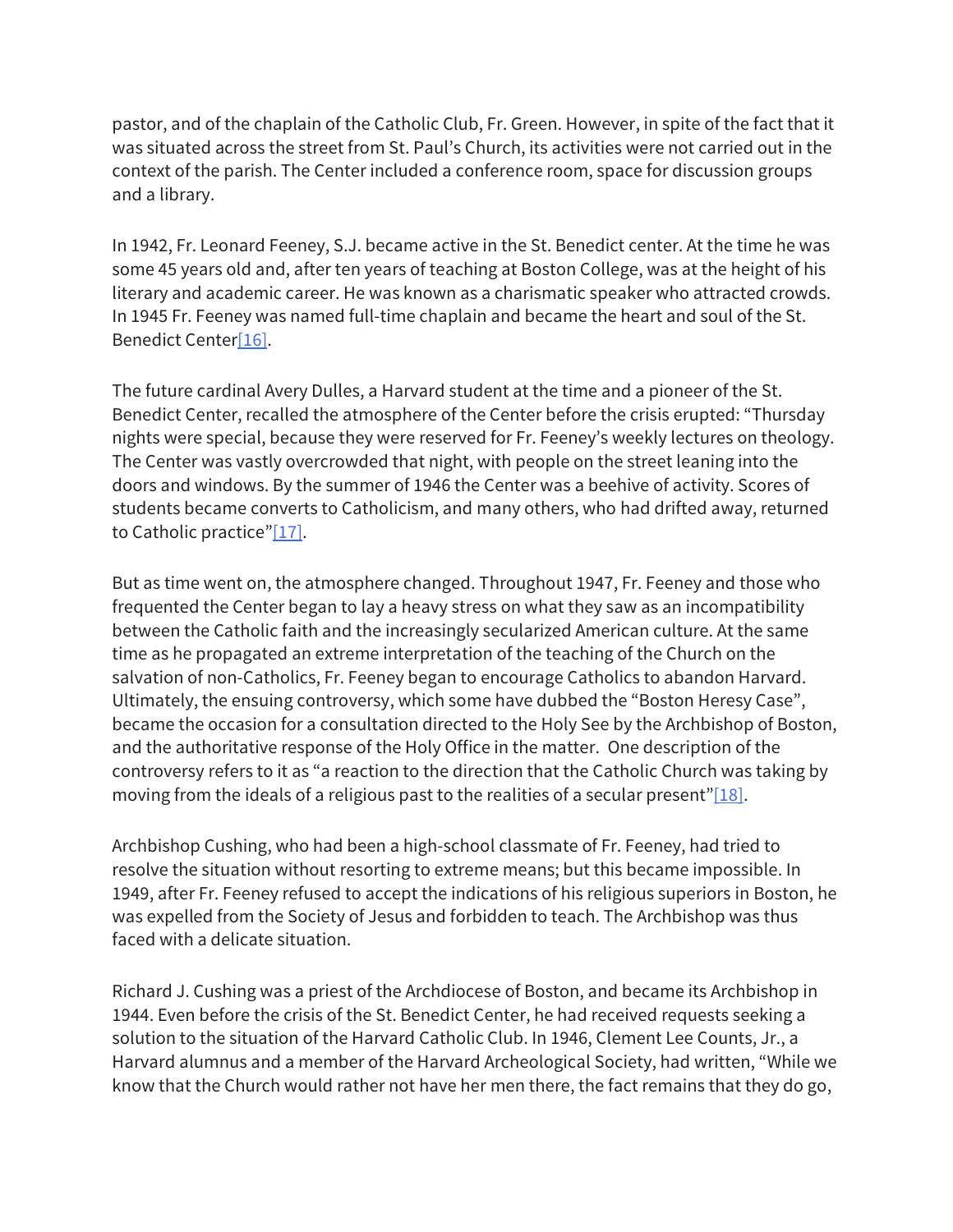and will go. Consequently, they need proper care and guidance. As a matter of fact, Harvard men are often outstanding leaders, and the Church can well use leaders of strong faith and understanding"[19].

In view of the St. Benedict Center crisis, by 1949 it was clear that a "student center" for Catholics at Harvard was becoming an urgent necessity. In February of that year, Francis J. Milligan, a recent alumnus of the Harvard Law School, wrote to the Archbishop, "We fully realize the difficulties presented by the present situation, and your position, as you explained to us, is not an easy one. But we would like to take the opportunity to tell you again that our interest and energy have not diminished in any respect" $[20]$ .

The dialogue between the Catholic Club and the Archbishop continued into the following year. In March of 1950, John J. Trudon, chairman of the Catholic Club Fund Committee, suggested to Archbishop Cushing that, while the ultimate goal would be the construction of a catholic Center, "because of the urgency of the problem" it would be important to find a provisional solution, involving a rented facility and, above all, the naming of a competent chaplain. "He must be -wrote Trudon- eminently qualified to handle the intellectual problems of students on the university level"[21].

The Archbishop, after his experience with the St. Benedict Center, was determined to approach the matter very carefully. In his reply to Trudon, he stated clearly that "in a project of this kind the Archdiocese must have absolute control". While he insisted that for the moment, he was not ready to respond to these requests, he promised to deal with the matter by the beginning of the following academic year  $[22]$ . The two met again before the summer, and the Archbishop expressed his desire to begin a fund drive to as to establish a Catholic Center at Harvard. Once again, he insisted that "this project must be carefully planned"[23].

Archbishop Cushing was, in fact, considering the matter with Fr. Hickey, the pastor of St. Paul's, who was also the Vicar General of the Archdiocese. In answer to one of Fr. Hickey's letters, he wrote, "Your letter of July 2 set me thinking again of the character and purpose of the Catholic Center for students at Harvard which you plan to open in the fall".

The pastor explained to the Archbishop his vision of such a Catholic Center, taking into account the circumstances of the time. It would require room for some 75 people, since "the usual meetings of the Catholic Club are not larger than this number".

According to Fr. Hickey, the Center should clearly not be a "Club house," but rather a place "for discussion and progress in knowledge and goodness". It should be open only when the Reverend director was present; he suggested that, as an experiment, the Center could be open four hours in the afternoon and two or three hours in the evening. Since during the first year the Center would function on a part-time basis, the pastor suggested that two priests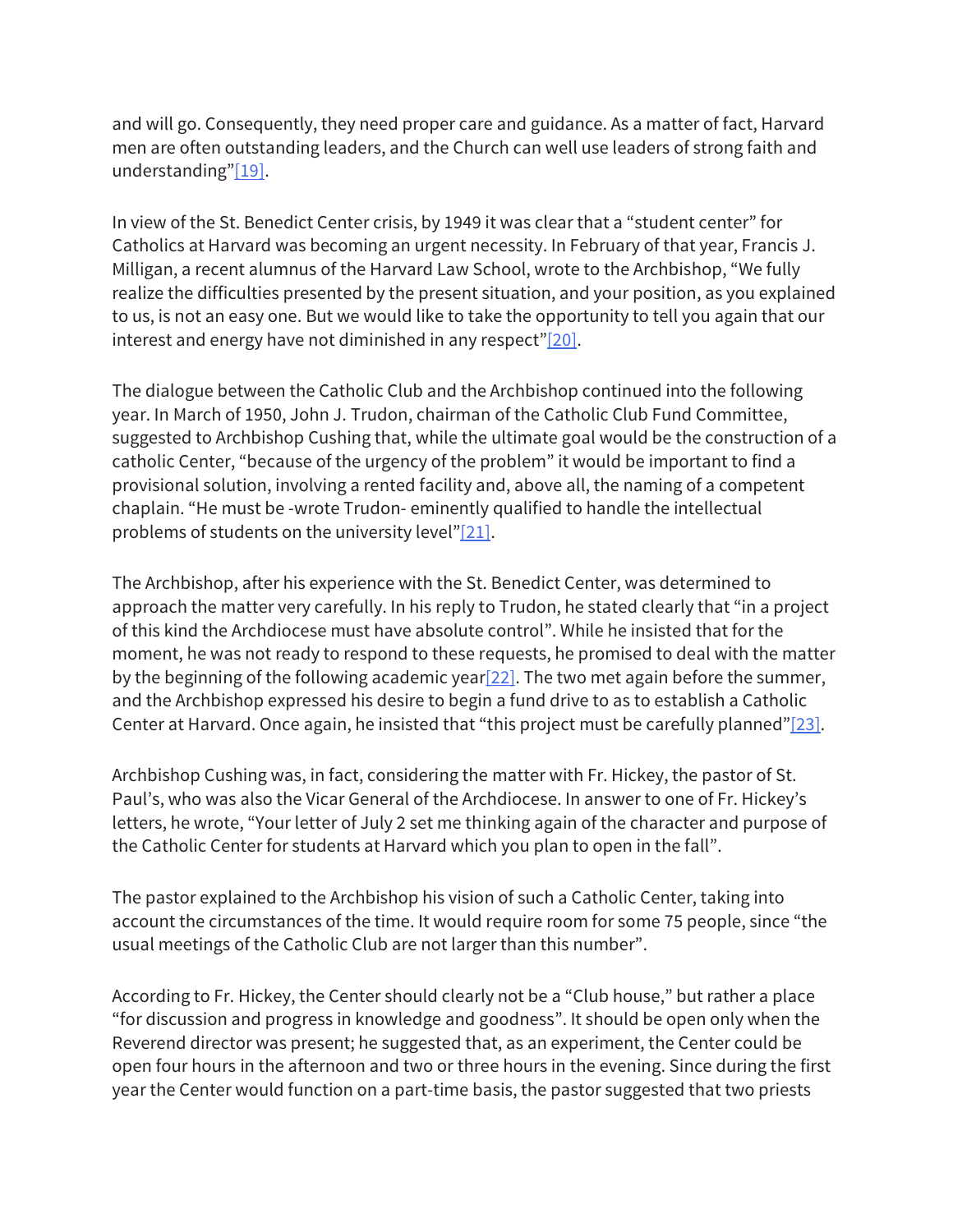(one in charge and an assistant) be assigned to inaugurate the project. He also gave the Archbishop a profile of a future chaplain: "A priest assigned to this work must be intelligent, with academic interest and some academic standing, and with understanding and sympathy for young students. This is why I suggest faculty members of the Seminary" $[24]$ .

In fact, the efforts made during the summer of 1950 did not achieve any degree of success, although a few donations were received, including an unspecified amount from a hitherto little-known congressman by the name of John F. Kennedy<sup>[25]</sup>.

With the beginning of the 1950-51 school year, Archbishop Cushing adopted a provisional solution: as chaplain of the Catholic Club he named his own secretary, Fr. Lawrence J. Riley, who was also on the faculty of St. John's Seminary.

Fr. Riley continued as chaplain through the 1951-52 school year. In a report on his first year in that position, he informed the Archbishop about the status of the programs at the Club, which involved between 30 and 40 people. Fr. Riley added, in an unenthusiastic tone, "for neither activity was there much support from the members of the Club" $[26]$ .

In the fall of 1952, Fr. Riley was able to pass on the responsibility for the Catholic Club to Fr. Vincent McQuade, O.S.A., president of Merrimack College, in Andover, MA. Fr. McQuade was obviously deeply involved in matters of the college, which was about 30 miles from Cambridge, and therefore could dedicate even less time to his work as chaplain[27].

Meanwhile Fr. Feeney continued to ignore the warnings given him, until, in 1953, the Holy See excommunicated him<sup>[28]</sup> As a consequence, renewed efforts were made to alert the Archdiocese to the need for "a well-trained chaplain, and for a social center for Catholics at Harvard". Thus, in 1954 a Fr. Cotter relayed the concern of a Harvard student with whom he was acquainted: "I hope that something will be done by the Archbishop about this situation in the near future." This news reached the archdiocese in April 1954 $[29]$ .

Catholics at Harvard wanted Church authorities to leave behind the Feeney crisis and to provide the pastoral services they needed. "Now, when the word 'center' is mentioned around here, the sound 'Benedict' is rarely far behind, but, in terms of the student, unjustly so. Objections on the basis of the Feeney failure overlook the fact that it is the student here at Harvard and Radcliffe who is frustrated in his efforts to keep alive in Catholic thought"[30].

In the summer of 1954, the president of the Harvard Catholic Club, Leo Zavatone, wrote to Fr. McQuade, then chaplain of the Club, concerning the need to avoid the situation – the lack of a program – in which they had found themselves the previous year. He added, "I am also working hard to build up the Catholic Club for next year, talking to students I know and various other persons who have an interest in the Club (namely Fr. Nugent at the Newman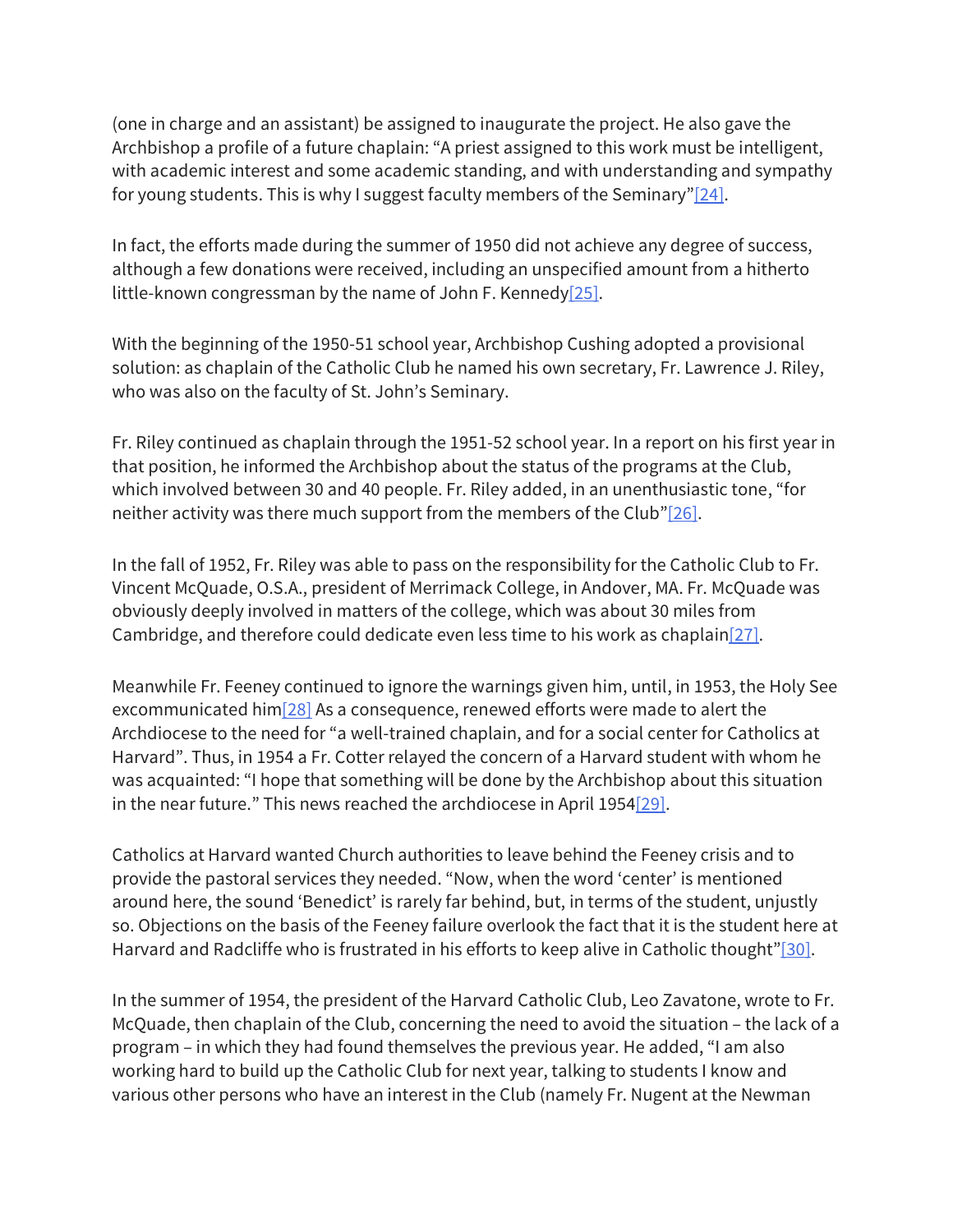Center, Dr. Rodgers, Fr. Porras at Opus Dei House & members of the M.I.T. C.C. plus others"[31].

As we have seen, in October of 1954, Archbishop Cushing named Fr. Porras chaplain at the Harvard Catholic Club, when he came to inaugurate Trimount House, the Opus Dei residence mentioned by Zavatone.

# *b. Fr. William Porras, historian and priest of Opus Dei*

Guillermo Jesus Porras Muñoz was born in El Paso, TX on July 22, 1917, and was baptized a few months later in Sacred Heart Church in that city[32]. His parents were from the state of Chihuahua and returned there once young William had finished elementary school. He attended high school in the "Instituto Científico y Literario" operated by the Jesuits. His later studies took place in non-Catholic institutions, generally of a secularist bent. After high school, he attended the "Escuela Libre de Derecho" (Law School), in Mexico City, where he obtained a law degree. At the same time, his interest in history led him to take part in the first "Cátedras de Humanidades" (studies in the humanities) of the "Colegio de México" and to attend classes in the "Facultad de Filosofía y Letras" (humanities department) in the National Autonomous University of Mexico, as well as studies in the National School of Anthropology[33].

Guillermo Porras soon became known as a historian. Between 1944 and 1946, he published articles in the "Revista Chihuahua" and the "Boletín de la Sociedad Chihuahuense de Estudios Históricos".

In 1946, he moved to Spain, with a scholarship from the Instituto de Cultura Hispánica, to do research in various archives: The National Archives of Spain, the Archivo de Indias and the Archive of Simancas.

He obtained a Doctorate in History from the university of Seville, with a dissertation on the government of Nueva Vasconia.

While in Spain, he met several members of Opus Dei who were also involved in research on Latin American history. He was attracted to this Catholic organization, which consists primarily of laypersons, and which proposes the goal of seeking Christian perfection in the middle of the world through the sanctification or professional work, contributing in this way to the evangelizing mission of the Church. In July of 1947, Porras requested to be admitted in Opus Dei as a numerary, committed to a life of celibacy  $[34]$ .

An immediate result of his commitment was his involvement in promoting and directing some of the student residences being established by Opus Dei, such as Moncloa in Madrid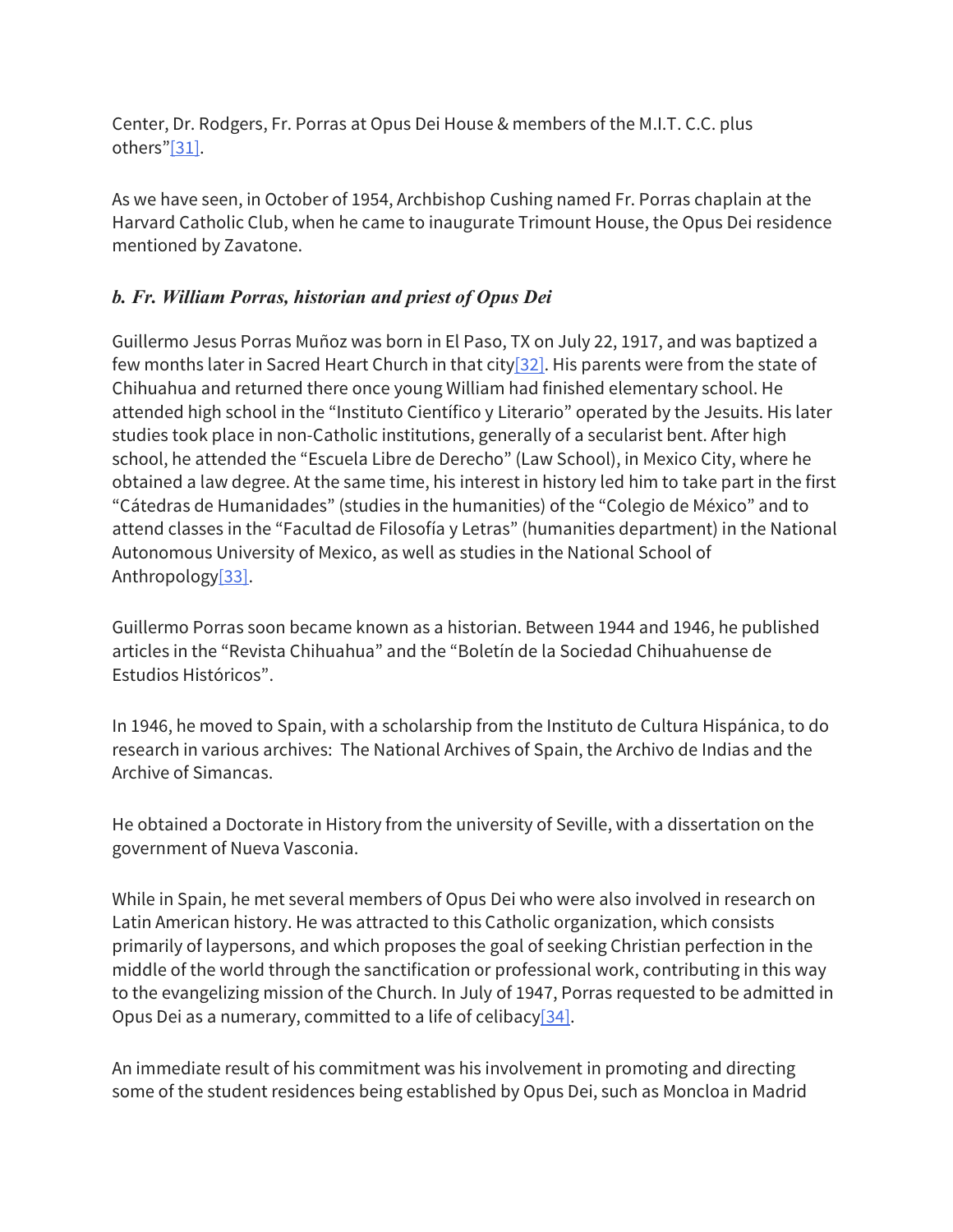and Guadaira in Seville. During summer vacations, he took part in the organization of courses at the Menendez y Pelayo summer university and the Spanish-American University of La Rábida. His correspondence shows the intense activity that the young man undertook to provide for the human and Christian development of university students, as well as his passion for what was known in those days as "Intellectual Apostolate". Related to these efforts was his scholarly work, which put him in contact with people involved in Latin American studies, such as the American historian Adele Kibre, whom he met at the Hispanic-American archive known as the "Archivo de Indias," situated in Seville. She offered to obtain for him an invitation to teach at the University of California, "or more precisely," as Porras wrote to her, "to remind them of an invitation they had extended to me years ago"[35]. At the time, Kibre, who had worked in the Vatican Secret Archives, was considering her decision to become a Catholic, and wanted to count on the advice of her colleague William Porras<sup>[36]</sup>.

Soon after his commitment to Opus Dei, William Porras had the opportunity to meet its founder, St. Josemaría Escrivá de Balaguer, who was 45 years old at the time[37]. They met on a number of occasions, at times at the request of the founder himself. "Your letters, which I have read and reread in Rome, have always made me very happy. But I would like to see you and talk with you before I have to get involved in any more running around" $[38]$ . Soon they came to be very much in tune with each other; and in 1948, Porras told the founder that he would be ready to be ordained a priest[39].

Early that year, Porras had written to St. Josemaría, "I was particularly impressed by your insistence that we go to America" $[40]$ . The following October, in Madrid, he was teaching English to a small group of members of Opus Dei who were preparing to move to the U.S. and begin their apostolic work there. The following spring, he spent two weeks in Rome, close to the founder[41].

He had begun his studies in theology while he was still carrying out his research, and, on July 1, 1951, he was ordained to the priesthood by Bishop José María García Lahiguera, auxiliary bishop of Madrid.

The founder of Opus Dei had been counting on Fr. Porras to help develop Opus Dei's apostolic activities in the United States, which had begun two years earlier $[42]$ . Thus, after celebrating his first Solemn Mass in his hometown in Mexico, Fr. Porras arrived in Chicago, with the intention of remaining there for a year, as chaplain of Woodlawn Residence, near the University of Chicago.

Fr. Porras, whom young people would soon begin to call "Fr. Bill," was the second priest of Opus Dei to arrive in the U.S. The first was Fr. Joseph Muzquiz, who had been in Chicago since 1949, and who described the visit he made to introduce the new arrival to the Archbishop, Samuel Cardinal Stritch: "We visited the Cardinal and I presented the petition for faculties,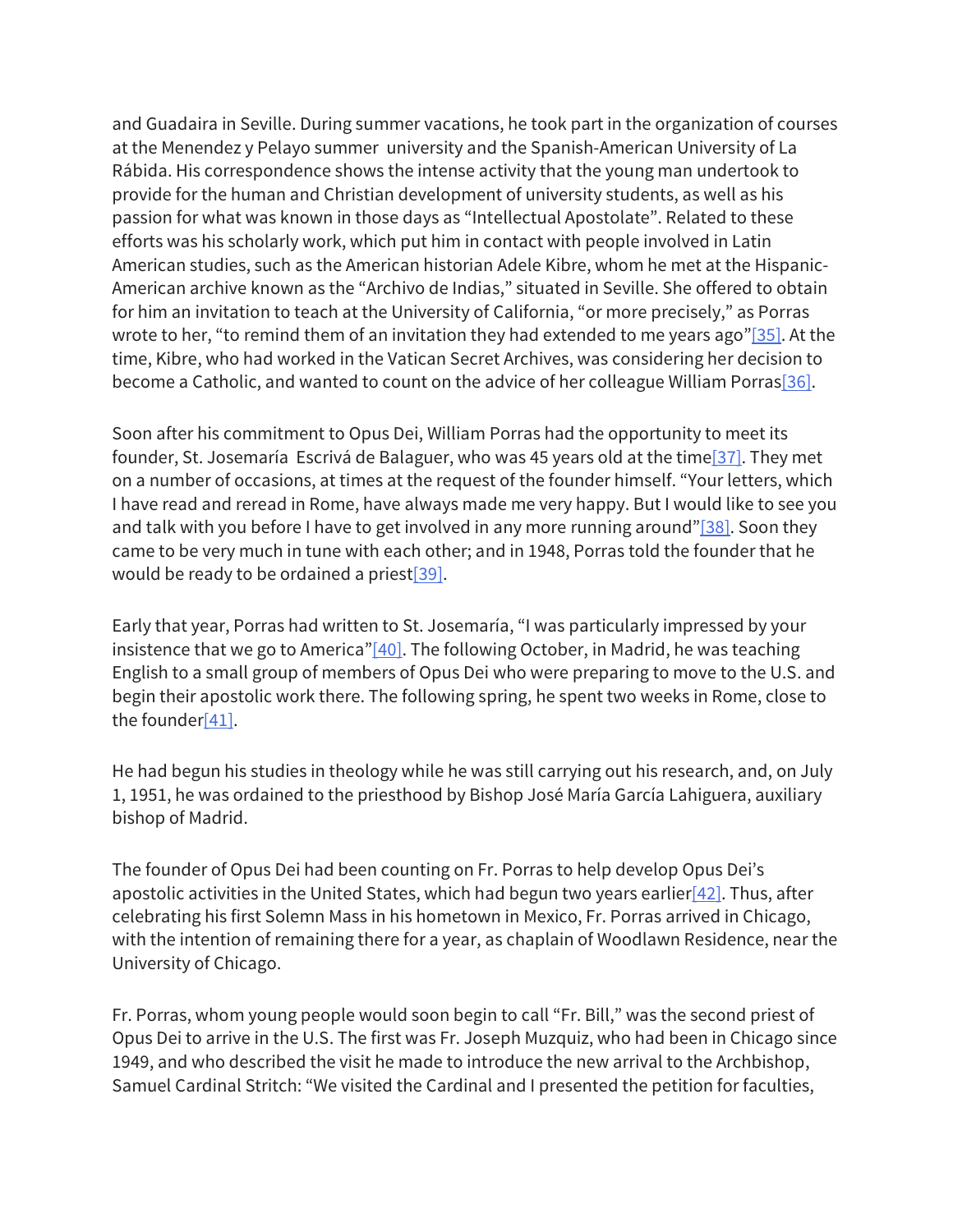which he granted for a year. He was gracious, and he liked having another priest, who besides had a Ph.D. in history"[43].

A year later, Fr. Porras moved to Boston, and in September of 1952, he met for the first time with Archbishop Cushing. At that interview, he told the Archbishop about the project of establishing a residence for university students in the city: Trimount House[44].

## *c. Opus Dei in the Archdiocese of Boston – Trimount House*

Opus Dei had begun its activities in the United States in February of 1949, with the arrival in the country of Fr. Joseph Muzquiz and three lay members, who had the intention of settling in Chicago[45]. While still in the air, Fr. Muzquiz wrote to the Founder: "We are arriving. In a few minutes we will be landing in New York. (…) A little while ago we were over Boston. We saw Harvard University – a painting of it is in the dining room in Molinoviejo – and we have prayed to its Guardian Angel and to the Angels of all its inhabitants"[46]. Two years later, Fr. Muzquiz suggested to Archbishop Cushing that Opus Dei might begin its apostolic work in the Archdiocese.

It wasn't the first time that the topic of Opus Dei was mentioned in Boston. Five years earlier, the Spanish Physicist José María González Barredo, who spent six months working at M.I.T., had the opportunity of explaining Opus Dei to the Archbishop's secretary  $[47]$ .

Now, in January of 1951, the Archbishop was receptive to Fr. Muzquiz's message. "He said he was open to 'anything that would work for the sanctification of lay people' and that the door was wide open for speaking to people, since many persons 'wanted to know about these things'" $[48]$ .

After meeting Archbishop Cushing, and on his advice, Fr. Muzquiz spoke at length with the rector of St. John's Seminary, Msgr. Thomas J. Riley. "I had a long conversation with the Rector and I think he understood quite well. The next day he told me that he had spent a half hour with the Archbishop and that, although no additional institutes were admitted in the diocese, he tried to convince the Archbishop that our work is 'unique' and very necessary. They were thinking specifically about Harvard, the most prestigious university in America, where the only Catholic group was unfortunately the St. Benedict Center, which continued to oppose the hierarchy of the Church, and the Archbishop had excommunicated those who attended their activities $[49]$ . As we have seen, the excommunication from Rome arrived some two years later.

In the summer of the same year, Archbishop Cushing traveled to Santiago de Compostela, in Spain, and was able to visit La Estila, a residence for students that Opus Dei had established in that city<sup>[50]</sup>. Toward the end of the year, Archbishop Cushing granted permission for Opus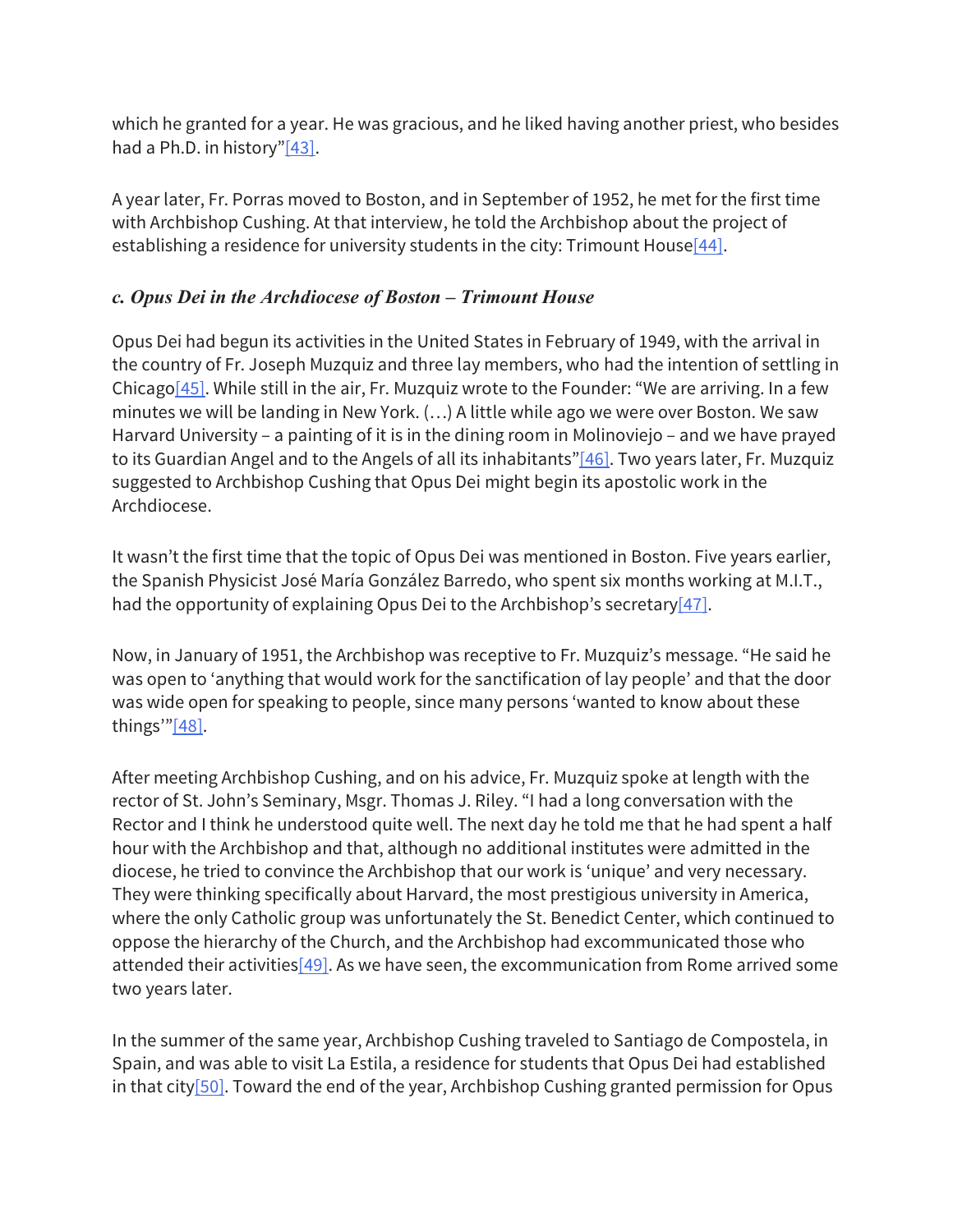Dei to establish its first center in the Archdiocese. It consisted of a small apartment on Commonwealth Ave., where two Spanish scientists – Santiago Polo and Luis Garrido, came to live while pursuing their studies at Harvard University<sup>[51]</sup>.

During the following months, Fr. Muzquiz continued to meet with Archbishop Cushing in Boston. In February of 1952,he was invited by Msgr. Lawrence Riley, secretary to the Archbishop but also chaplain of the Harvard Catholic Club, to give a series of talks about "Sanctifying One's Professional Work". Onthat occasion, healso visited the Archbishop, who once more expressed his support for the establishment of a residence for students[52].

As we have already noted, Fr. Porras also took up the subject of a student residence in his first meeting with Archbishop Cushing, in September of 1952. The Archbishop told him that at the moment he could not offer them financial support, but that he hoped to be able to do so in the future. Fr. Porrascommented that the Archbishop told him that "a great amount of good work is being done in the Archdiocese, but that there are many people whom we will be able to reach, with whom nothing is being done at the moment. (…) 'Really, he said, I don't know much about the Work, I only visited one of your houses in Spain, but I am with you one hundred per cent"<sup>[53]</sup>.

In May of 1953, Fr. Porras moved to Boston, residing in a small apartment on Commonwealth Avenue with Polo and Garrido, the two physicists who were already working at Harvard. A few months later, they purchased two adjoining properties at 22 and 24 Marlborough St. in Back Bay, with the intention of establishing a student residence. That same month, Archbishop Cushing gave his permission for a chapel to be installed  $[54]$ .

Trimount House, as it came to be called, was still in the process of being remodeled and decorated when it began its operation at the beginning of the academic year 1953-54, with a small group of students. An item in the *Boston Post*, published in February of 1954, mentioned that there were 14 students in residence, both Catholics and Protestants, from a variety of racial backgrounds. The article continued: "The Opus Dei house is set up nicely, with a homelike atmosphere", and included an interview with Fr. Porras, and also with Luis Garrido, who was working toward a Ph.D. in Physics.

These statements, which appeared in print at the time, give an idea of the goals that Opus Dei was setting as it undertook the *unique* apostolate described by the Archbishop, as well as the long-range view of the future Harvard chaplain. "The purpose of Opus Dei is two-fold, a way of life approaching perfection for its members that can be demonstrated in the ordinary walks of live, and sanctuary for students of every race and creed during the period of their professional studies, a normal home for the years while they must be away from their own homes". (…) "Said one of them, a young Spaniard studying physics at Harvard. 'The end of Opus Dei is the sanctification of the members'". And Father Porras added: "We are concerned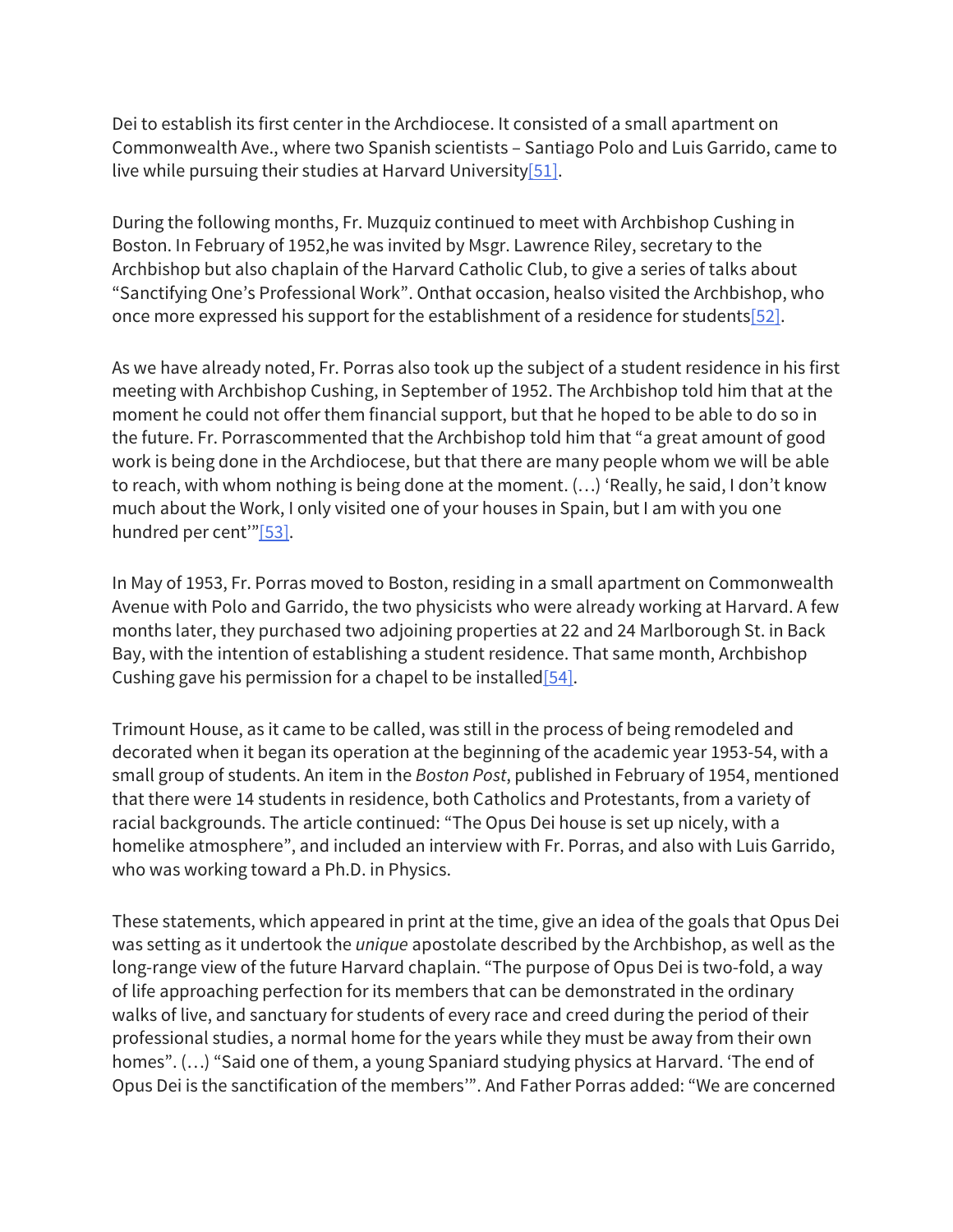with the adverse influences when our students go to non-Catholic universities. We want to provide students with a place where they can lead a pleasant and decent life, a place for their development professionally and spiritually, no matter what their creed may be. By being better men, they can be better citizens. You can't go against things which are very negative. You have to give them something positive. I think that many times in this country we go at things too negatively". The article ended up by saying: "Trimount House, which already has Archbishop Cushing's approval and encouragement, will receive his formal blessing early this spring"[55].

In June of 1954, at the end of the first academic year that Trimount House was in operation, Fr. Porras met once more with Archbishop Cushing. "I told him that we were very pleased with the development we are seeing. I told him about the days of recollection we have organized and also about the young man from Harvard who made his First Communion. For the first time, he asked me to sit down". He went on to explain that the only problems that they were having were financial, since they did not have the money to continue remodeling the house and were now thinking about taking out another mortgage. The Archbishop advised him not to incur any further debts, and promised him a grant of \$5,000, with a view to further assistance in the fall<sup>[56]</sup>.

In October of 1954, after a delay of some months with respect to the original plan, Archbishop Cushing came to bless the chapel of Trimount House, and to take part in the official opening of the residence. During this event, the Archbishop commented, "I met Opus Dei some years ago, in the residence in Santiago de Compostela. I was so impressed that I began to foster a hope that Opus Dei would come to Boston…There is a urgent need for the Work here in America. I am very grateful for the help you have given, and I expect you will continue helping"[57].

It was some three years since Archbishop Cushing had begun his contact with Opus Dei. During that time, he had kept in touch on a regular basis with Fr. Muzquiz and Fr. Porras, and was aware of the activities they had been organizing with college students in the Archdiocese. He had also received a positive report on these activities from the Rector of St. John's Seminary, Msgr. Thomas J Riley, in whom he had full confidence. As a consequence, when two influential Catholic laywomen, Mrs. McManus and Mrs. Fitzgerald, who had helped set up Trimount House, suggested to the Archbishop that he name Fr. Porras Harvard chaplain, he agreed to do so on the spot $[58]$ . Thus, as was noted earlier in these pages, it was during the inauguration of the residence that the Archbishop proposed to Fr. Porras that he take over the chaplaincy $[59]$ . Taking into account the recent crisis provoked by the St. Benedict Center, one can conclude that Archbishop Cushing had found a priest who could resolve the problem involving the Harvard Catholic Club.

A few days later, Fr. Muzquiz, who had come from Chicago for the inauguration of Trimount House, wrote about the Harvard Catholic Club to the Founder of Opus Dei: "The Archbishop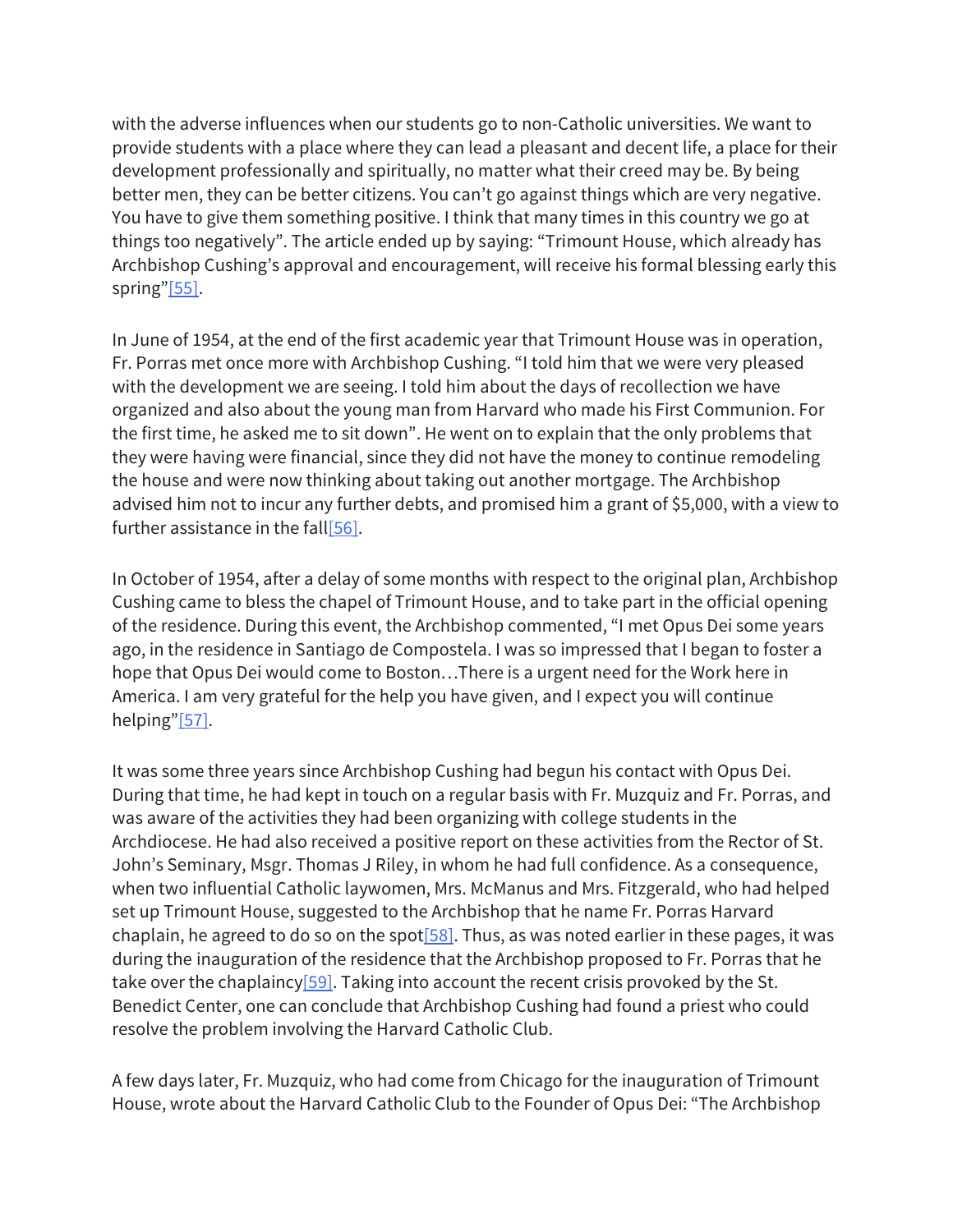told us, 'You people should take it over'. You should take care of it and make sure students come to the residence. Right now they don't have any place to gather, and the present chaplain lives 30 miles away and can't take care of them". Fr. Muzquiz continued: "He wanted a priest of the Work (Guillermo, who is in Boston) to be the chaplain and said he would talk with the present chaplain (who apparently wants to leave the position, since he is now the President at a college), so that the two of them can get together"[60].

# **2. THE NEW CHAPLAIN'S VISION, DEDICATION AND PRIORITIES**

Fr. Porras set to work immediately. During his first year as chaplain, he had four meetings with Archbishop Cushing in which he informed him about his projects and sought his advice. He kept up this same rhythm of appointments throughout the following years [61].

In the first report that he sent to the Archbishop on his chaplaincy he said: "I have always considered that this chaplaincy extended to all the Catholics students at Harvard, whether or not they were members of the Harvard Catholic Club which I have taken to be the instrument through which the work can be carried out" $[62]$ .

The new chaplain understood that his mission consisted primarily in mobilizing small groups of students and forming them spiritually and intellectually so that they would be able to positively influence Catholics and non Catholics at the University[63]. "We were trying to work with small groups (a Seminar for Freshmen and Sophomores, another for Juniors and Seniors), a monthly D/R [day of recollection]; that (it) is not possible to contact personally the 400 Catholic Students here so it is our idea to work steadily with small groups and (get them) to do something for them". Cushing supported the new chaplain's vision. "He said -Fr. Porras noted in reference to the Archbishop- the idea of small groups is very good. The Club has been run like a Holy Name Society trying to get everybody there which is impossible and has failed. Small groups of lay apostolates may work" $[64]$ . In this way, Fr. Porras avoided appearing like the representative of Catholics at Harvard and fostered the sense of responsibility of the laity in the task of making Catholicism present on campus.

It seems that Fr. Porras was able to transmit this vision to some members of the Harvard Catholic Club. This can be seen in an article: "Lay apostolate on the secular campus", that Robert Derro, one of the members, published in the Harvard Catholic Club magazine two years after the new chaplain arrived: "There is on the campus today a great opportunity for the development and practice of this type of active faith. (…) The results of lay apostolate, although often not noticeable, are certainly the most effective"[65]. Another sign of the fact that this call to the lay apostolate was well received at Harvard and also at MIT was the 20 or so persons who throughout those years decided to join Opus Dei[66].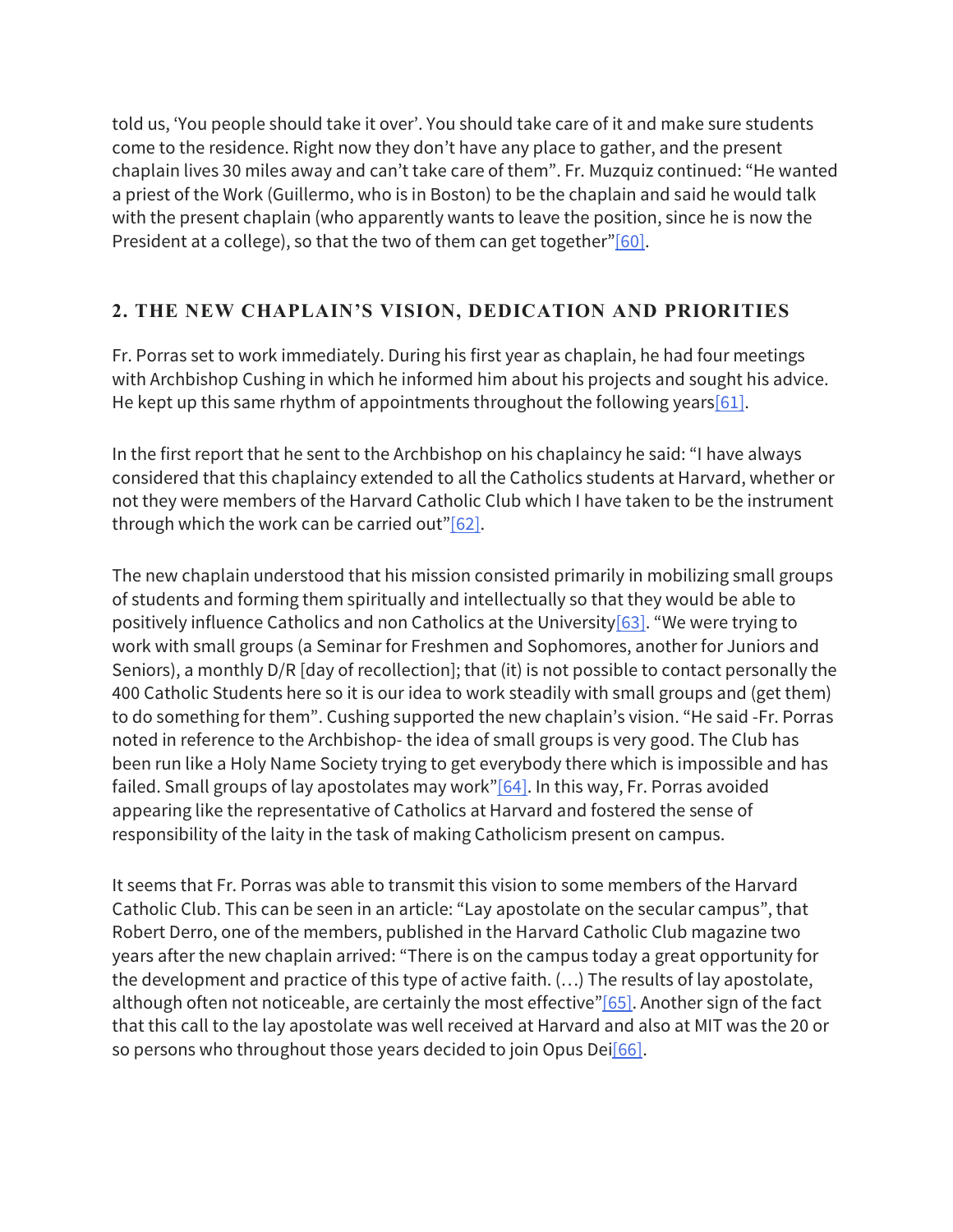The vision of the new chaplain can also be seen a year after he arrived there in a letter sent to Fr. John McCabe, an American priest who was doing his doctoral thesis in Rome on "The danger of non-Catholic colleges for Catholic students"[67]. "I believe -Fr. Porras wrote to Fr. McCabe- that secular colleges are fertile field of apostolate for true Catholic young men and women. There is always a number of converts (and also a number of vocations). The danger is to have Catholics with very little formation come here; they are influenced by the environment instead of being an influence on it. The solution as I see it and try to give it, is to help toward their spiritual development, encourage their apostolate, make them active Catholics; then if they get into trouble they have adequate means to overcome it. Any Catholic is apt to lose his faith if he lacks spirituality and lives in a non-Catholic environment, whether it be a college, an office or digging ditches"[68]. This comment emphasizes Fr. Porras' position with regard to the positive way to confront the process of secularization and the perspective he had in his efforts as chaplain at Harvard Catholic Club.

On the other hand, Fr. William Porras had not moved to Boston to become the Catholic Chaplain at Harvard. He was the only priest of Opus Dei in that area and he frequently had to visit other cities, including Chicago. Nevertheless he did devote a substantial portion of his time to the Harvard chaplaincy. He and the authorities of Opus Dei understood that this work was a way of helping the Boston diocese but also a way to foster the mission of Opus Dei, an institution young in the Church at that time. Four months after beginning that work, he wrote to Rome: "The young people at Harvard make for a lot of work but this is a very important apostolate" $[69]$ . And at the end of his first year as chaplain, he wrote to Fr. Muzquiz who directed Opus Dei in the U.S. from Chicago: "For the next couples of weeks I will be pretty well tied up with the Club. We are having elections Thursday and so have a lot of unfinished business to take care of now and when we get the new officers we'll have to do all the planning for the Fall term before they leave for vacations"[70].

In addition, he soon established a regular schedule to receive students personally. Fr. Porras explained to the Archbishop that he had set up fixed hours: "one evening and two afternoons per week, leaving me sufficient time to arrange appointments at other hours that may be more convenient to some of the students" $[71]$ . In the various bulletins and other publications of the HCC, when there was a schedule of the office hours of the chaplain, it also stated that he could always be reached in his residence and it gave the address and phone number[72]. In the Newsletter of HCC one could also read: "It might interest Latin-American students to know that Father Porras speaks Spanish fluently"[73]. It is possible to calculate that in those years Fr. Porras dedicated some ten hours every week to the care of the students. Besides, from 1957 onward he began to dedicate three or four fixed hours to MIT and from 1958 on he dedicated the same amount of time to the students at Harvard Business School. Besides attending personally to the students one would have to add the time he devoted to arranging and participating in other activities that were growing rapidly in those first years. When it came to organizing activities his policy was to encourage the Catholic students themselves to organize and participate in them, but this did not mean that he was completely on the side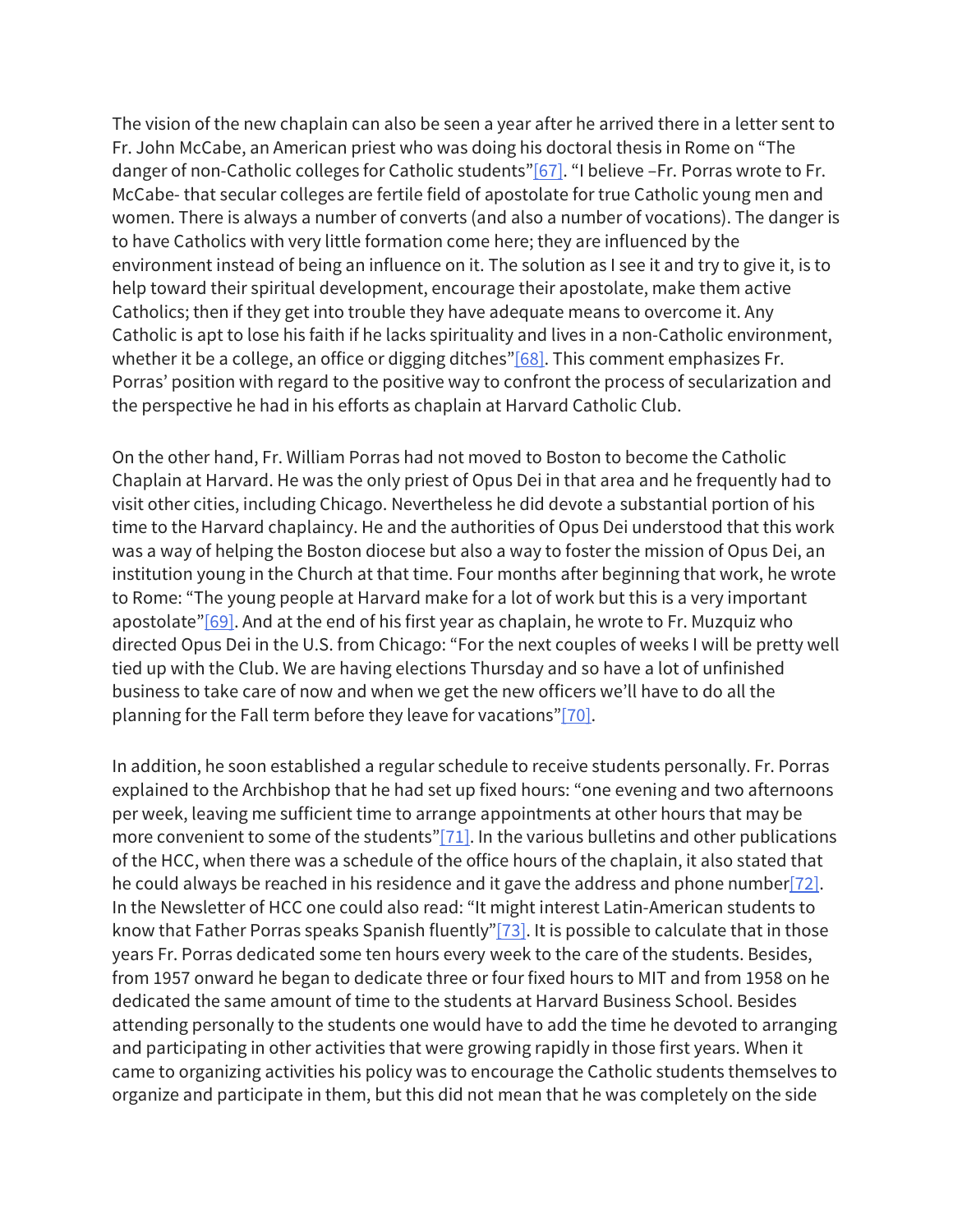line. "It is my experience in this short time that they not only need guidance but also pushing, as they are apt to leave everything for the last minute"[74].

The vision of the new chaplain can be summed up in the following list of priorities: a) see to it that the Catholic chaplain was "one more person" at Harvard; b) arrange to have a place where he could begin to work; c) create a new more participative, open and inclusive legal setting for the HCC; d) work toward increasing the number of members of the HCC; e) see to it that the HCC and its activities were better known among all the members of the academic community; f) set up a spiritual program that would promote holiness and apostolate and g) promote a cultural program with a strong philosophical and theological content. These were his priorities, ever present throughout his six years as chaplain (1954-1960).

## *a. One more person at Harvard*

Fr. Porras began his work as chaplain just barely three years after he has defended his doctoral thesis in history and his priestly ordination. At that time, he has 34 years old and practically his whole adult life had been lived in a secular university environment, both in Mexico and in Spain. Consequently, Fr. Porras considered it natural to enter into the life at Harvard. He wanted the Catholic chaplain at Harvard to be considered an insider rather than an outsider.

As a consequence, he soon appeared as one more among the chaplains at Harvard. He immediately got in touch with the then president of the United Ministry to Students, a Presbyterian. Porras described him as a "good man, hardworking and well informed", and he noted that he "offered him an office close to the chapel and even a room in the same building where he could have an oratory"[75]. In the end, there was no need for those rooms since he had already found rooms in Philips Brook House (PBH). Fr. Porras submitted the petition to use those rooms both in PBH as later in the Harvard Business School with the idea that they could be used by all the Harvard chaplains  $[76]$ .

Just as Fr. Green had done in the 1930's, Fr. Porras began to attend the meeting of the "United Ministry to Students" which were held periodically in University Hall. As he himself explained to the Archbishop: "This is not an inter-faith group nor is it their purpose to discuss religious matters. Their object is work together in helping the students at Harvard, their one bond in common"[77]. At that time, Harvard had 12 chaplains belonging to different Protestant denominations and one rabbi. Each year one of them was chosen to be president. "Given the nature of this organization -Fr. Porras continued- it is not possible for the Catholic chaplain to be a member. But since it is focused on purely university matters, one can attend the meetings that are held twice a month." And in 1957 he wrote: "They have been insisting for two years now in my presiding over the group but they understand that is impossible" $[78]$ .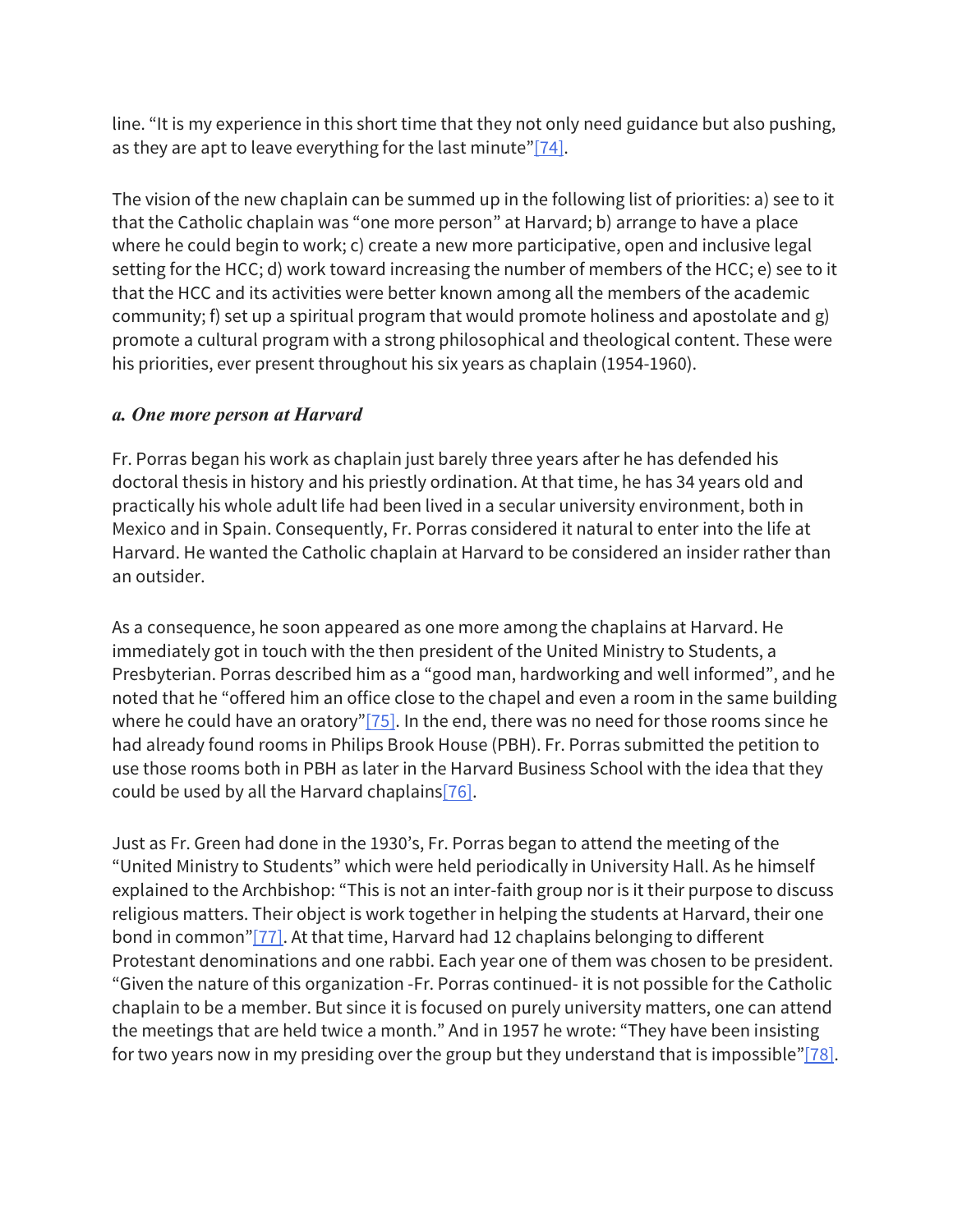In 1956 the United Ministry to Students decided to invite a Catholic to speak before the United Students Forum. At the suggestion of Fr. Porras, Bishop Wright of Worcester spoke about "The Virtue of Hope" and was very well received<sup>[79]</sup>.

At the same time, Fr. Porras established ties with the college administrators. "Little by little, I got to know and deal with the deans and directors of the dorms… These ties resulted to the benefit of the students since there were some problems that I was able to speak with the dean about and that worked out well. They also invited me to be a part of a commission that met weekly to discuss the concrete problems of the students. That was good because in many cases the students ask for -and respect- the chaplain's opinion"[80]. "Other university authorities also contacted –as he informed the Archbishop- have been: the Dean of the College, of Students and of Freshmen, the Registrar, House Masters, Seniors Tutors, Freshmen Proctors, and also doctors on the staff in the Hygiene Department." As Fr. Porras would say: all those who work with the students and others "have been very available" $[81]$ .

On their part, the administrators at Harvard could count on Fr. Porras. And so, for example, in April, 1958, the Office of the University Marshal asked him to get together with a group of Ecuadorian students. Later, he was asked to meet with Fr. Gustave Ermecke, a well-known Catholic moral theologian and rector of the Catholic University of Padreborn, in Germany[82]. In March, 1960, Eric Culter of the Admission and Scholarship committee asked for his help in getting Stanley G. Mathews, the director of a Catholic school, to support one of his students who was applying to Harvard. That matter failed but the episode is interesting because it shows that Fr. Porras was convinced that a Catholic could study at Harvard without problems for his faith[83].

The active presence of Fr. Porras at Harvard made it easier for the HCC to be integrated into the Newman Club Federation. It already belonged to the Newman Club province, but it had not become an active member until Fr. Porras' chaplaincy. In one of his notes he explains that "I arranged things with [the] Dean so it could join the federation and at the same time follow the policy of Harvard in these matters. Since then the Harvard students have published Newman and I have encouraged them to take more interest in the matters of the province. We in fact, gave a National President and a Chairman of the province and we hosted a Province Congress while I was there"[84].

The final words at the end of the last report he wrote about his chaplaincy can be considered the best explanation of the integration he had obtained by 1960: "In closing I would like to say that this year the work at Harvard has reached a peak: there is increasing interest and response on the part of the students, and friendly and generous cooperation on the part of the University authorities and members of the Faculty and of the Hygiene Department, and excellent understanding with the members of the United Ministry to Students. I have been very happy to work with the Dominican Fathers and the Jesuit Fathers all of whom have sacrificed their own personal interests, I am sure, in behalf of the students; and I am most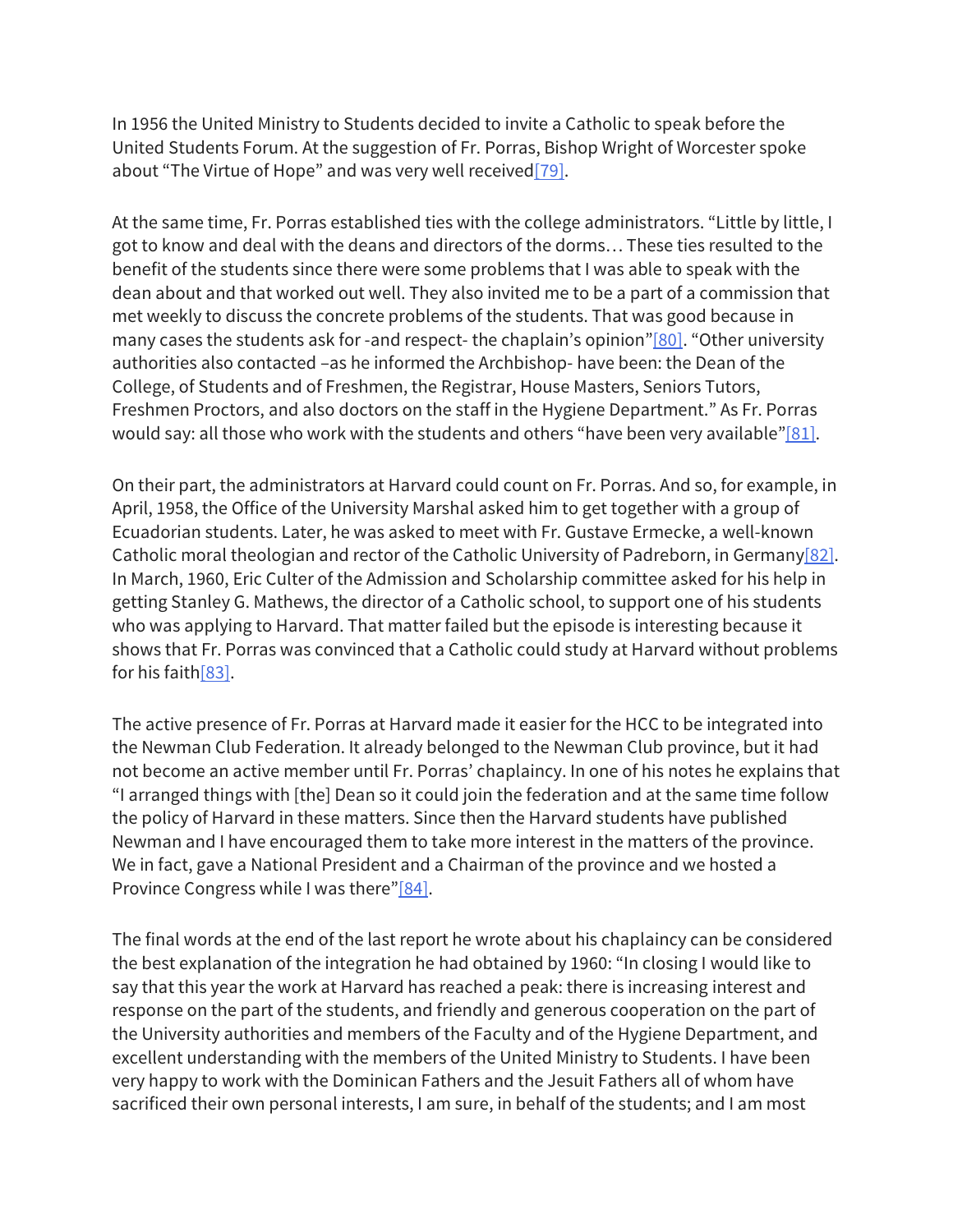grateful to the priests at St. Paul's Parish, especially to Monsignor Hickey and Father Collins, for the time and interest and effort they have spent in this work. This certainly does not mean that everything has been accomplished. With God's grace, I am sure much more can be done"[85].

# *b. An office for the HCC but not a Catholic Center at Harvard*

Hardly a month after his appointment as chaplain, Fr. Porras, referring to a meeting that he has just had with the Archbishop of Boston, noted: "Definitely not interested in having a house for the Club"[86]. It seems clear that, for Cushing, the moment has not yet arrived to consider once again the question of the Catholic Center at Harvard. Nonetheless, Fr. Porras thought it was necessary to have a locale, even a small setting, where the chaplain could meet with students and where the staff of the Club could carry on their work. That is why he asked permission to use some rooms in Philips Brooks House<sup>[87]</sup>.

In June, 1955, the HCC was informed that the Faculty Philips Brooks House Committees had voted favorably to allow the use of an office for all the members of Harvard (and Radcliffe) "religious organizations" and that it would be available in September $[88]$ 

In this way, the HCC returned to Phillips Brooks House after a gap of almost twenty years and once again had a locale. Even though it was quite small, it was furnished and had a university phone number. With time, other activities -the celebration of Mass, and occasional seminarswould also take place there. But for the majority of its activities, HCC would need larger spaces. They habitually used the Lamont Forum Room in Lamont Library.

The absence of a Catholic Center was constantly felt. That is why in spite of the initial negative view of the Archbishop, the question of the Catholic Center came up again twice more during Fr. Porras' chaplaincy.

The first time was during the 1955-56 academic year, the second of Fr. Porras' chaplaincy. In February 1956, Fr. Porras commented to the Archbishop that a property near Harvard that the diocese had acquired and had destined to the Armenian Church could very well have served the HCC. The Archbishop responded that it was "a shame that we did not keep that property," and added that "it would be possible to get Kennedy interested in a project like that and ask him for \$100,000 for a center but he himself [Cushing] would have to carry it out"[89]. After this conversation, Fr. Porras was convinced that the Archbishop "is interested in obtaining a building for the students at Harvard, something that previously he did not consider necessary"[90].

In view of these positive signs, the executive committee of the HCC once again brought up the matter with the Archbishop in April of 1956[91]. And in May, the Alumni Council decided to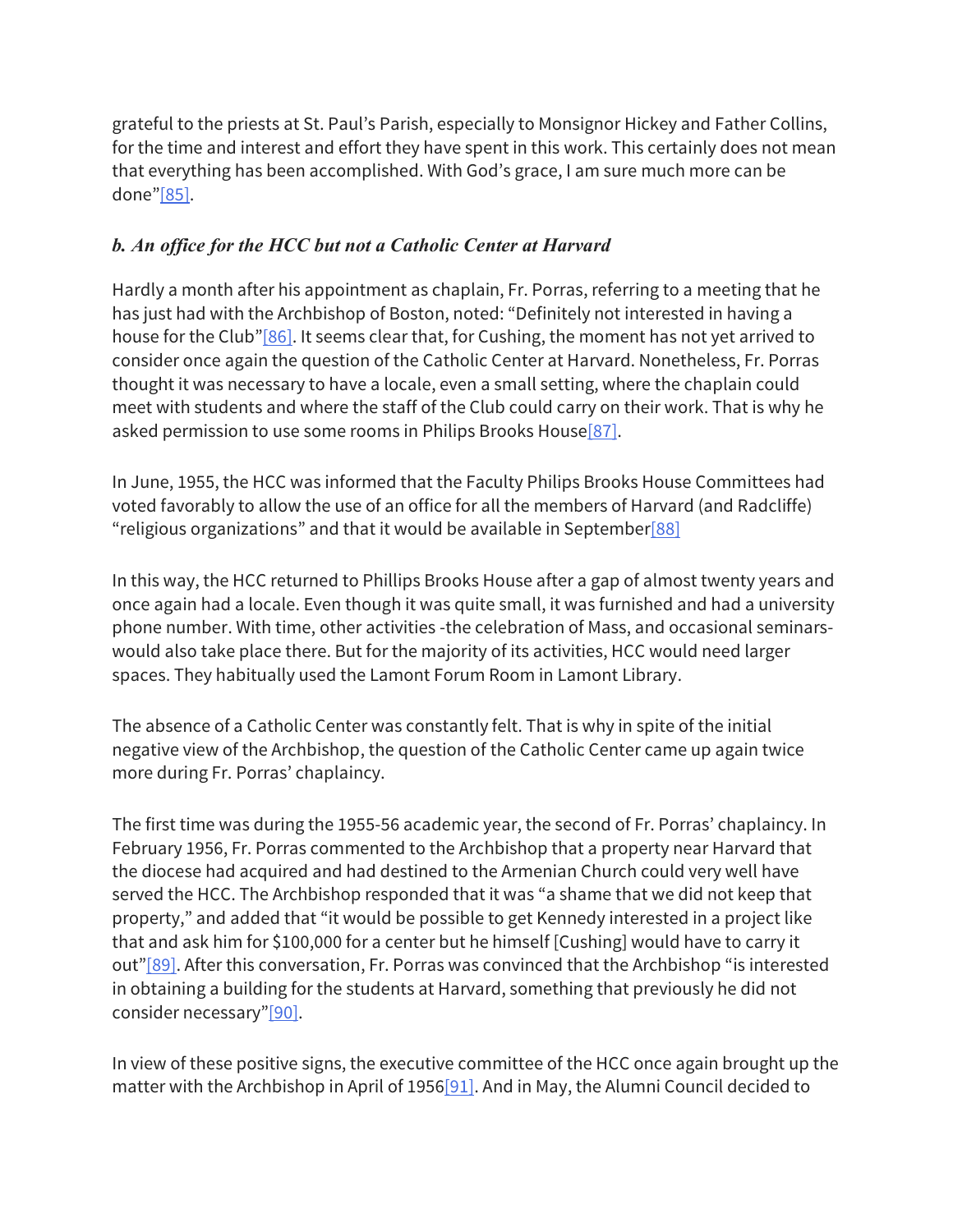create a committee that would study the possibility of purchasing a building for the HCC. The committee was made up of Fr. Porras, Thomas Barrette, Thomas O'Connor and David Herlihy<sup>[92]</sup>. But after the summer, the matter was dropped. The Alumni Council decided in October 1956 that it was more urgent to concentrate their efforts on another project that HCC was pushing: the establishment of a Chair of Catholic Studies at Harvard<sup>[93]</sup>.

The second attempt to set up the Catholic Center came about a year later and was the initiative of the then president of HCC: James E. Manahan. In May 1957 Manahan saw that the matter of the Chair was pretty well defined and he thus thought the moment had arrived to reactivate the project. Consequently, he sent a petition to the Archbishop accompanied by a "Report on the Proposed Harvard Catholic Center" $[94]$ . Manahan explained that this report had been drawn up after a year's work and referenced the rumors that were circulating about the future of St. Paul's parish: "I understand that there has been talk of converting St. Paul's Church into a student Church and Center if and when the parish becomes too small to support itself"[95].

The diminishing Catholic population at St. Paul's, due to the urban expansion of Harvard in that area, and the consequently financial difficulties (of the parish) were clear to all. But even though Cushing had for some time considered that the HCC could lean more on the parish, he was not thinking about suppressing it. In a conversation with Porras, Cushing had said: "I have been thinking that you could use St. Paul more in the future. This parish is disappearing and Hickey is getting older. He is going to celebrate his 50th anniversary this year. He will never do anything for Harvard. He is a good man but too centered on the parish and not on the diocese"[96].

Consequently Cushing responded to Manahan, supporting the idea of the Catholic Center at the same time that he clearly expressed his ideas for the future of St. Paul's parish: "No reference belongs in these plans to St. Paul's Church for the simple reason that this project should be something independent of the Church" $[97]$ . In spite of the urban changes around Harvard Square, Cushing clearly saw that the parish should continue.

On his part, Fr. Porras also offered his words of approval for Manahan's project. "Your report is highly recommendable. Let us hope and pray that the project will become a reality soon. It would certainly be the satisfaction of the dreams of many generations at Harvard, and certainly of those of us who have battled with many difficulties arising from the lack of a proper set-up day after day and year after year"[98].

At the same time, Chaplain Porras told Manahan about his doubts that setting up the Catholic Center would, of itself, assure a greater knowledge and appreciation for Catholicism at Harvard, especially among non-Catholics. "To my mind further recognition can only be gained through the personal apostolate of the Catholic leaders and the Catholic students at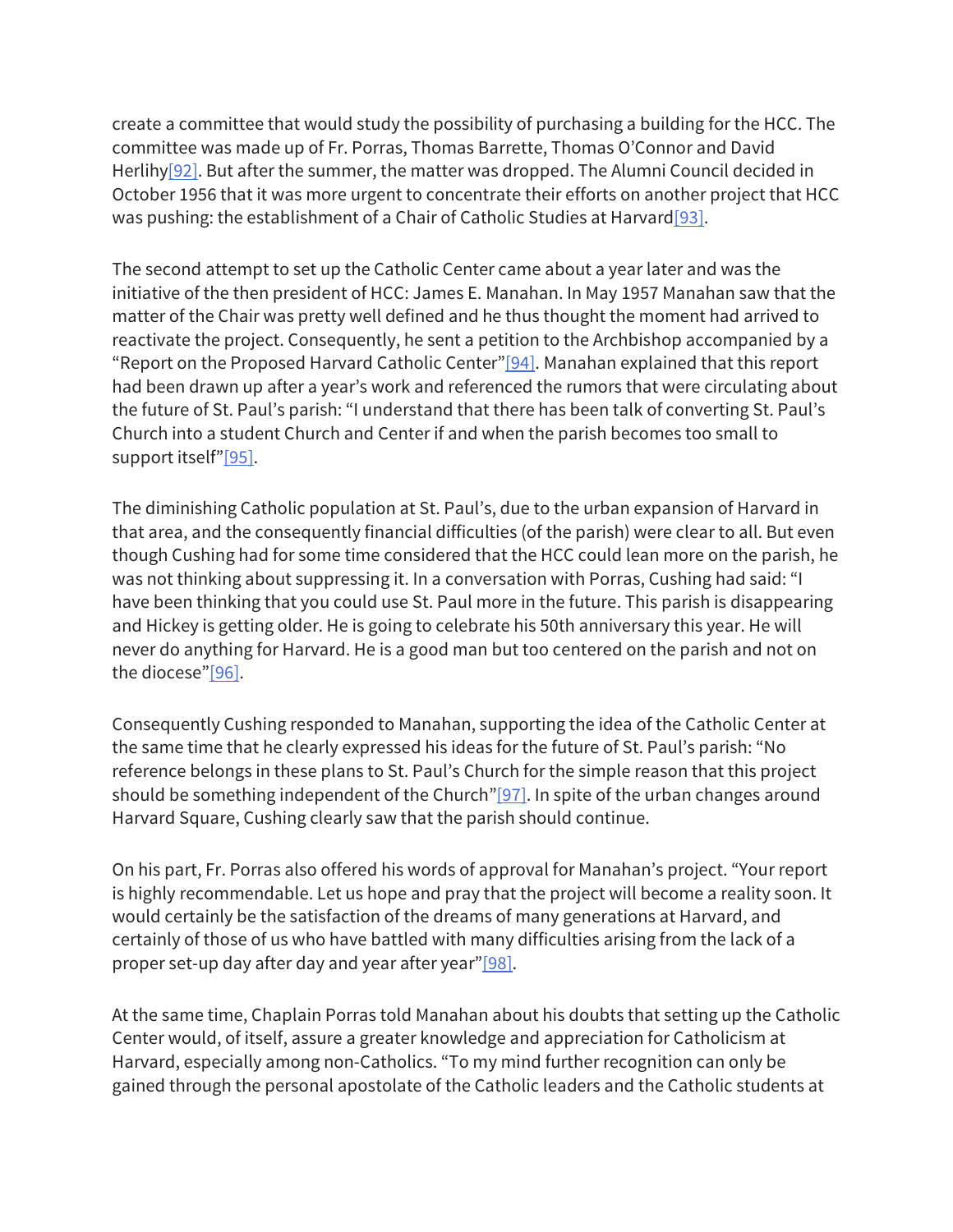Harvard; for this we need a better prepared laity, well informed Catholics. The center would, of course, be a great instrument in reaching or instructing our own people"[99].

At the beginning of the academic year 57-58, Manahan's project was still alive even though there were signs that the Archdiocese did not appear to be interested in going ahead with it. Thus, for example, in October, the HCC invited the Archbishop's secretary and former chaplain of the Club, Msgr. Riley, to the annual reunion of the Harvard Catholic Club Council, which would consider a "discussion of plans for a Catholic Center at Harvard"[100]. The secretary sent a thank you note for the invitation but said that he could not be present [101]. In effect, the project of the Catholic Center did not go ahead and for the next two years, neither Fr. Porras nor other officers of the HCC made efforts to pursue it  $[102]$ .

The question of the Catholic Center came up again in the spring of 1959. Cushing communicated to Porras: "we will have to wait (…) before doing something definitive with Harvard." Fr. Porras wrote down that, according to the Archbishop, "this is a matter of naming another pastor who would be interested in the work with students (He asks me if I know such a person). Then construct a center where Catholics can gather and where I could live, he told me. I don't want to have a center with a chapel; they should use the parish"[103].

At the end of the 1950's Cardinal Cushing leaned once again toward integrating more the HCC in St. Paul parish. The ties between the two had grown weaker over the years due, in part, to the lack of interest on the part of Fr. Hickey and on the other hand, because there had been three chaplains: Riley, McQuade and Porras, without any formal linkage to the parish.

Fr. Porras had maintained contact with St. Paul during the years when he was chaplain. "We maintain frequent contact with the pastor at St. Paul," he wrote. "I visit him often and comment (on) our plans and projects and the progress we are making. (…) We invite him to celebrate the Mass for the beginning of the academic year and he preaches and attends some of the activities." But, he concluded, "He always considers Harvard a dangerous and sterile terrain"[104].

In any case, the project of a Catholic Center at Harvard had failed once again.

#### *c. New Constitution and new by-Laws for the HCC*

The exchange of ideas between Fr. Porras and Manahan about the project of a Catholic Center reveal that the chaplain's vision on the way to present Catholicism at Harvard gave priority to persons -their formation and motivation- over buildings. "To my mind further recognition can only be gained through the personal apostolate of the Catholic leaders and the Catholic students at Harvard; for this we need a better prepared laity, well informed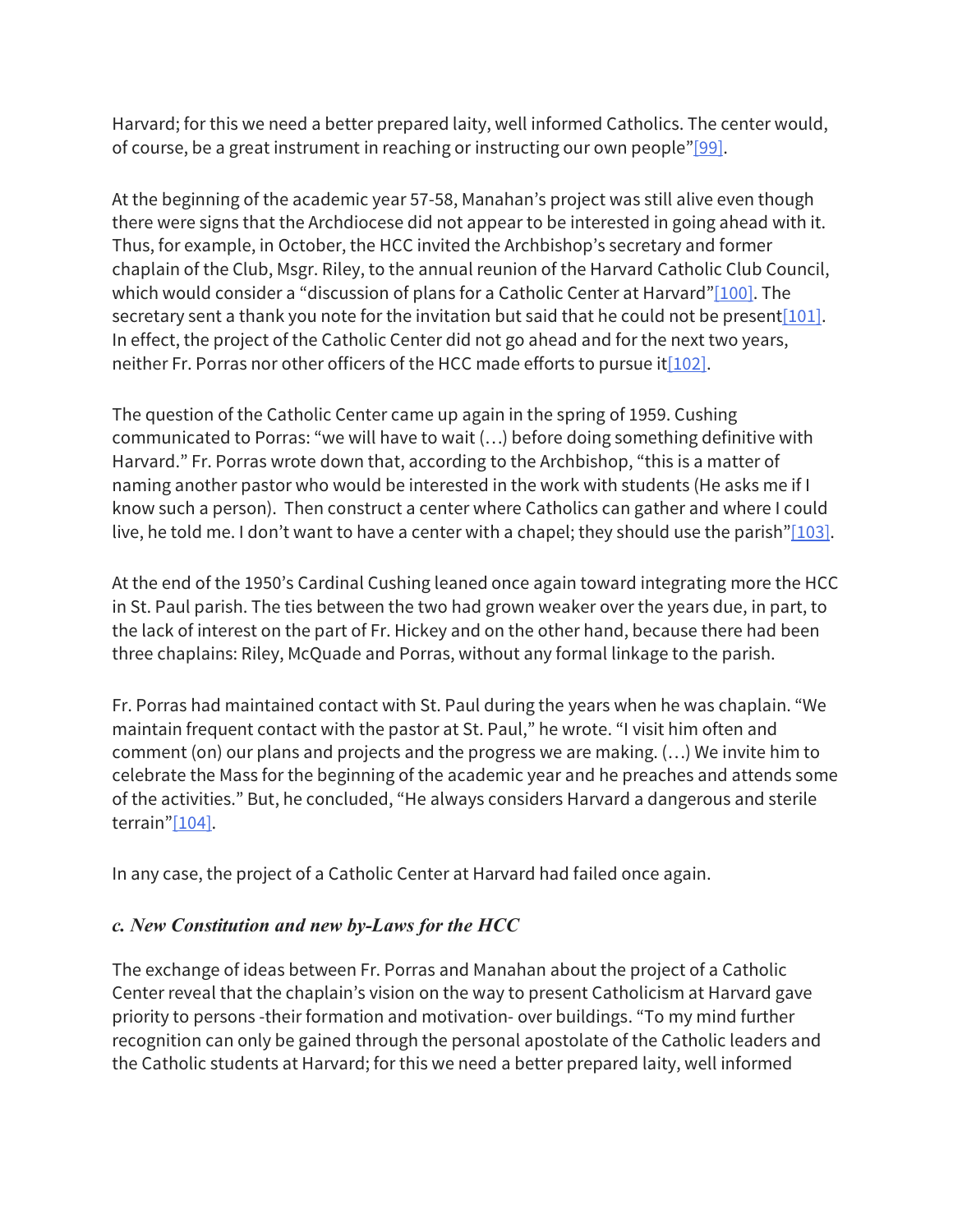Catholics. The center would, of course, be a great instrument in reaching or instructing our own people"[105].

In this vein and in keeping with his juridical background, Fr. Porras tried to endow the HCC with a legal framework that would reflect this vision. It was not primarily a matter of changing the legal documents, but of giving a new focus and structure to the Club, a focus and structure that reflected a greater openness. As he informed Archbishop Cushing: "I drafted a new Constitution and by-Laws both of which were accepted by the officers and were adopted by vote of the membership" $[106]$ . The new Constitution and the new by-laws promulgated in the spring of 1955 and revised and emended in the spring of 1956- expressed the chaplain's idea of converting the HCC into an instrument to reach first of all the Catholics at Harvard and then the greatest possible number of non-Catholics.

The new Constitution began with the words: "PURPOSE: The purpose of the Organization shall be to bring Catholics of Harvard University into closer relationship with one another and with other students, to foster the religious and cultural development of its members, and to spread better understanding of the Catholic religion at Harvard"[107].

Four principles articulate the new norms: participation, openness, continuity and capillary action.

Participation, more than simply efficiency, seemed to be the reason that led Fr. Porras to reform the previous legal framework. For he wrote the Archbishop: "These provided for only President, Vice President, Secretary, Publicity Director and Treasurer who had to conduct all the business of the Club. It was not only impossible for them to do all the work efficiently but it also excluded a number of members who were desirous to take part in running their organization"[108].

The new organization added three permanent committees, together with the already existing Executive Committee, of which the Chaplain formed a part. These were: Publicity Committee, Activities Committee and Membership Committee. Each of them was composed of 10-12 members[109]. With this new structure there were some 40 persons engaged in the running of the HCC.

At the same time, this reform of Fr. Porras tended toward openness. "Except for a few business meetings to which only the members are called, all of the activities are opened to all the Catholics students in the university and some are held for the University community at large"[110]. This also created new categories of members, making room for non-Catholics who according to the new By-laws could form part of the HCC as Associated Members. Likewise, Faculty and Alumni could become Honorary Members.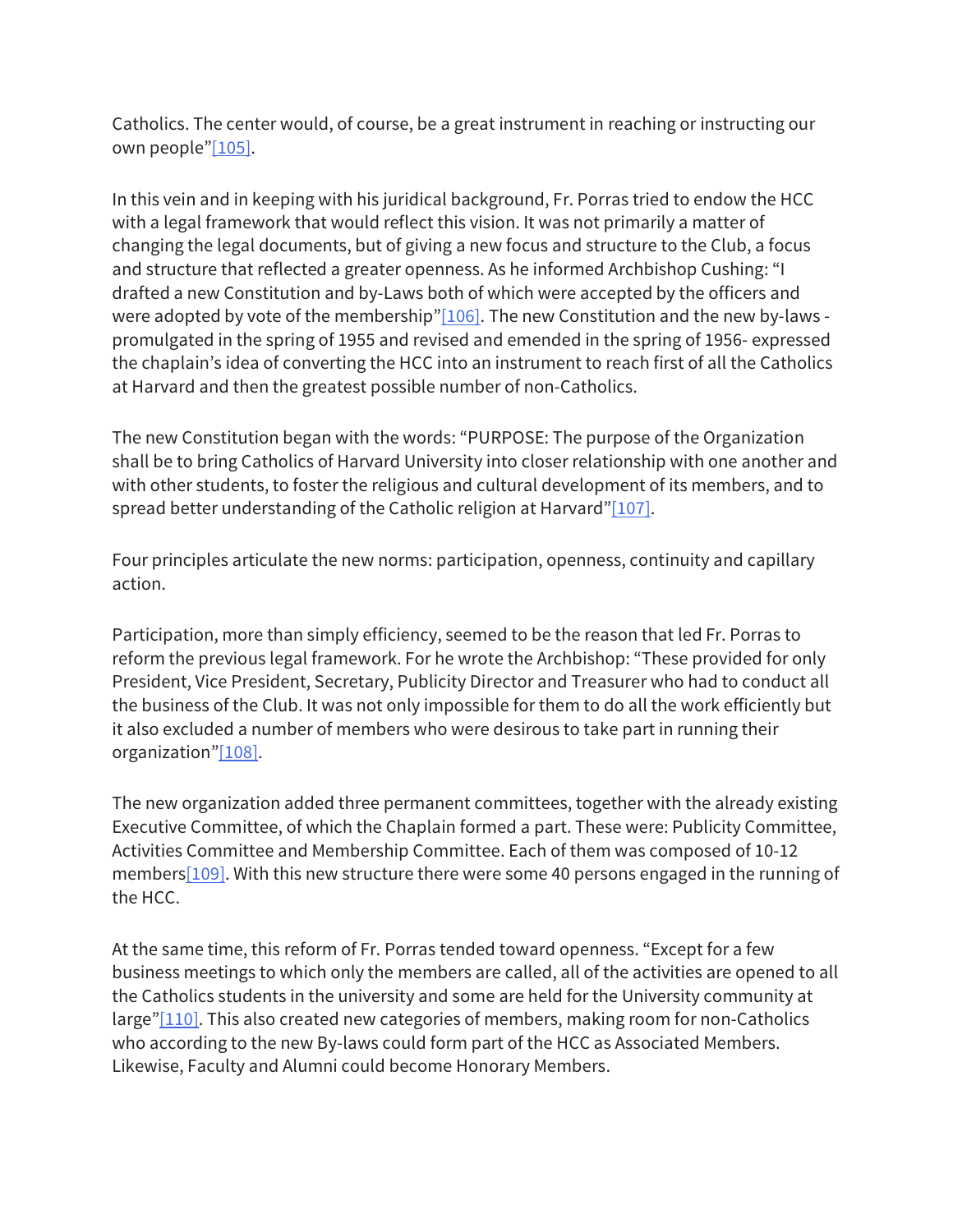In order to take advantage of the experience of the previous generations and to give solidity and continuity to the HCC, Fr. Porras undertook one of the most significant legal changes: the creation of the Harvard Catholic Club Council. This new organism was made up of "honorary chaplains, faculty advisors, and past officers" $[111]$ . Its mission -without having binding valuewas to advise the Executive Committee in its tasks. In this way, according to Fr. Porras' vision one could take advantage of a rich experience which in any other way would quickly be lost because of the rapid succession of the members of the HCC, something characteristic of academic life.

The first meeting of the Harvard Catholic Club Council took place on May 29, 1956. The Council decided to work on two projects: a "Plan for the establishment of a University Chair in Catholic Theology or Philosophy" and "The possibility of a permanent building for the Club" $[112]$ . We have earlier noted the failure of the plan for a Catholic Center. The first project: the Chair, was successful and as we will discuss later. The Harvard Catholic Club Council progressed and grew stronger with the years and in 1960, a reform of the Constitutions foresaw that in the future it would be regulated by its own norms [113].

#### *d. Members and finances*

The reform of the statutes carried out by Fr. Porras above all with respect to increasing the categories of members and an openness in most of the activities to non- members, made the HCC anything but a closed, elitist association. In fact, for some people, the very concept of member had lost its relevance[114].

This real risk, something that Fr. Porras had in a way sought, did not keep him from seeking to increase the number of members by means of capillary action. Among other means the new juridical structure allowed for a Membership Committee and the possibility of committees in each House at Harvard and the dorms for the freshmen $[115]$ . At the same time, an effort was made to obtain members from among the graduate students.

This effort was successful. The figures that Fr. Porras sent to the Archbishop show a growing number of members between 1954 and 1960. Counting only undergrads the year '54-'55 began with 89 members and ended up with  $156[116]$ ; the year '55-'56 concluded with 205 $[117]$ ; the year '56-'57 with 220 $[118]$ ; the year '57-'58 with 225 $[119]$ ; the year '58-'59 with 239 $[120]$ ; and the year '59-'60 with 289 $[121]$ . During these years the number of Catholics at Harvard oscillated between 481 and 516, so the HCC grew from 20% of the total number of Catholics in 1954 to 56% in 1960.

The students in the Graduate School of Arts and Science, less traditionally active in the HCC, also increased from 27 members of a total of 160 Catholics in 1958, to 53 of a total of 159 in l960[122].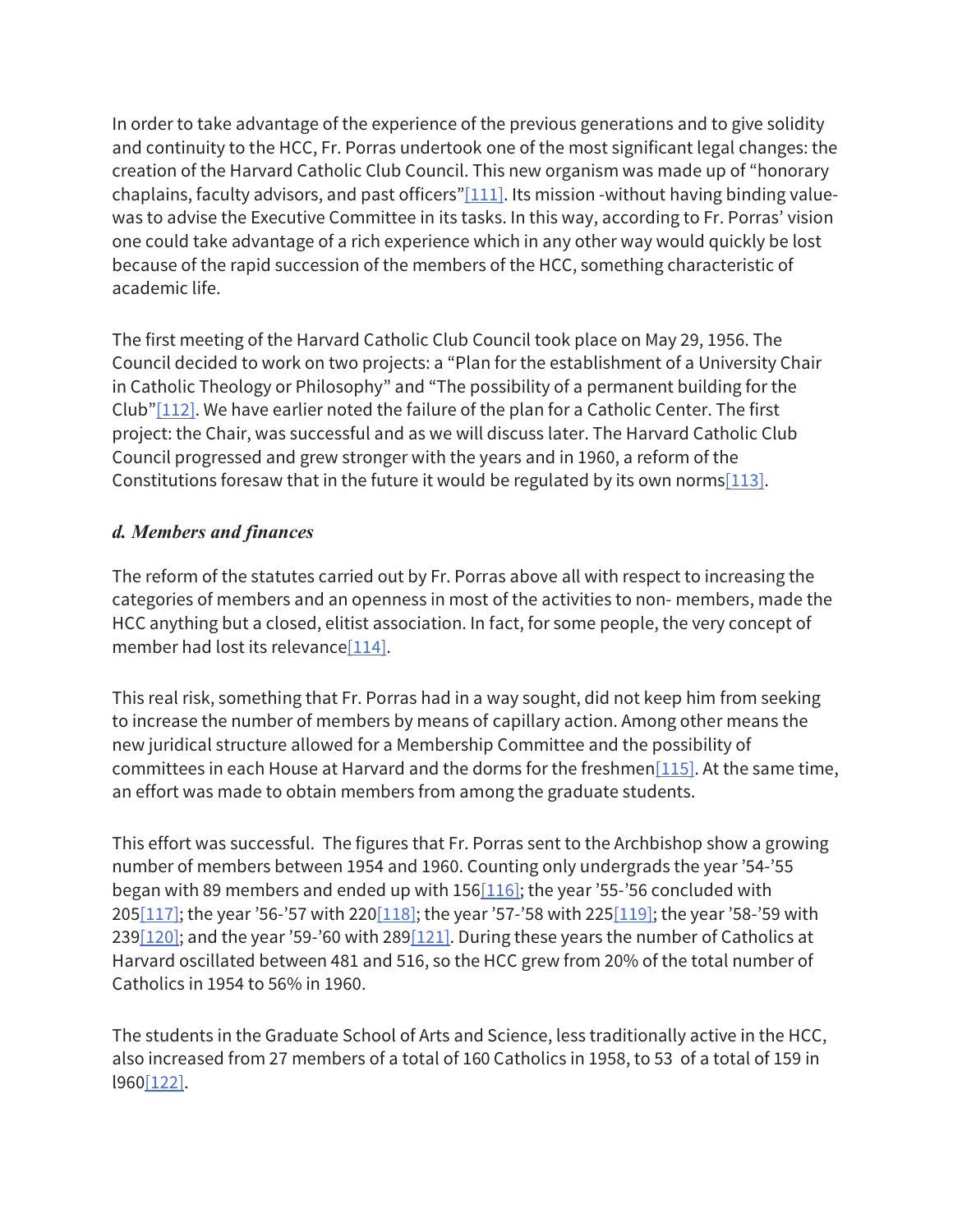The increase in the number of members in HCC helped the finances of the Club that were always rather shaky financial. From the beginning, Fr. Porras had decided on "the policy of not seeking any financial profit from the religious activities but (to) try only to cover expenses"[123]. He had also decided to lower the fees in order to increase the numbers incorporated into the HCC.

During the first period when Fr. Porras was chaplain, the HCC income amounted to \$449.61 (\$312 of which came from fees paid by the members). In the final year that had increased to \$2,834.21 (\$450.00 of which came from fees of the members; \$869 from donations and \$1,393.65 from the *Registration mixer*). As Fr. Porras himself explained: "The registration mixer is a social. This has become the main source of income and has enabled the Club to hold some of its functions with no charge for the members in order to encourage membership"[124].

Most of the expenses of the HCC during these years were for publicity: announcements in the "Current" and the "Crimson"; Posters for the bulletin boards, and post-cards and letters sent out which would allow all the Catholics to know about the activities organized by the Club.

The second most expensive item was expenses for the invited speakers who were a help enriching the cultural program of those years [125].

To cover these various expenses, Fr. Porras encouraged donations, as can be seen in a note from 1957: "The activities of the Club have begun well. We received \$900 from the registration dance and a \$1,000 donation for conferences, so it seems possible to do quite a lot this year"[126].

There was also an attempt to get in touch with alumni and build up a network with them. "I have been trying to rebuild the files of the Club and would appreciate any information you may give me on your term of office, I.E. (…) Do you have any mementos of interest to the Club that you would care to donate (programs, announcements, etc.)" $[127]$ . In his report to the Archbishop on the year '59-'60 he makes reference to some of the results in this area: "Three alumni, all past officers of the Catholic Club, in the Boston area have been specially interested and active this year; they are Leo V. Zavatone of Quincy, William F. Looney, Jr. of Arlington, and David Herlihy of Roslindale." He explained that they had gotten together from time to time to advise the present officers. And they had thought about having an annual fundraiser to support *Current*, the *Newman Lectures* and the annual retreat[128]. We will discuss all these initiatives in the following pages.

*e. From "Harvard Catholic Club Newsletter" to "The Current"*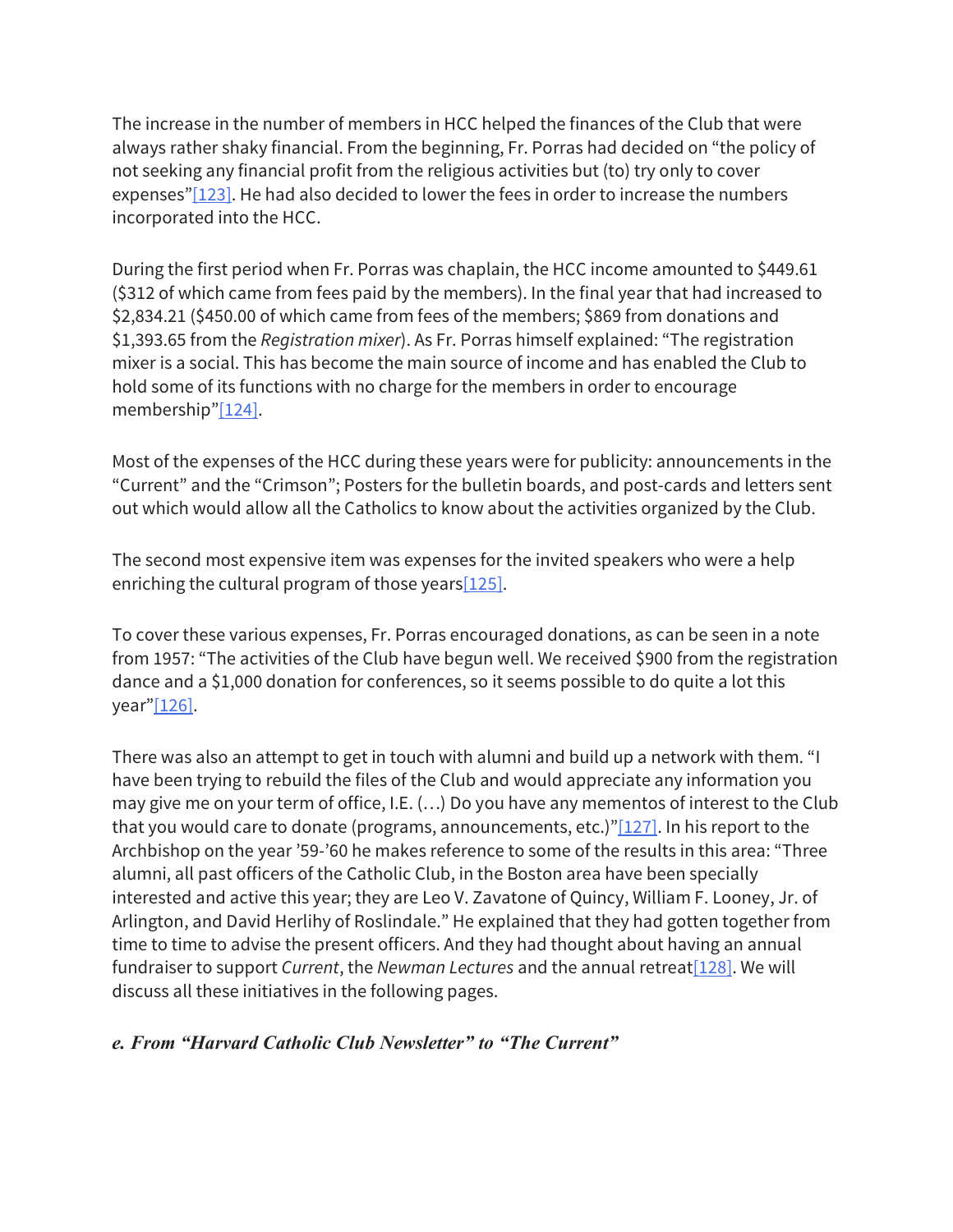The new chaplain wanted to give greater visibility to the activities organized by the HCC by publishing a very modest *Newsletter* of a few pages starting in 1955 n 1956, it changed its name to *Current.* During the next few years it gradually grew in size and quality and in 1959 it became a magazine. In 1961 it changed names to *The Current*[129].

In June of 1955, Fr. Porras wrote to one of the officers of HCC: "(We) are moving our plan for the newsletter." He expected the first issue to be ready for the beginning of the following semester[130].

The first issue of the *Newsletter* appeared in October 1955. It was a very simple monthly six page publication, produced on a mimeograph machine. The publisher was PBH and Jim Manahan, then secretary of the HCC, was the editor. In the following months the number of members of the Editorial Board kept on growing.

During its first and only year of existence the *Newsletter* came out punctually. It offered information about the organization of the HCC: the list of the officers with their telephone numbers and the office hours for Fr. Porras in PBH. In addition, each issue included the calendar of events for the month, presentation of the upcoming speakers and news about the activities that had already taken place. Some issues also included brief essays with titles like: "The vocation of Jacques Maritain", "Graham Greene", "Integration" and also book reviews. "Portrait of the Artist as a Young Man", by James Joyce, was reviewed in November of 1955[131]. Another section of the *Newsletter* was the "Catholic of the month," a brief biography of the person chosen for this honor by the HCC. Among such figures who appeared in this period were Chancellor Konrad Adenauer, and the Democratic governor of Ohio, James M. Cox[132].

In October,1956 the *Newsletter* while maintaining its same format and content, was given a new name: "Current." Beginning in December of 1956 the cover bore also the recently created shield of the HCC, with the motto: "Fides et Scientia." This was the format followed for three years, i.e. until October 1959. Fr. Porras informed the Archbishop about these improvements: "'Current' is the monthly publication of the Club, first started three years ago, which is mailed free of charge to all the Catholics at Harvard and some parents and alumni (subscriptions are offered to these at 2.00 a year). One thousand copies are printed and mailed monthly at a cost of \$55 per month" $[133]$ .

October 1959 brought a new era for "Current." The brief mimeographed bulletin was converted into a 20-page magazine with better design, better paper and better printing. Fr. Porras informed the Archbishop of all this, adding that for economic reasons they had only been able to publish two issues. He wrote: "We print 2,000 copies that are distributed gratis to all the Catholic students in all the student housing and to some parents and alumni". "The Harvard Crimson gave considerable attention to the Current this year"[134]. In the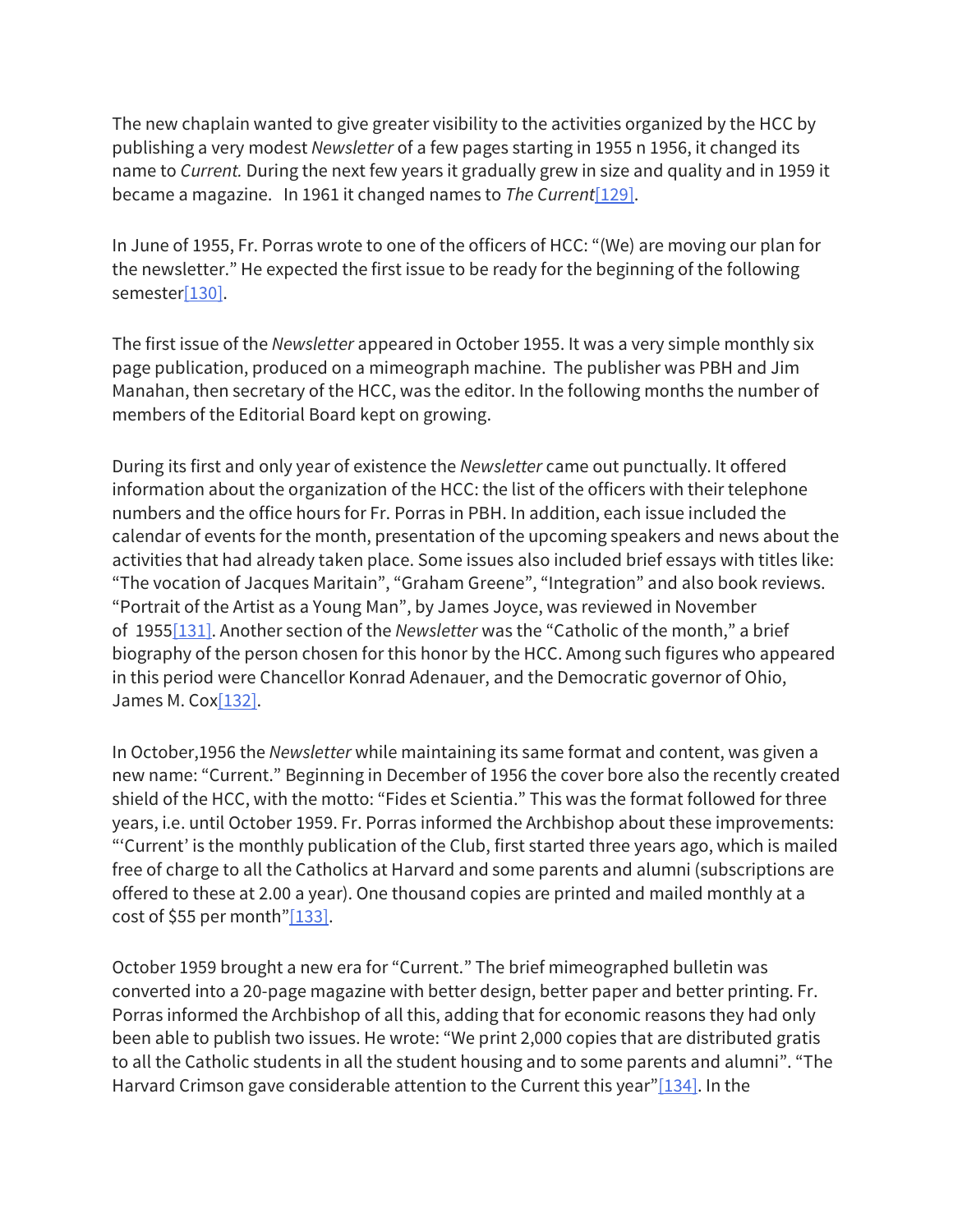presentation of the new publication it was made clear that it was not necessary to be Catholic to collaborate with "Current." "But the magazine as a whole will deal with current controversies and developments in a manner that is both Harvard and Catholic. These two traditions are not incompatible" $[135]$ .

With the new format, the number and scope of the contributions increased. Among the first issues there were for example articles by Cardinal Cushing: "In Sheep's Clothing," in which he criticized the recent visit of Khrushchev to the United States. This was followed by an article by one of the students: George Maloof '62, entitled: "Peace through Understanding" in which he criticized the critique of the Cardinal in the previous article. The issue of February-March 1960 included an article by Christopher Dawson: "A Challenge to American Catholics".

According to Fr. Porras, the staff of the new publication included two faculty, two graduate students and two undergrads  $[136]$ . The first name that appeared in the new Advisory Board was that of Rev. Joseph P. Collins, coadjutor at St. Paul and chaplain of Radcliffe Club. Michael Novak also appeared as a collaborator and literary editor in this new "Current." "The Current. A review of Catholicism and Contemporary Culture," under the auspices of the Harvard-Radcliffe Catholic Club and under the direction of Michael Novak, begins in 1961, after Fr. Porras had left the chaplaincy.

# *f. A spiritual program aimed at sanctity and apostolate*

One of the most characteristic features of the HCC since the time of its foundation was its spiritual program. Already in the early years of the 20th century there were frequent sermons and Benediction on the 3rd Friday of each month. These took place at St. Paul's, still at its first location. In the era of the Club House (1907-1925) there were Communion Sundays held four times a year. During the 1930's there were the *Annual Communion Breakfasts* with Mass at St. Paul and breakfast at *Harvard Union*. And then there were the Lenten lectures that were begun also in those years. At the beginning of the 1950's the program included an hour of adoration in the church of St. Clement and a dialogued Mass the fourth Thursday of each month; a retreat at the end of February; a solemn Mass at St. Paul at the beginning of every semester and the Communion Sunday on the fourth Sunday of each month. In addition, a small group participated in a dialogued Mass which was celebrated every Wednesday morning at St. Paul's[137].

When Fr. Porras took over the chaplaincy the program of spiritual activities continued most of these traditional practices: the solemn Mass and sermon at the beginning of the academic year which was celebrated by the Vicar General and the pastor of St. Paul in that parish; the annual retreat and *Communion Breakfast*.

In addition to these already habitual practices one could note four characteristic features. The first would be stress on the quest for holiness and apostolate. Fr. Porras treated all the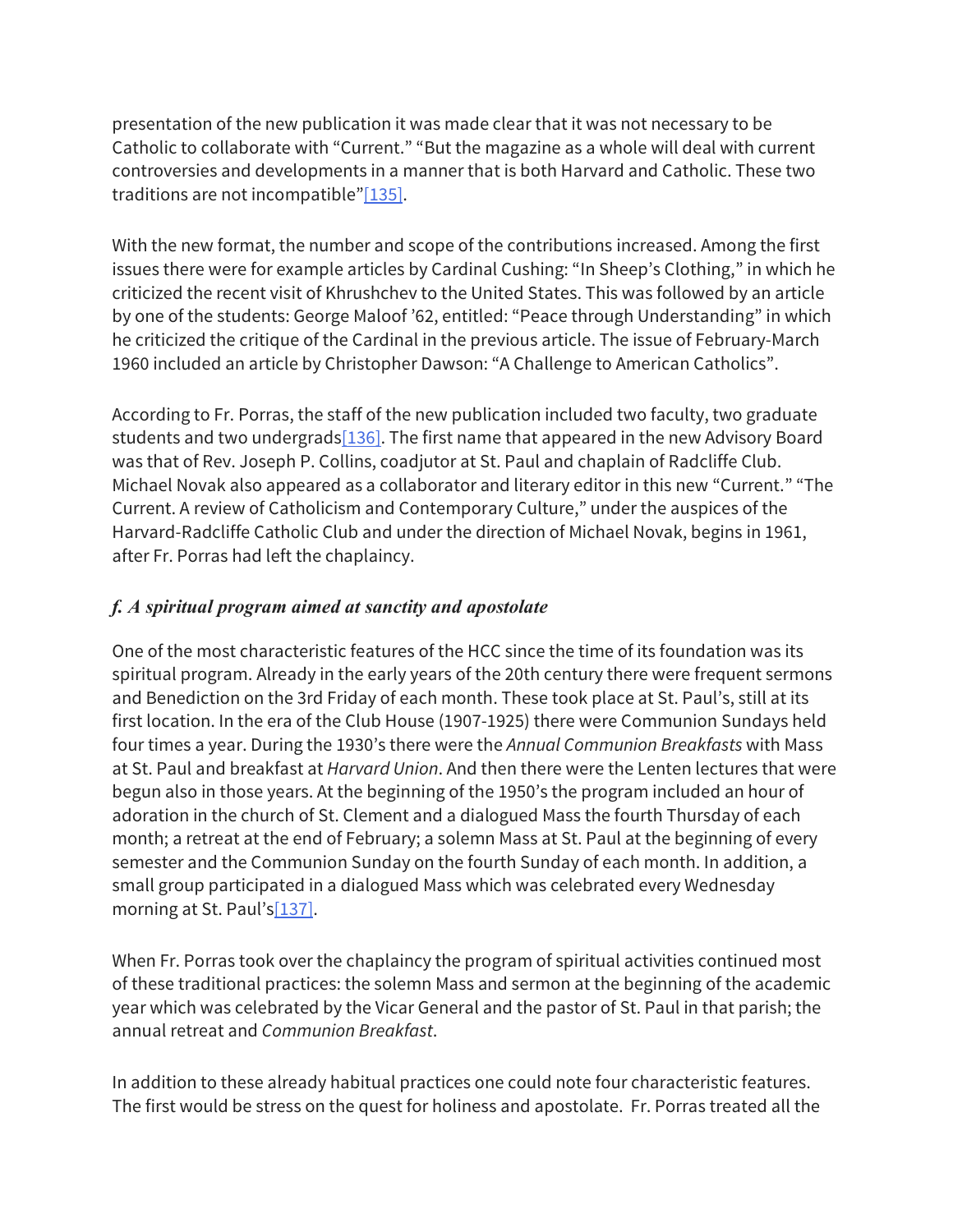traditional Catholic practices in that prospective. As we have already seen, the chaplain of Harvard was convinced that the key to helping the lay Catholics exert a positive influence on the secular atmosphere rather than be swept along by it, was: "spiritual development, encourage their apostolate, make them active Catholics."

For Fr. Porras this spiritual development meant seeking Christian holiness, each one in his or her place. The students who came to the chaplain could frequently hear some ideas which he himself had heard directly from the Founder of Opus Dei: "Your duty is to sanctify yourself. Yes, even you. Who thinks that this task is only for priests and religious? To everyone, without exception, our Lord said: 'Be ye perfect, as my heavenly Father is perfect'"[138]. "An hour of study, for a modern apostle, is an hour of prayer" $[139]$ . "Student: form yourself in a solid and active piety, be outstanding in study, have a strong desire for the 'professional' apostolate. And with that vigor of your religious and professional training, I promise you rapid and farreaching developments" $[140]$ . "You have got to be a 'man of God', a man of interior life, a man of prayer and sacrifice. Your apostolate must be the overflow of your life 'within'" $[141]$ . "You laugh because I tell you that you have a 'vocation for marriage'? Well, you have just that: a vocation"[142].

In the 1950's it was not completely unusual to propose holiness to the laity as the way to carry out effectively the mission of the Church. In the years just before the Second Vatican Council, American Catholicism gave rise to a number of lay movements that aspired to a deeper spiritual life and a greater consistency between religion and daily life, along with a greater effort to imbue society with Christian principles. Those involved also hoped to share more fully in the Church's mission. Examples of this "lay awakening" before the council include initiatives as diverse as *Commonweal* magazine;Dorothy Day's Catholic Worker movement; the Young Christian Workers; the Christian Family Movement; the Grail[143]. At the same time, these horizons, many of which were still in the line of Catholic Action, were far from being the common patrimony of Catholics. In fact, for many young Catholics at Harvard, to hear their chaplain say that they were called to strive for sanctity and to spread the Gospel, not in spite of being at Harvard, but precisely through their intellectual work and their professional relationships and their friendships on campus was certainly new and attractive[144].

Together with this general stress on holines and apostolate, Fr. Porras focused on three elements in his spiritual program: Mass at Harvard, personal spiritual direction and monthly days of recollection.

#### *Mass at Harvard*

Even though the HCC was born without direct connection with St. Paul's parish, it had promptly and logically entered into its orbit. St. Paul was converted into the natural locale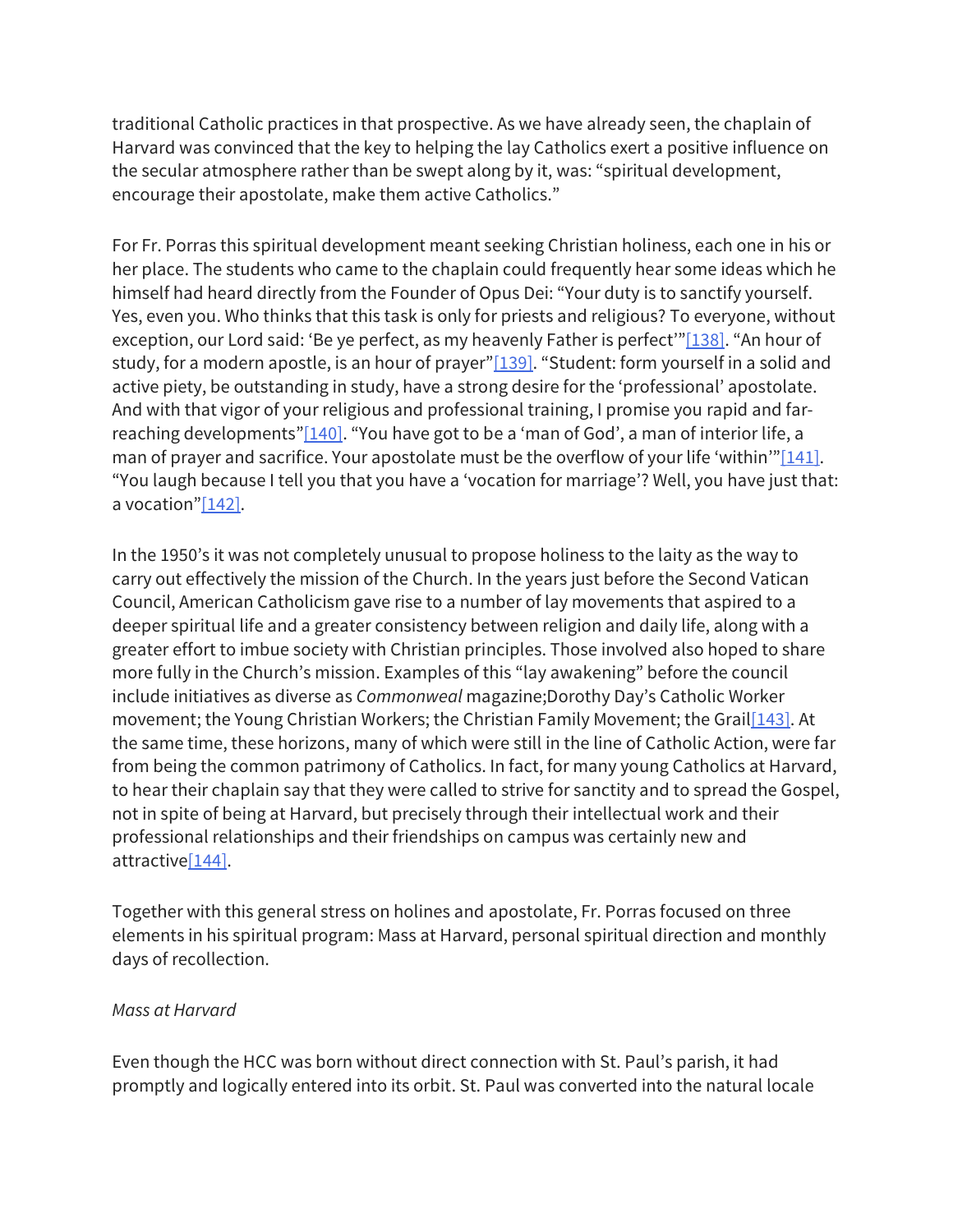where a good number of the Catholics at Harvard attended Mass. It seems that this continued being the case during the years when Fr. Porras was chaplain there. Thus we read in an article published in 1960: "The Harvard students who are Catholics have their own chaplain, Fr. William Porras of Opus Dei, but many come also to St. Paul's and at eight o'clock on Saturday mornings they assist at a dialogue Mass with 'four degree' participation. One of the students reads the epistle, another the gospel"[145].

At the same time, once he became chaplain, Fr. Porras showed great interest in offering the Catholic students at Harvard the possibility of attending the Mass on their campus  $[146]$ .

By September 1955, after negotiating with the Archbishop, the pastor of St. Paul and the authorities at Harvard, Fr. Porras succeeded: "The Archbishop gave me permission to celebrate at Harvard. This is quite a victory because there has never been Mass there… For now it is only the case of celebrating there on the First Fridays but the Archbishop left it up to me to decide"[147].

Mass was to be held in a room at PBH. Hence, Fr. Porras' words "there has never been Mass there" referred to the "old yard" at Harvard, not to the campus in general. In 1917, three days after having received his doctorate *honoris causa*, the then Cardinal of Boston, William H. O'Connell, had officiated a first Mass in Harvard Stadium[148].

The first Mass Fr. Porras celebrated on campus took place in October 1955. "Yesterday –the chaplain wrote with great satisfaction- we had the Mass at Harvard which I consider a terrific success – 75 communicants. The breakfast afterwards was a good chance to be with them"[149].

What the new chaplain did not accomplish was to hold the Mass in the University Chapel, *the Memorial Church*, situated in front of Widener Library. Fr. Porras had posed the question to the Archbishop in July 1956. Cushing offered some hope but it did not seem easy to him. "We had to send a report to the Apostolic Delegate about the chapels at MIT and Brandeis $[150]$  the Archbishop said- but get all the information you can about the matter and write me a letter with the data and we will see what can be done" $[151]$ . In August of 1956 Fr. Porras still had hope: "It was a Lutheran chapel and a Unitarian chapel, etc. But now it doesn't belong to any Protestant group... We will have to clarify some details but I think we will get it" $[152]$ . In the end, his hopes did not bear fruit and Fr. Porras and the students had to settle for Mass that continued to be celebrated once a month in PBH.

#### *Personal Spiritual Direction*

Fr. Porras was convinced that spiritual direction, such as he had experienced with St. Josemaría, was an indispensable help, and he dedicated a lot of effort to it. In offering that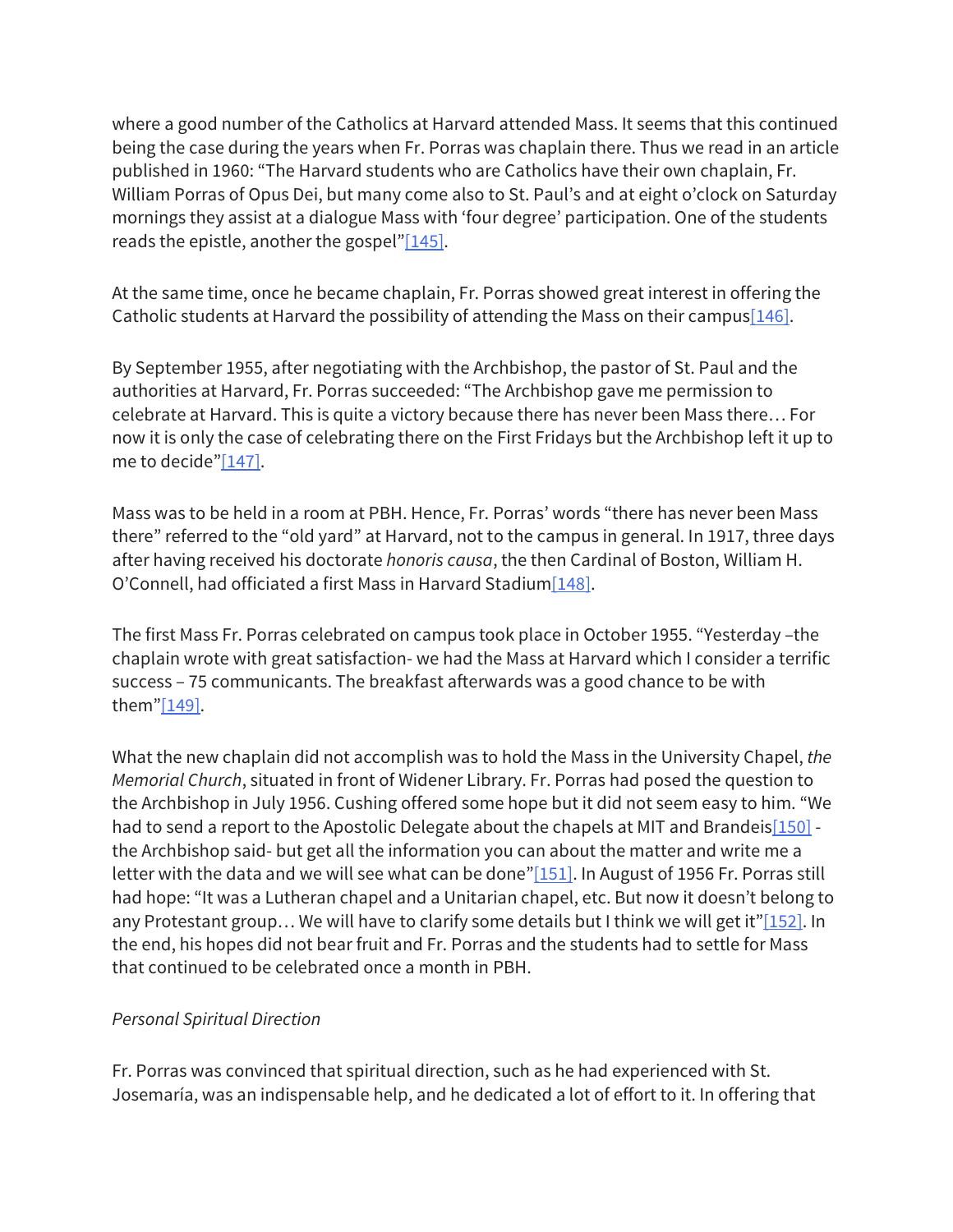spiritual accompaniment, he gave special importance to teaching people to pray  $[153]$ . During his first year at Harvard, he got together with students in different locations: his own quarters, in a car parked along the street or meeting them for dinner in their housing at Harvard (which turned out to be rather expensive for the chaplain). As we have seen, once the HCC had a room in PBH, the chaplain set up a schedule for meeting with students three afternoons a week. His notes are full of references to this. "The office hours have also turned out well, no crazy problems but on the contrary spiritual advice and confessions" $[154]$ . "It is not unusual for non-Catholics to come also to ask the priest his opinion on problems that come up in class"[155].

The time dedicated to this work soon proved to be insufficient. "Every year more students come to consult problems and for spiritual direction"[156]. "Office hours at Harvard are now proving to be insufficient. This year more and more fellows are coming for different things – including two for instructions. Maybe later on when we have another priest we can add another day"[157].

From 1957 onwards, he also dedicated one afternoon a week to take care of the students at MIT and beginning in 1958 he began to do the same at Harvard Business School where he had also been able to get a fitting place  $[158]$ At the end of 1958 he wrote: "Harvard is a busy place these days. I have scheduled office hours at the Business School this year for the first time in history. The Dean has given the Chaplains the use of a suite of rooms nicely located. There are 198 Catholics there this year"[159].

Fr. Porras himself wrote about his work at the Harvard Business School: "These last few weeks we have seen the miracle of grace acting in these souls; especially in the students in the Business School"[160].

Dennis Helming was one of the students who went to Fr. Porras for spiritual direction. He wrote: "Father Bill was an impressive man, owing to his age (34 in 1956), stolid appearance, discretion and authority. He heard me out without saying so much"[161].

Fr. Porras was clearly aware that this work remained completely outside the statistics of the HCC. As he wrote to the Archbishop: "It is hardly possible to judge the degree of spirituality or of devotion by the statistics given above. Some of the students who come to me regularly for spiritual guidance, and some who are daily communicants, refuse to join the Catholic Club and any other form of organizations at Harvard" $[162]$ . But the Archbishop seemed satisfied with the way Fr. Porras was acting: "You are doing things in the best way possible. Personal contact is the way to really get to know them and do more for them" $[163]$ .

*Days of Recollection and Retreats*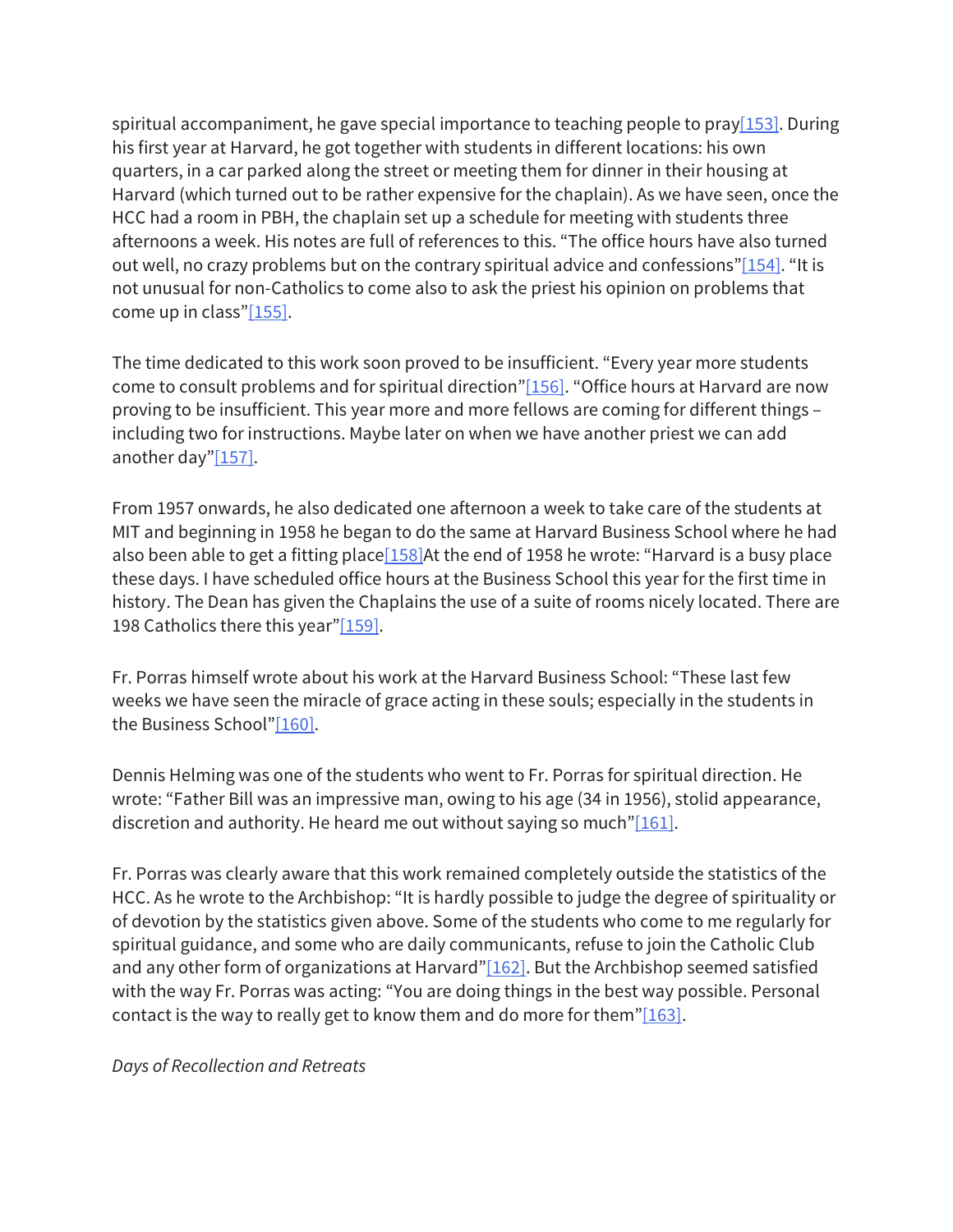Fr. Porras continued the practice of organizing weekend retreats once or twice a year. At the same time, from the beginning he incorporated monthly days of recollection that he began to organize at Trimount House the third Sunday of each month $[164]$ . He had arranged a part of the house in such a way that this activity of the HCC would not interfere with the rhythm of the residence.

Regarding the impact of these activities we can consider two accounts. Carl Schmitt was them doing his doctorate in History at Harvard. He has left this report: "The retreat, in early February, was at Miramar, the Franciscan house in Duxbury. My roommate was Vince Solomita, a young architecture instructor. Father Bill's first meditation made a strong impression on me. He pointed to the stained glass windows—a lineup of saints, none of them lay people"[165]. And Vince Solomita wrote to Fr. Porras: "This past weekend retreat has been for me a magnificent grace from God. From the first conference to the last your guidance, inspiration, and presence will remain with my memory for a long time to come, in my heart and soul forever"[166].

Fr. Porras wanted to offer days of recollection also for the professors. "There are 25 Catholics who occupy chairs or important posts at Harvard (a very small number taking into account that there are a total of 1,000 faculty). Some enjoy high standing like the dean of the School of Architecture. I have gotten to know them all. Some have come to the retreat that we organized last year or to one of the days of recollection. In both cases we have at least managed to have them get to know one another and develop friendships"[167].

# *g. A cultural program with strong philosophical and theological content*

In Fr. Porras' vision the cultural program at HCC had to be inseparably united to the spiritual one since the Christian Faith demands dialogue with reason and this dialogue ought to be carried on at the university level. This was also the desire of the Catholics at Harvard as can be seen, for example, in the words of Trudon written in 1950 describing the profile for a new chaplain at Harvard: "He must be eminently qualified to handle the intellectual problems of students on the university level" $[168]$ . So on this point, Fr. Porras stressed the need for good philosophical and theological formation on the part of the laity to enter without complexes into constructive dialogue with a secularized culture.

In its beginnings the HCC celebrated gatherings with a prominent invited speaker every month and two conferences every year. The greater part of these activities were not directed only to Catholics but were open to the whole university. The rhythm and frequency of these cultural activities had varied throughout its history, oscillating between one to four events each month which could be conferences, seminars or courses of apologetics and doctrine[169].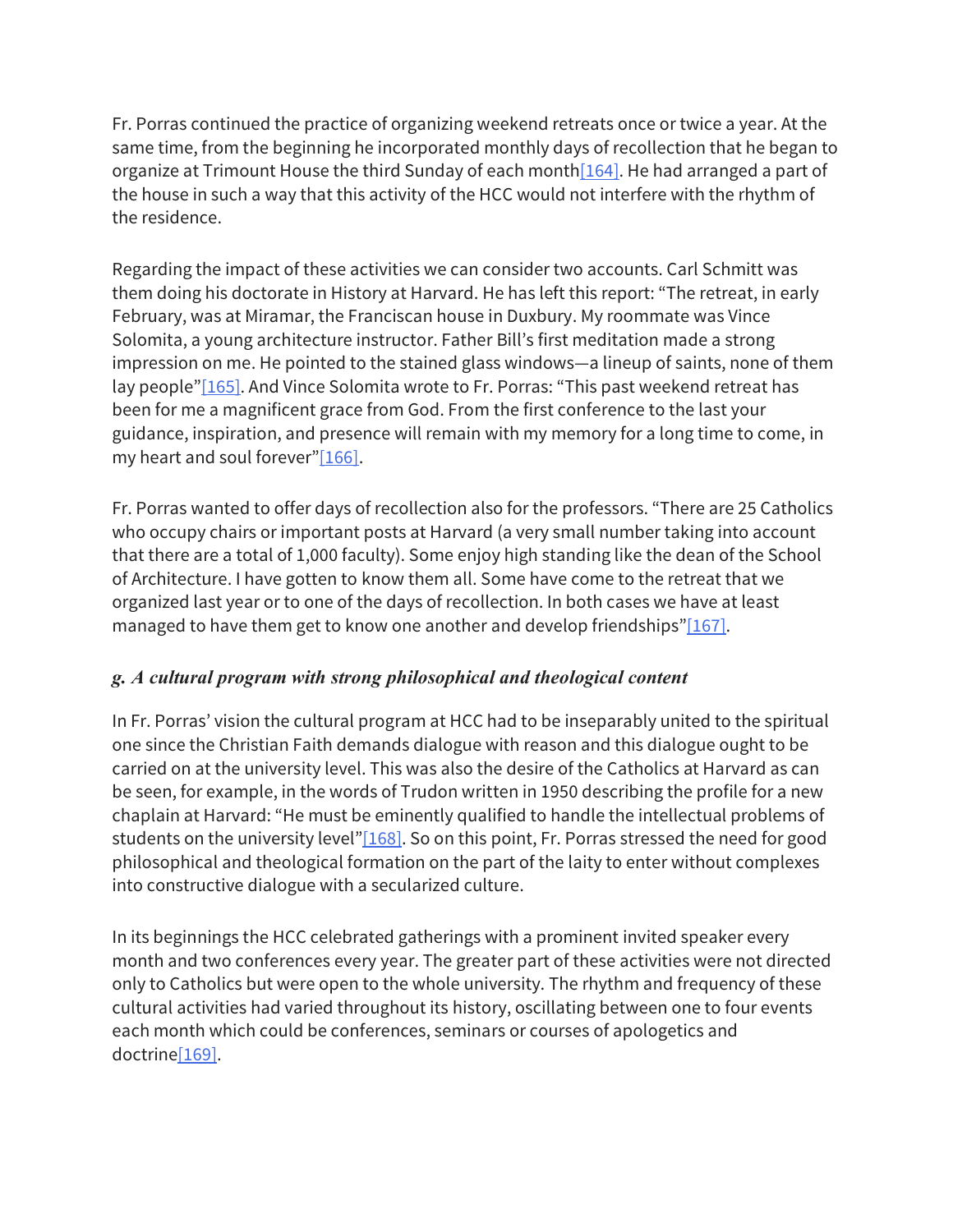During Fr. Porras tenure, the cultural program grew like never before, very soon reaching the point of three events every week. These were organized in three different forms: 1. Seminars or lecture series, with the same presenter for an entire semester; 2. Lectures with a presenter -a priest or a layperson- from either Cambridge or Boston and the surrounding area; and 3. Lectures given by "big name" individuals who came from around the country. These last were held in large auditoriums. The lecture given by the English Jesuit Fr. D'Arcy in February 1957, was attended by 850 persons[170].

In Fr. Porras' view the priority was not the number of attendees but the quality of the presentations. No matter whether they were lay persons or clerics, what was important was that they were "outstanding intellectuals" $[171]$ . Some names and some of the topics can give an idea of how Fr. Porras made his ambitions a reality $[172]$ .

The Seminars touched principally on questions of Philosophy, Theology and the Bible and were held in PBH during an entire semester. In February 1956, for example, Fr. James F. Redding, professor at Emmanuel College and an alumnus of the Harvard School of Education, conducted a seminar on philosophy. Redding was the author of *The Philosophic Modernism of Nicholas A. Berdyaev* (Boston, 1945) and *The Virtue of Prudence in the Writings of St. Thomas Aquinas* (New York, 1950). Before he began the seminar the secretary of the HCC contacted the head librarian at Lamont Library, informing him about the book they were going to use - Anton C. Pegis' translation of the *Summa contra Gentiles*– so that there might be sufficient copies available for the students[173].

Rev. Frederick McManus, educated at Catholic University of America and an important leader in the dialogue between Catholics and the Orthodox gave a seminar. Rev. J. Moriarty, S.J., an expert in Sacred Scripture dealt with questions like the "Kerygma," and "Dead Sea Scrolls," and "The Divinity of Christ." Fr. William Haas, O.P. From St. Stephen Priory in Dover gave a course on Thomistic Philosophy during three successive semesters: 1958-1959 and the first semester of 1959-1960. A large number of Catholics and non-Catholics attended.<sup>[174]</sup>. Fr. Haas had to discontinue the seminars because he was named President of Providence College[175] Ref. Walter J. Furlong, Chancellor of the diocese conducted a series of conferences on Canon Law.

If we move on from the Seminars to the Conferences with local dignitaries, the list becomes much longer and we will only give some of the names. In 1955, Rev. Luke A. Farley spoke about matrimony. (In 1961 he would publish "Saints for the Modern Woman. A United Nations of Holiness for the Woman of Today".) The Rev. Matthew P. Stapleton who had been rector of St. John's Seminary, gave a series of conferences on the Bible. In November 1955, Dr. Roy Heffernan of Tufts University, spoke about "Doctors and Dogma". In March 1957, Felix Talbot, S.J. who later became a professor at Boston College, spoke about *Religion: On the American Plan*, commenting the book of Will Herberg: *Catholic, Protestant and Jew*. In February 1956, William Leonard, S.J., noted Jesuit theologian and writer, and founder and editor of the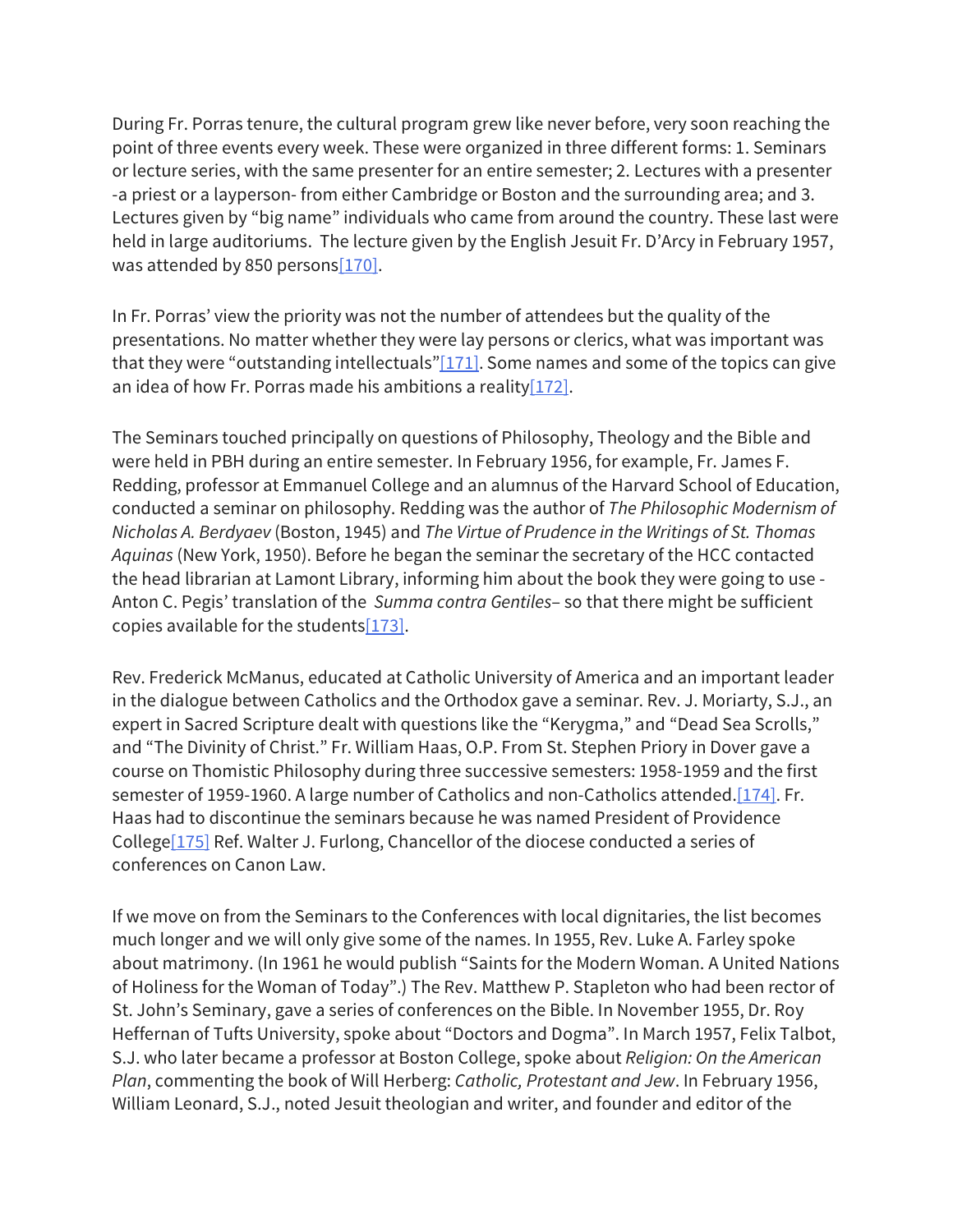Boston College Liturgy and Life Collection, spoke about "The Dignity of the Role of the Layman in the Church". In that same month, the Rev. Henry P. Ouellette of Matignon High School, Cambridge, spoke on "Conscience and super-ego". In October 1956, Dr. John Thomas Noonan, a young attorney and later professor of law and a federal judge, gave a conference entitled: "The Individual's participation in Developing Natural Law".

It is also possible to document the impact produced by some of these presentations, like that of Dr. John Doyle, who spoke on two different occasions about how "A Catholic Doctor Looks at Birth Control." In March 1956 the president of the HCC sent him thanks in these words: "The majority of your audience was comprised of non-Catholics. And from their later remarks, I know that many of them went off with a different attitude towards the Church. (…) Thank you again for taking time from your busy schedule to explain the Church's position on birth control"[176].

We could add other names to the list of local figures like those of Harvard Dean Jose Luis Sert, Francis Rogers and the former professor and writer Daniel Sargent.

The list of "big names" who were invited to Harvard by the HCC is also very long. We have already mentioned Martin D'Arcy, S.J. who had spent some time in Fordham. We could also cite Dr. Erik von Kuehnelt-Leddihn, Austrian Catholic and social-political theorist who had spend some years in the USA during the Nazi domination. Rev. Father Henry V. Sattler was the Assistant Director of the Family Life Bureau, for the National Catholic Welfare Conference and the author of the book *Parents, Children and the Facts of Life: A Text on Sex Education for Christian Parents and for Those Concerned with Helping Parents.* He gave a conference on "The Challenge of Chastity," After the conference, the Newsletter published a review which stated that "For a supposedly repressive subject, this talk presented a whole new outlook and stimulated a host of questions and discussion afterward" $[177]$ .

Thomas P. McTighe, Ph. D., professor of Philosophy in Georgetown University, spoke on "St. Thomas, Scholasticism and Modern Thought." John Correia-Alfonso, S.J., a well-known Indian academic, spoke about "Hindu Spiritualism Today. Materialism and Modern India".

Fr. John M. Osterreicher from the Institute of Judeo-Christian Studies, Seton Hall University, and editor of the magazine *The Bridge*, spoke about "The Heirs of Two Testaments." Osterricher, a leader in the movement for the reconciliation between Jews and Catholics and one of the architects of the Vatican II document: *Nostra Aetate*, wrote to Fr. Porras thanking him for the invitation: "I'm sure you realize how much I enjoyed my visit. The fact that I begged to be invited again shows how much I felt at home and how congenial I found the intellectual and spiritual climate of the club"[178].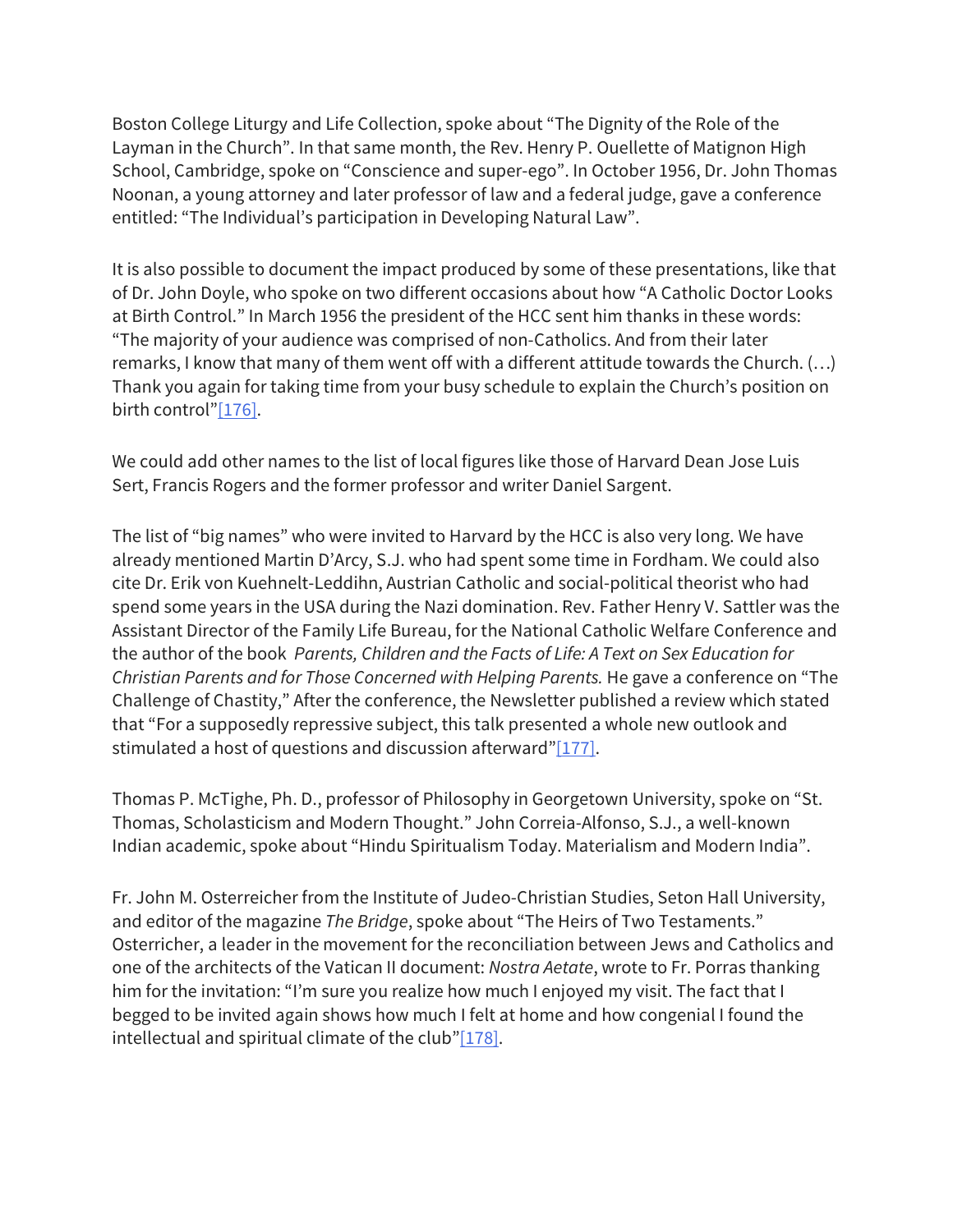Anne Fremantle, well-known writer about religion, entitled her conference: "The Holy and the Horrid: Promise and Performance in the Middle Ages". Doctor Helen C. White, professor of the University of Wisconsin and the first woman to be elected president of the American Association of University Professors and of the American Association of University Women (AAUW), spoke about "The Student and His Religion". And Charles B. Flood, noted writer, covered "The Current Literary Scene".

A Harvard alumnus, John LaFarge, S.J. spoke on at least two occasions: "Why Be Social Minded?" and "Mature Faith in a Confused Year." LaFarge also left his impressions in writing: "I enjoyed every moment of the visit. It was a very delightful experience, especially the talks with some of the men themselves. Let us hope that the brighter look that things have taken on recently may continue to grow. Bests wishes to yourself and Father Porras"[179].

Other names included in Fr. Porras' reports were Most Rev. John J. Wright and Dr. George M. Schuster. There are other names of persons who were invited but were unable to come because of problems in their schedules. These include: Mrs. Claire Booth Luce, US ambassador to Italy; Thomas E. Murray, of the United States Atomic Energy Commission; John Courtney Murray, S.J. and Walter Kerr of the N.Y. Herald Tribune.

Beginning in 1959, as Fr. Porras relates "a new development has been possible thanks to the help of Jesuit Fathers who are studying at Harvard. This consists in our so-called 'Houses Meetings' organized by the students living in each house" As the chaplain went on to explain some students would get together over dinner in the private dining room of their houses, with one of the Jesuit students who moderated their discussion about a topic of common interest"[180].

We conclude our review of the cultural program carried out during the chaplaincy of Fr. Porras by making reference to the *Communion Breakfast*. In reality this fitted into the religious, cultural and social programs because it consisted of a Mass at St. Paul's and a breakfast afterwards with a talk by an invited guest at a nearby hotel. In Fr. Porras' time they were held on the first Sundays of December.

In 1955 they tried in vain to invite Cardinal Spellman but instead they were able to host Hugh Stott Taylor, the David B. Jones Professor of Chemistry at Princeton University and Dean of the Graduate School. The Princeton Dean spoke about "American Catholics and Intellectual responsibilities" and about 250 persons attended [181]. "He's all for intellectual apostolate" wrote Fr. Porras $[182]$ . The invited guest for 1957 was the noted historian Msgr. John Tracy Ellis from the Catholic University of America. Another historian was the invited guest for 1958: Carlton J. H. Hayes, respected professor of History at Columbia University. Hayes, a convert, had been very active in the movement of lay Catholics in the '20's. He helped start the magazine *Commonweal* in 1924 and was the first Catholic co-chairman of the newly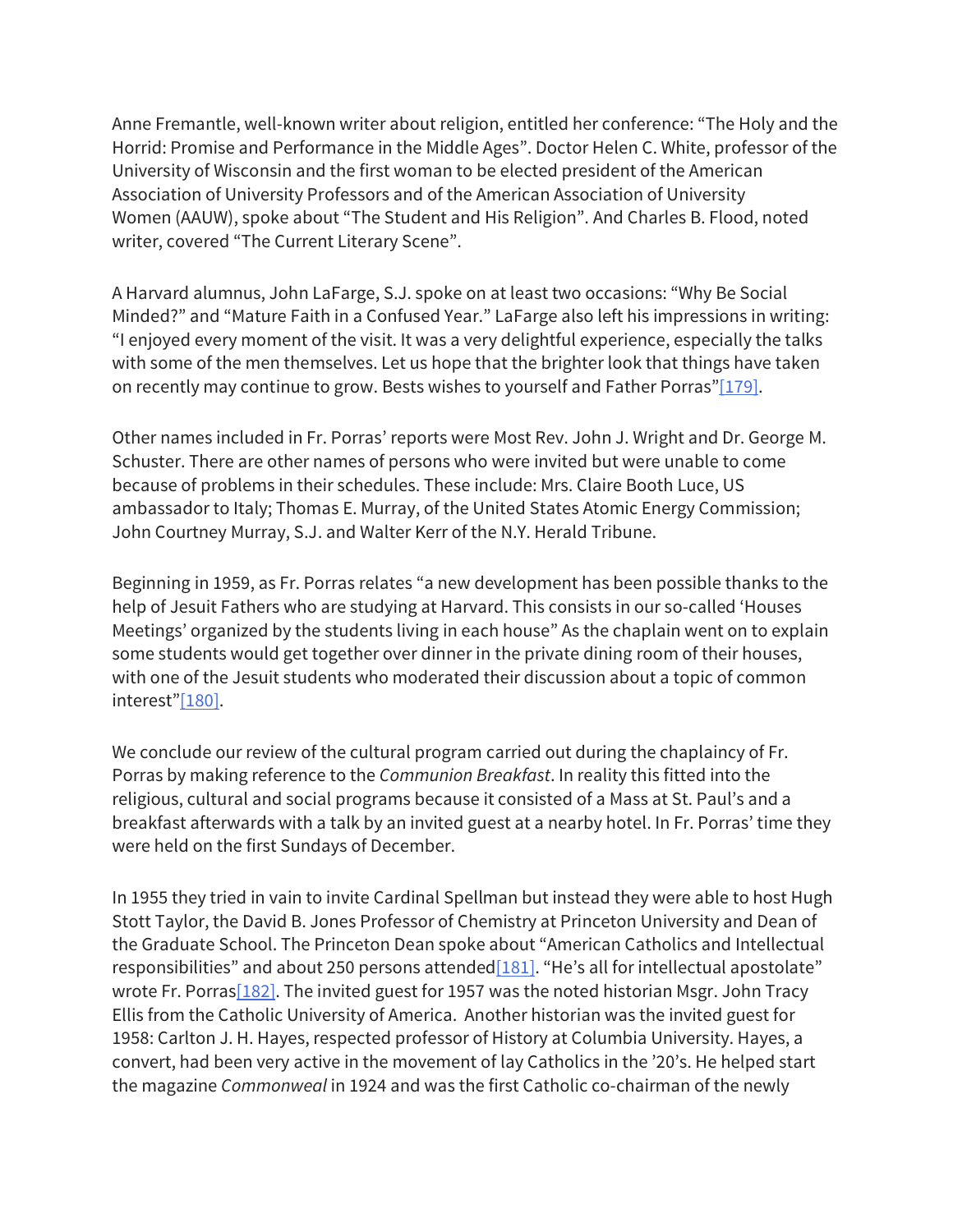formed National Conference of Christians and Jews in 1928. In the 1920's he had also encouraged the growth of research in Catholic Institutions of Higher Learning[183]. In 1959 the speaker was Fr. George Tavard, Augustinian, expert in the history of Theology, ecumenism and spirituality.

The names and topics that we have listed on these pages show the strong presence of Philosophy and Theology in the cultural program at the HCC during those years, but Literature, Law and History were not lacking.

Recounting the cultural contribution of the HCC during these years would not be complete without reference to the creation of the *Charles Chauncey Stillman Guest Professorship of Roman Catholics Studies*. It is true that this was entirely beyond the scope of the HCC. Nevertheless the HCC was a key factor in bringing it about.

## **3. THE** *CHARLES CHAUNCEY STILLMAN GUEST PROFESSORSHIP OF ROMAN CATHOLICS STUDIES***. CHRISTOPHER DAWSON AT HARVARD**

The greater part of the available bibliography on the origin of the *Charles Chauncey Stillman Guest Professorship of Roman Catholics Studies* agrees in placing the HCC as one of its principal promoters $[184]$ . But what cannot be appreciated in these publications is the role played by its chaplain, Fr. Porras $[185]$  Here I am going to complete these accounts based on the documentation that I have been able to consult.

In March 1956 the HCC formally expressed to President Pusey its interest in promoting a Chair of Catholic Studies at Harvard [186]. In the archive of the Boston Diocese there is a letter that the President of Harvard sent to the president of the HCC on April 30, 1956 in which he said: "I shall hope to be in touch with you later about your proposal" $[187]$ .

Before receiving Pusey's response, Fr. Porras and the Executive Committee of the HCC had visited the Archbishop to explain to him several projects, among which was "the possibility of establishing a chair of Catholic studies at Harvard. He very much liked all this," Fr. Porras commented[188].

As we have seen after these first positive reactions on the part of the president of Harvard and of the Archbishop of Boston, the Alumni Council, the new institution created by Fr. Porras, considered in its first session, May 1956, the "Plan for the establishment of a University Chair in Catholic Theology or Philosophy"[189].

During the summer of 1956, Fr. Porras commented on the project to St. Josemaria in these terms: "In Harvard we have two big projects for which we almost have the approval of the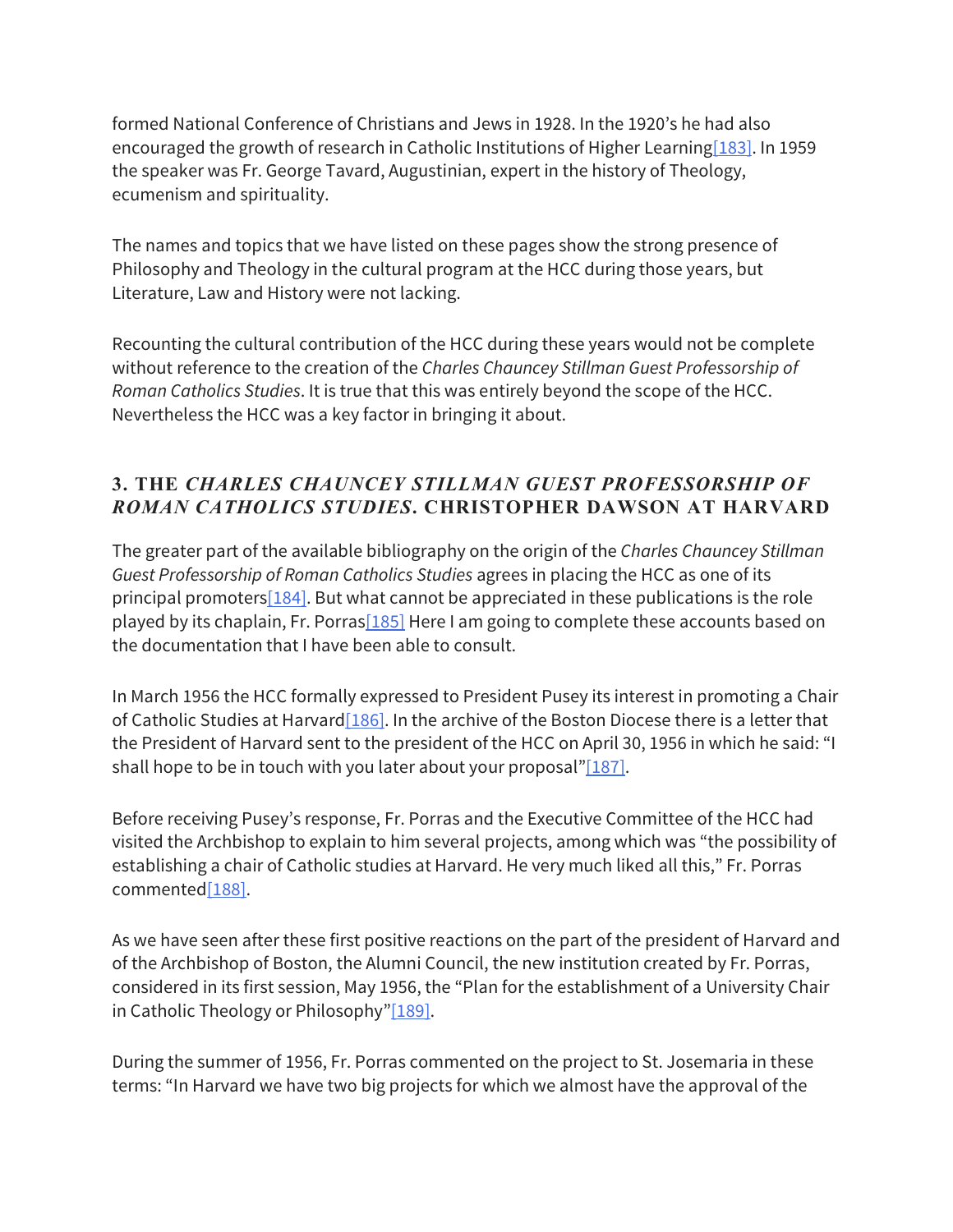Archbishop and the university authorities. One is that of using the university chapel to offer Mass [As we have seen, that project never did go ahead.] The other project is further along and we only need the money to carry it out. This is the plan to set up a Chair of 'Catholic thought.' The hardest part here is to get the University to support it and we have already received that. This is a victory that will have repercussions all over the country because Harvard is the oldest and the model for many of the smaller universities. It won't be hard to produce a chain reaction and see that others do something similar" $[190]$ .

After the summer, Horgan, the president of the HCC, wrote to the Archbishop: "President Pusey has recently written us that the Harvard Corporation would be desirous of helping the Harvard Catholic Club endow a chair of Catholic Theology in Harvard Divinity School". He also explained to him that interested Catholics would have to provide the money -some \$400,000- and that they had organized a meeting to deal with the fund raising. Horgan ended his letter by writing: "It is our hope that we will be able to include you or your appointed representative in helping us form these plans"[ $191$ ].

Cushing's response arrived quickly from his secretary. In October, he let Horgan know that the Archbishop had no objection to their fund raising efforts for the chair at Harvard. But he did point out that, "his own extensive educational, cultural, and charitable program has assumed such proportions financially that (He) will be unable to make any contribution toward drives connected with any of the many non-sectarian colleges within the Archdiocese"[192].

It was clear that the Archbishop was not going to get financially involved in the project even though he did give it his blessing. During that same month of October 1956, Fr. Porras summed up the situation: "The H.C.C. has received a letter from + C [abbreviation used to refer to the Archbishop], authorizing the chair at Harvard… Dr. Rogers has been on this too through some alumni in New York who are in the \$5,000,000 budget, who are very intellectual. Two of them are coming to Boston to talk with him and me" $[193]$ .

According to Callahan, it was Francis Rogers, former Dean of the Graduate Faculty and advisor to the HCC, who set up contact with Chauncey Stillman through the latter's attorney[194]. At that time, Chauncey Devereux Stillman, 1929 graduate from Harvard and later convert to Catholicism, had for some time been pondering how to help Harvard and Catholics at the same time and he considered that the project of the Chair seemed the best way to do that.

In a second meeting of the Alumni Council, which took place in October 1956, they once again took up the question of the chair. On this occasion, the Faculty advisor of the Club, Francis Rodgers, was present. The secretary of the Club read the correspondence from the Archbishop and President Pusey and "Father Porras informed the Council of an Oct. 30th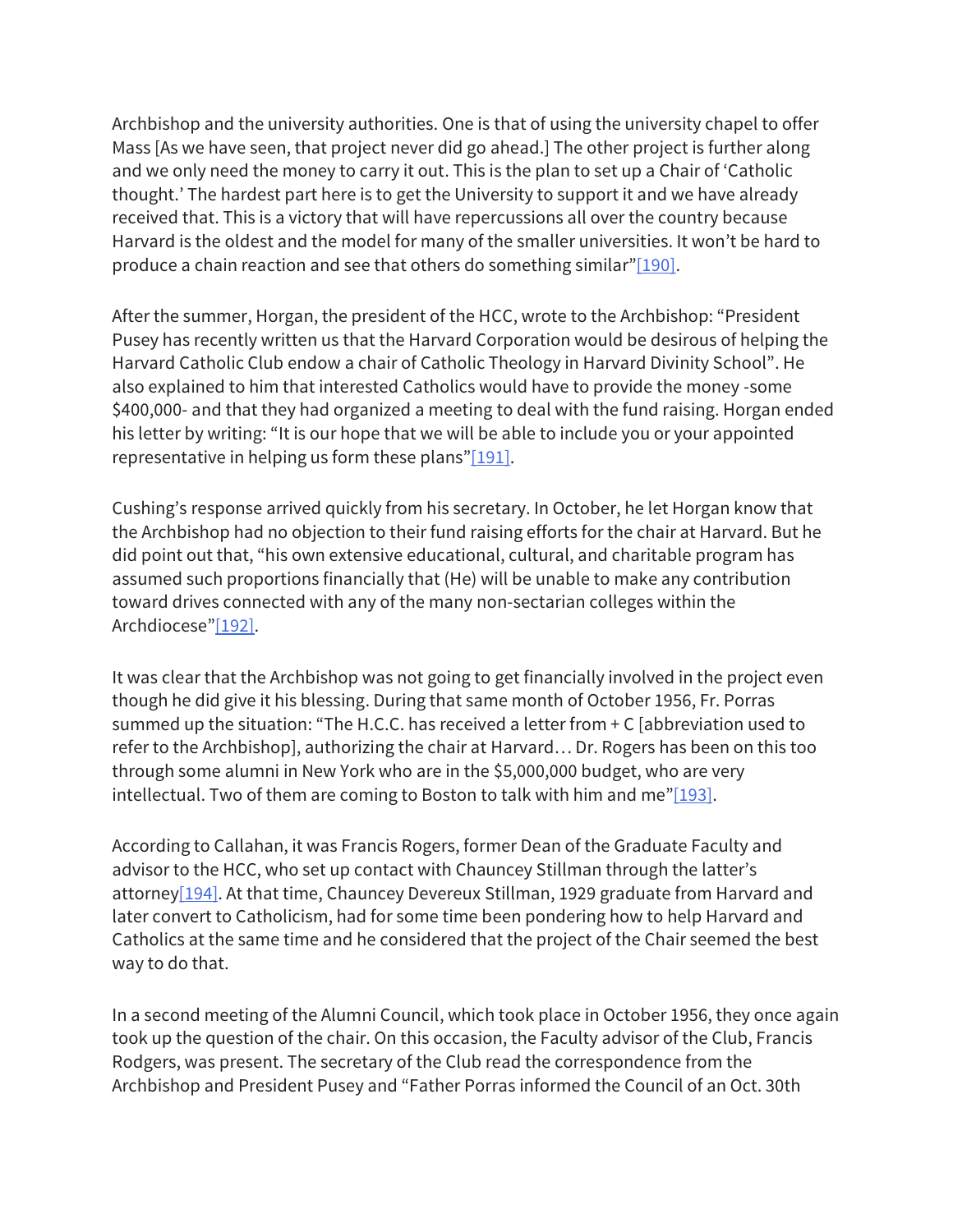meeting which he and Dr. Rogers are to have with certain alumni concerning the financial backing of the Chair at the College"[195].

Ten days later, Fr. Porras wrote: "Had supper with Stillman at his apt. (72nd St. at 5 Ave, beautiful place) and we talked at length on the chair at Harvard. He is definitely planning to endow it on his own… After supper his lawyer arrived and we went through it all over again. I think it will work out much better this way" $[196]$ . And before the end of 1956, the chaplain saw that things were moving even more quickly than they had hoped. "My conversation with + C seems to have precipitated things: Stillman is coming to see + C on Jan 2nd to discuss the Chair- if he is going that far it seems certain that he will give the money. Rogers has asked me to have dinner with him and Stillman that evening" $[197]$ .

In this way, in January 1957, the project of supporting the *Charles Chauncey Stillman Chair of Catholic Studies* was well defined and Stillman and Rogers met with President Pusey[198].

In the first days of January Fr. Porras wrote: "The Chair of theology at Harvard is already a fact. Those who are giving the money have met with the Archbishop who had fully approved the plan so there will not be any difficulties. One can expect criticism of some who will not understand but since that will always be the case, we don't need to pay much attention to them. This will have great repercussions because it will be a model that other universities will follow"[199]. And a few days later he confirmed that "Stillman's visit to  $+ C$  was very successful; since then he has talked with Pusey. Both men are very pleased, the money is ready and only the finishing touches are pending"[200].

We do not know if these details that were still pending coincided with the two topics that, according to Callahan, still needed to be defined in the spring of 1957: the place to erect the Chair and the person who would occupy it. According to Callahan, this opened "one of the great discussions of the century" in Harvard $[201]$ .

In any case, having reached this point, Fr. Porras and the HCC stepped aside in order to let President Pusey and the faculty deans from the *Faculty of Arts and Sciences* y *Divinity School* take over. Initially, they had thought of placing it in the *Faculty of Arts and Sciences* but given the opposition of that dean, they began to study the possibility of placing it in the *Divinity School*. Here they also meet opposition. But during the fall of 1957 the obstacles between President Pusey and the dean of the *Divinity School*, Douglas Horton, were overcome. At the same time they reached an agreement on the profile of the occupant of the Chair and the duration of his appointment. Even though they did not set any confessional demands, informally, they agreed that the Chair holder would have to be Catholic and that he/she would hold the Chair for five years. According to Callahan, at the beginning of 1958 they also reached a consensus on the person: the English historian, Christopher Dawson[202].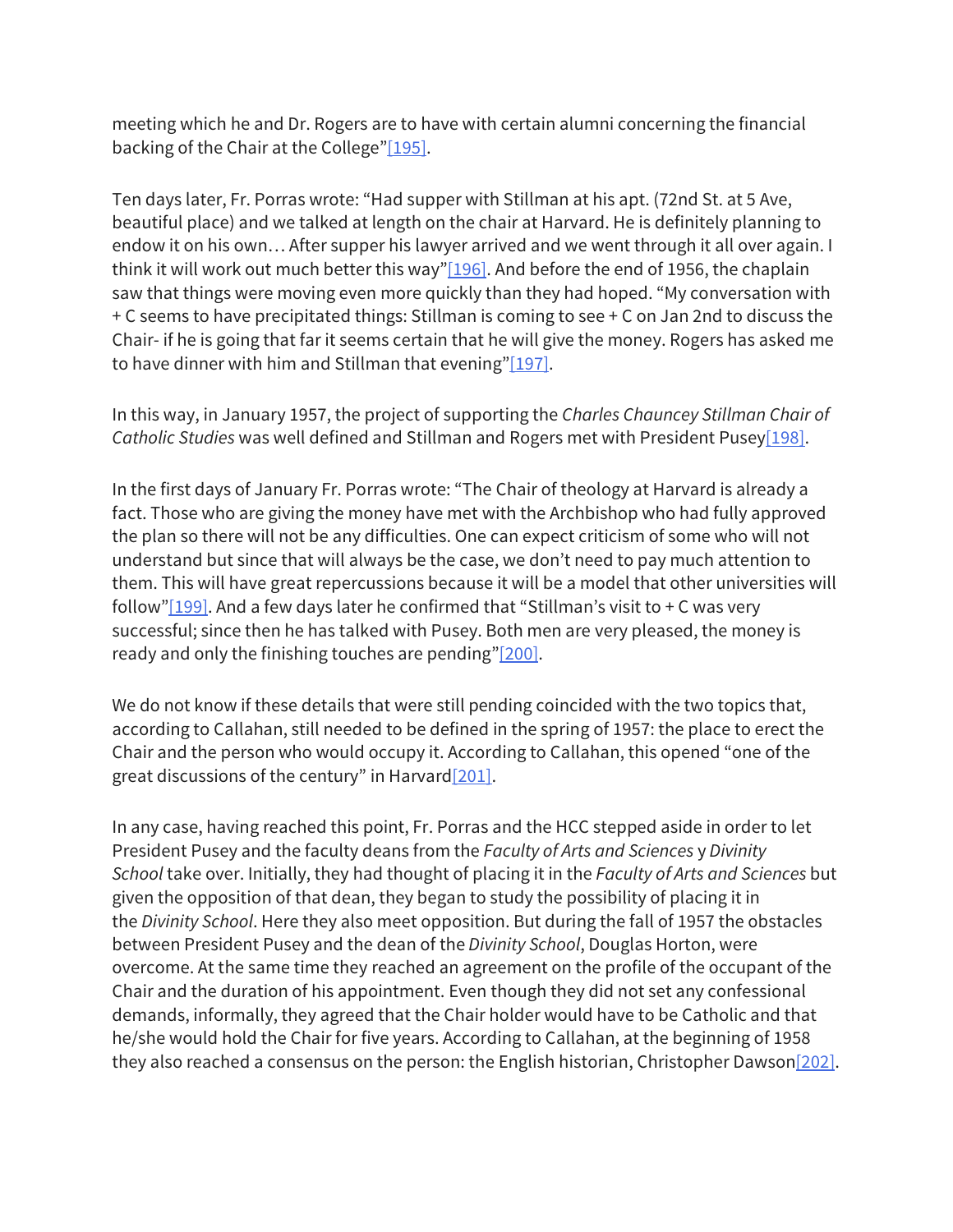Even though the role Fr. Porras played -from the HCC- in the foundation of the Chair is clear, I have not been able to find documentary evidence that could show his intervention -or that of any other member of the HCC-, in the choice of Dawson. Gueguen seems to understand that Fr. Porras and Dean Rogers proposed the name of the English historian. This had been suggested to them by Carl Schmitt, a graduate student in Medieval History who was then doing his doctorate with Charles Taylor[203]. On the other hand, Christina Scott, the daughter of Dawson, states that Stillman himself, sharing the desire of his friend and advisor, the Jesuit John LaFarge, had leaned toward choosing a Catholic Englishman to cover the post[204]. If we follow literally the two testimonials, both accounts could be made compatible. While the Jesuit could have suggested counting on an English Catholic, others concretely suggested Dawson. The fact is that all the interested parties: Stillman, Pusey, Cushing, Horton, Rogers and Porras, all agreed that the selection of the candidate could not be more appropriate.

In February 1958, the *Divinity School* inaugurated the *Charles Chauncey Stillman Guest Professorship of Roman Catholics Studies,* and named Christopher Dawson (1889-1970), as its first Chair, even though the news would not be made public until the final endorsement of the Board of Overseers. Independently of the greater or lesser involvement of Fr. Porras in the selection of the candidate, there is no doubt that the chaplain followed the matter very closely. In March, Fr. Porras knew that they were finalizing the details about the chair, that they had named Dawson and that the news would be made public in April[205]. In effect, on April 19, 1958, "The Pilot" gave the news in all detail. We could add that during the summer of 1958 when some problems arose with the visa for Christopher Dawson, and it was not clear that he would be able to come, Fr. Porras proposed the German philosopher Josef Pieper as an alternative $[206]$ . In the end everything was favorably resolved for Dawson who came to Harvard in October of 1958. Christopher Dawson only stayed for four years because his health prevented him from staying the five years that had been foreseen.

This is not the moment to consider the impact that Dawson and his ideas about the need to recover Christian culture as the basis for Western civilization had in and beyond Harvard $[207]$ . What we can add -because it directly affects the topic of this study- are some lines in which Fr. Porras passed on the news to some Harvard alumni who were in Rome with the founder of Opus Dei deepening their theological formation. "The reaction to the Chair has been very good. A great deal of publicity has come from it, all favorable, and everyone is very happy. One well-known agnostic professor commented: 'At last Harvard is a University'. The Archbishop is very pleased. There have been interviews, published, with Mr. Stillman, Dean Horton, etc. But the most wonderful thing about it all is that no one has linked it with me and our work at Harvard. This, I think, would be especially pleasing to the Father [he refers to St. Josemaria Escriva]. Years from now, no one (will) even remember I was here at the time, or that I ever had any connection with this"[208].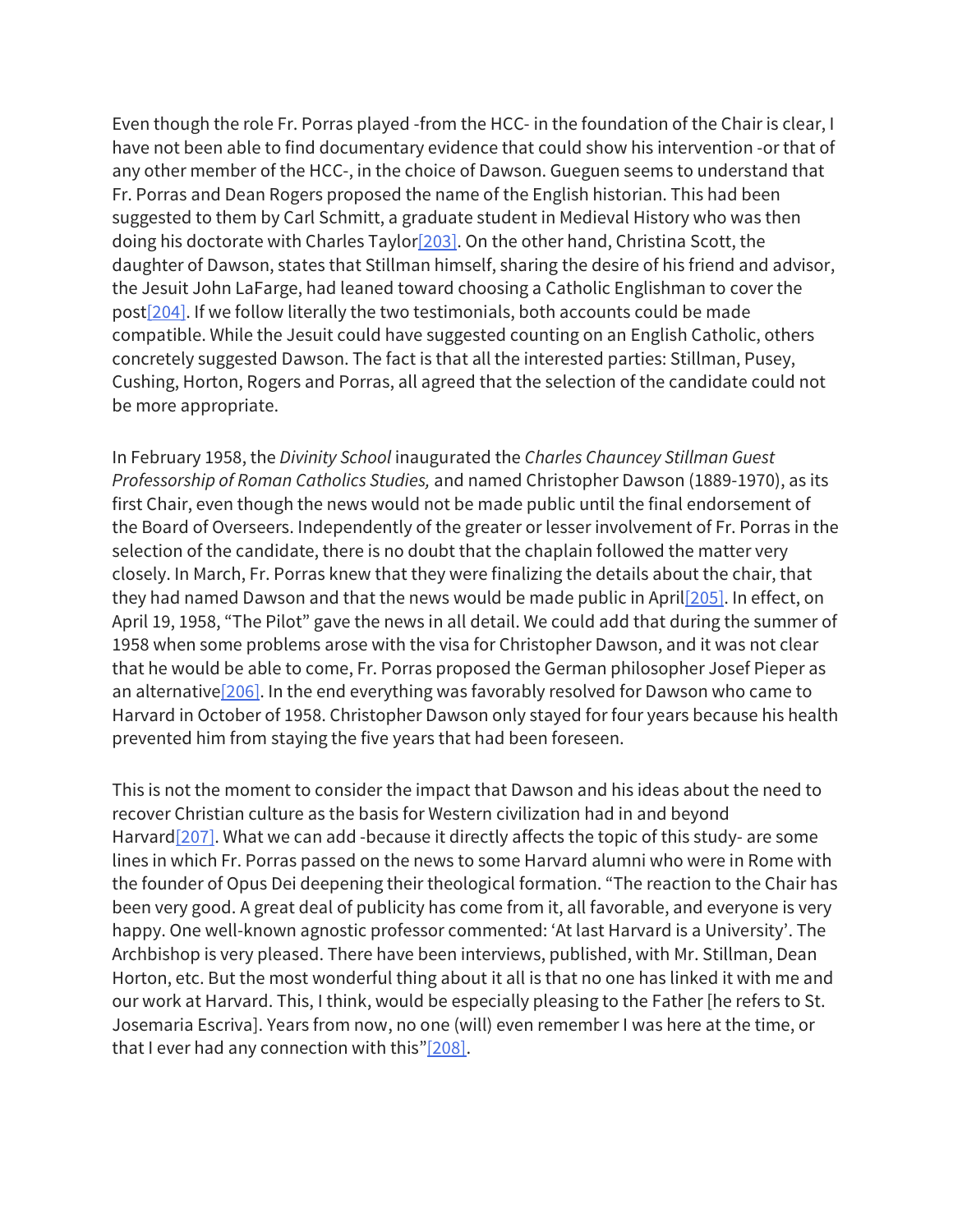## **4. BUILDING BRIDGES BETWEEN HARVARD AND THE BOSTON DIOCESE**

The previous pages have shown how Fr. Porras tried to carry out his function as chaplain at Harvard in complete and close contact with Archbishop Cushing. Cushing was pleased with the chaplain's work,[209] but he kept his distance from Harvard. His situation had become complicated especially since the crisis at the St. Benedict Center. In the years before President Pusey took over, Cushing had had some unfortunate encounters with the then president, James Bryant Conan, about subsides to the Catholic schools<sup>[210]</sup>.

Fr. Porras tried to help bring the Archbishop closer to the University. He relates that at a meeting with the Archbishop that took place three months after his appointment as chaplain: "He asked me if I had gone to Harvard and how things were going. I told him a few things and that we planned to organize something simple and intimate for him there in the spring. He said that he did not like to go there because of the Feeney people and it would be better to have something at Trimount House. I told him that the plan was to hold something at Radcliffe for the two Clubs and that we could avoid all publicity. I explained to him that part of our apostolate is to bring the faithful closer to the hierarchy so they might have more affection and greater respect. He liked that very much" $[211]$ .

At the same time and also from the beginning, Fr. Porras had tried to establish good relations with the Harvard community, beginning with President Pusey. Since the origins of the HCC the president of Harvard had taken part in some of the acts organized by the Club. But it doesn't seem that the Catholic chaplain had much contact with him. Fr. Porras writes: "When I took over the Club one of the first steps I took was to ask for an appointment with the Rector. They had to do some searching because there was no precedent for that. When they agreed and I went there, his secretary (a Catholic) told me: 'this is the first time I see a priest come into this office.' He was very cordial and offered to help in whatever would be necessary"[212].

In this way, Fr. Porras placed himself in a position to build bridges between Archbishop Cushing and President Pusey. The medium to accomplish this was the institution of the Senior Reception within the program of social activities of the HCC.

As we have seen above, Fr. Porras did not want to get personally involved in the social activities. That was his choice and he explained it to the Archbishop: "The fourth Wednesday (there is) a 'social' organized by the Club or by one of the women's college. I do not take any part in organizing, nor do I attend, these 'socials' as I prefer to concentrate my efforts on the spiritual and intellectual aspects of the students life" $[213]$ . The Senior Reception was the exception.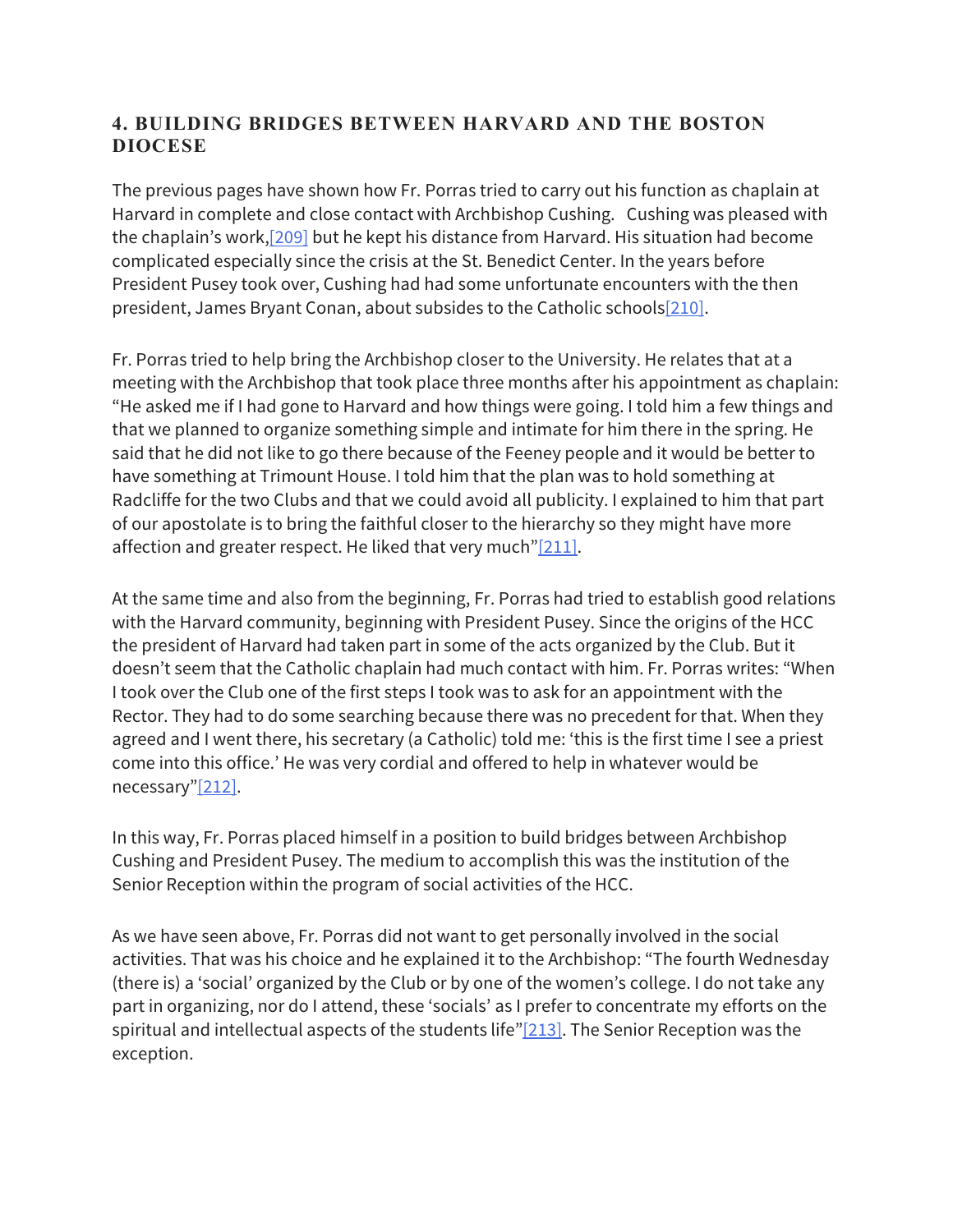The Senior Reception was conceived as a gathering that would take place in April or May with the members of the HCC who would graduate that year and it was hoped that President Pusey and Archbishop Cushing would both attend. In February 1956, Fr. Porras invited the Archbishop and received word that he would be available: "He will attend the reception we have planned. He said he would like to meet Pusey. I hope we will be able to get Pusey to attend"[214]. President Pusey also expressed his agreement and the first edition of the Senior Receptiontook place in April 1956. The president of Radcliffe and the president of the Radcliffe Catholic Club also attended.

As Fr. Porras states in his notes referring to the event and the Archbishop's comments after that gathering: "About 300 persons attended, many professors and he liked that. As we were leaving he said to me: 'this was wonderful. I think it's good to know these people and we ought to do this every year."<sup>[215]</sup>. A little later Cushing himself wrote to a niece telling her about the event: "The President of Harvard was present. It was the first time I had the pleasure of meeting him"[216].

*The Crimson* also printed this news item: "Over 200 students, alumni, faculty members, and parents yesterday attended the Harvard and Radcliffe Catholic Clubs' first annual reception for members of the senior class. RICHARD J. CUSHING, Archbishop of Boston, and President PUSEY, meeting for the first time, were the guests of honor. The coffee reception, held in Phillips Brooks House yesterday afternoon, marked the first time also, that either the President or the prelate had appeared before the College religious group"[217].

The reception was held in successive years and after the second edition, Fr. Porras wrote: "Among the social activities we also hold an annual reception. We began that two years ago and at that time both the Archbishop and the Rector attended. (Before that, they didn't even know one another and now that have become good friends to the point where the Rector has consulted the Archbishop at times on a law that the local Legislature is proposing to adopt.)"[218]. When Cushing died, *The Crimson* wrote in his obituary: "Cushing had a long connection with Harvard, and was known as a personal friend of President Pusey"[219].

After the fourth edition of the Senior Reception in April 1959, the first of Cushing as Cardinal, Fr. Porras wrote: "Most of the faculty was there and lot of students. He was very happy with it all. The whole thing was on TV on the 11 o'clock news"[220]. Two months later Cardinal Cushing received a doctorate *honoris causa* from Harvard.

The Senior Reception of 1959 was the last that Cushing attended. As the Cardinal wrote to Fr. Porras, in April 1960, he had the intention to attend it: "Remind me to bring a photo with me for Mr. and Mrs. Pusey. After the Reception I'll try to call at Follen Street to see the house and break bread with you" $[221]$ . But in the end it was not possible $[222]$ .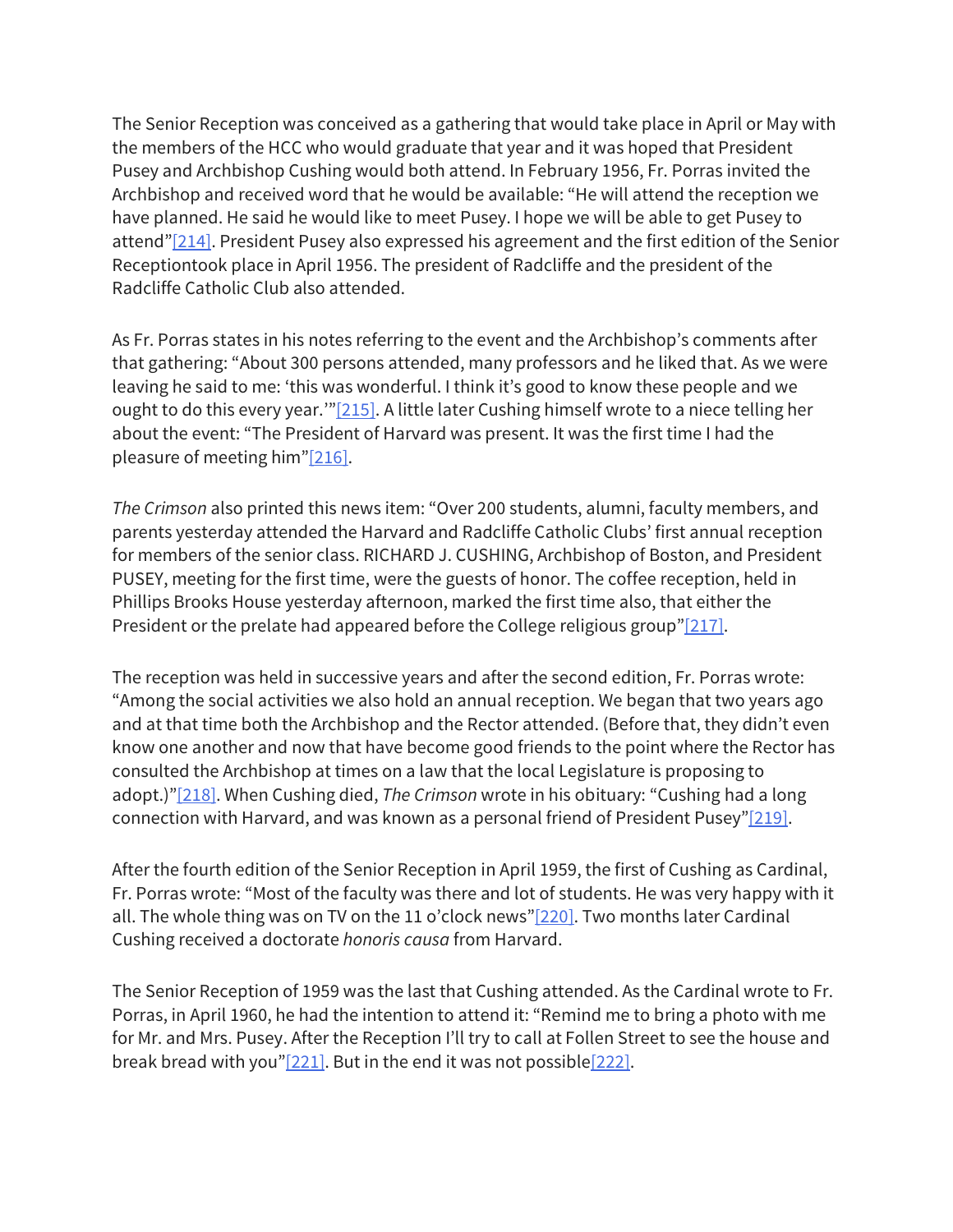# **5. THE END OF FR. PORRAS' CHAPLAINCY**

On June 27, 1960 Fr. Porras met with Cardinal Cushing and following his custom, left some written notes: "Today I was with NAL [Cushing]. The principal reason was to talk about my resignation from the chaplaincy at Harvard. I told him that my superiors wanted me to do my doctorate in theology and that most certainly I would go to Rome in October to see what requisites I would have to fulfill and then to return to Boston. Besides, it seems to us that the work at Harvard had reached the point where the parish could take over this work. It was the most opportune moment for the transition so that a diocesan priest could take care of it"[223]. With a letter of July 5th, Cushing communicated to Hickey that Fr. Joseph Collins would take over Father Porras as chaplain of the HCC[224].

These laconic documents could lead one to think that Fr. Bill Porras' chaplaincy had ended in the same way as it had begun: apparently very rapid and unexpected. But it is clear that the authorities of Opus Dei had reached the conclusion that the moment had arrived -taking into account the circumstances of the dioceses and the HCC- to make it easier for the Cardinal to change the person at the head of the HCC. It is not possible for us here -in this already quite extensive article- to go deeper into the reasons that might have influenced this decision. Consequently, I will limit myself to commenting on the circumstances surrounding the transition. Fr. Joseph Collins, the new chaplain, had been coadjutor at St. Paul and chaplain to the Radcliffe Catholic Club since 1946[225].

That summer, Fr. Porras worked with Fr. Collins to effect the transition. We conserve two long letters in which Fr. Porras explains to Fr. Collins the state of the papers and other documents of the HCC. He gives him the summer addresses of the members of the Club's directive committees and informs him about the activities that are planned for the following academic year. Among these last, a conference to which they had invited Fr. Weigle, Tillich and Nils Ferre to deal with questions of Christology. In these letters, Fr. Porras also made reference to a future meeting between the two of them to finalize passing on further information  $[226]$ . Porras also counted on introducing Fr. Collins to some persons in the administration at Harvard that he had had contact with over the years[227].

At the beginning of the new academic year in September 1960, the president of the HCC informed the members about the change of chaplain and made it clear that during the six years that Fr. Porras had been chaplain the Club grew both in membership and in the quality of the activities[228].

The letter went on to make reference to the Student Center which they could begin to use in October and which was located near St. Paul's, on Arrow Street<sup>[229]</sup>. In March 1961, "The Pilot" printed the news about the inauguration of the new Student Center of the recently unified Harvard-Radcliffe Catholic Club.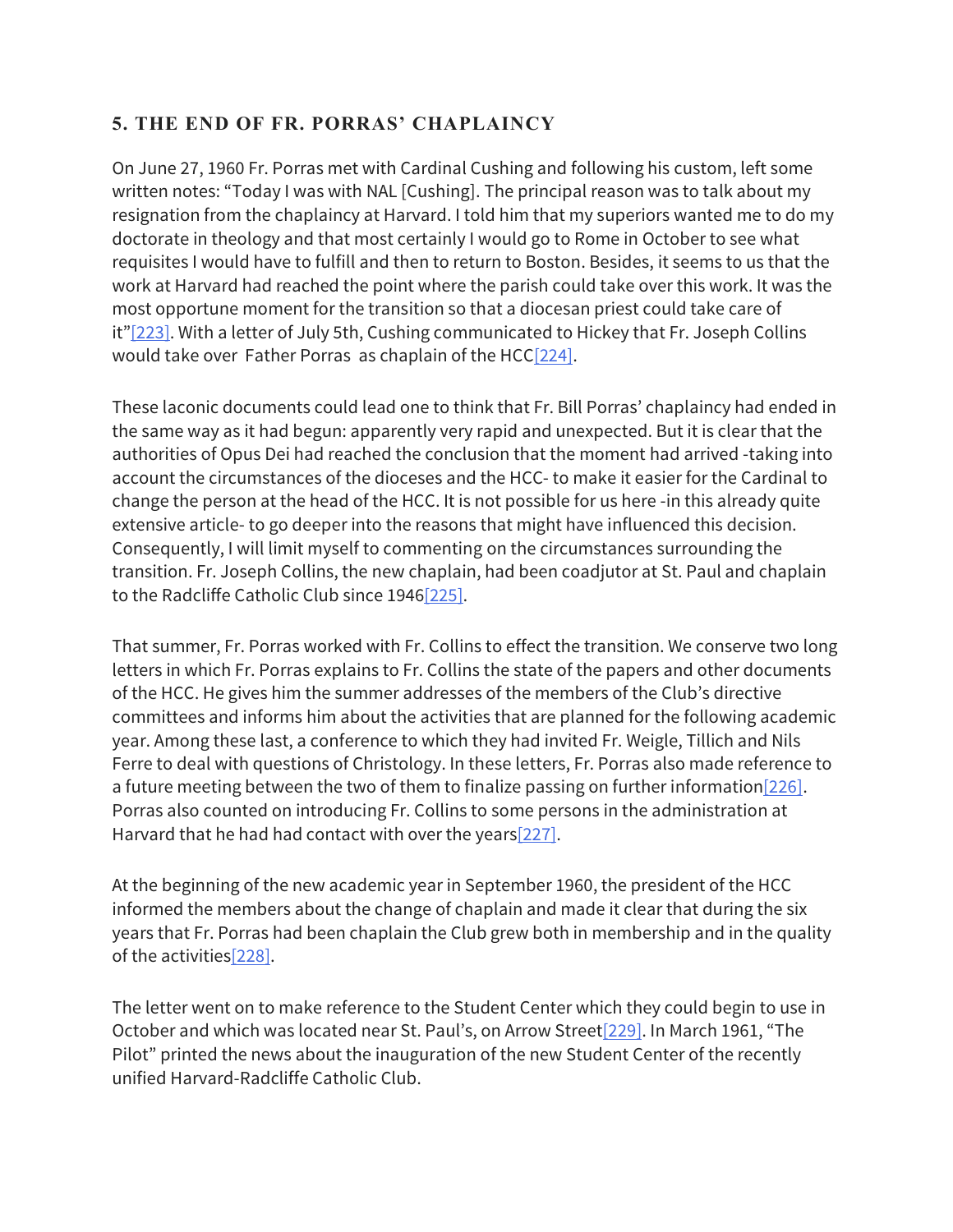By that time, Fr. Porras had already left Cambridge and returned to Boston, to Trimount House where six years earlier Archbishop Cushing had told him of his desire to name him chaplain at Harvard. In September 1962 Fr. Porras did move to Europe to obtain his ecclesiastical doctorate[230].

## **CONCLUSION**

The chaplaincy of Fr. William Porras (1954-1960) was an important moment for the Catholics at Harvard. They had been going through a complicated situation after the crisis of the St. Benedict Center and the excommunication of Fr. Leonard Feeney in 1953. Archbishop Cushing found in the young priest of Opus Dei -an institution that had begun to work in his diocese a couple of years earlier and that Cushing himself had had occasion to know in Spaina loyal and effective collaborator. That is why it is not simply anecdotal that the Archbishop would name Fr. Porras chaplain while inaugurating the Trimount House residence in Boston. Throughout the six years of his chaplaincy Fr. Porras fostered an active and integrating presence of Catholics at Harvard and combated any trace of ghetto mentality as well as any clericalism. As Catholic chaplain, Fr. Porras tried to be known as one more -an insider- in the university community, among the students, the professors and the administrators.

Taking advantage of the favorable conditions under the presidency of Nathan Marsh Pusey, a man with great sensitivity toward religious matters, Fr. Porras from the HCC encouraged a series of initiatives that were to have repercussions far beyond the Catholic environment. It is not out of place to affirm that during Fr. Porras' chaplaincy the HCC attained a numerical growth and a lofty level in its programs and activities that were without precedent. Fr. Porras' vision was guided by the principles of participation, openness, continuity and capillary action in the HCC on campus. Throughout these pages we have been able to see how his initiatives were instrumental in bringing about the regular celebration of Mass on campus and also the inauguration of the *Charles Chauncey Stillman Chair of Catholic Studies*; the birth of the magazine *Current*; and the beginnings of more cordial relations between Harvard and the diocese of Boston, by arranging the meeting between Archbishop Cushing and President Pusey.

At the same time, Fr. Porras understood that his role as priest was not to become the representative of Catholics at Harvard nor to be the main figure in these accomplishments. It seems that he understood that his mission was to promote the spiritual and intellectual growth of the laity and to this effect he planned the spiritual and cultural programs. Fr. Porras did not hesitate to propose to the young students at Harvard the quest for sanctity and apostolic efforts taking advantage of their personal circumstances.

In keeping with the spirit and praxis of Opus Dei Fr. Bill Porras felt that sanctity and apostolic action should be sought above through work, professional relations and in friendship proper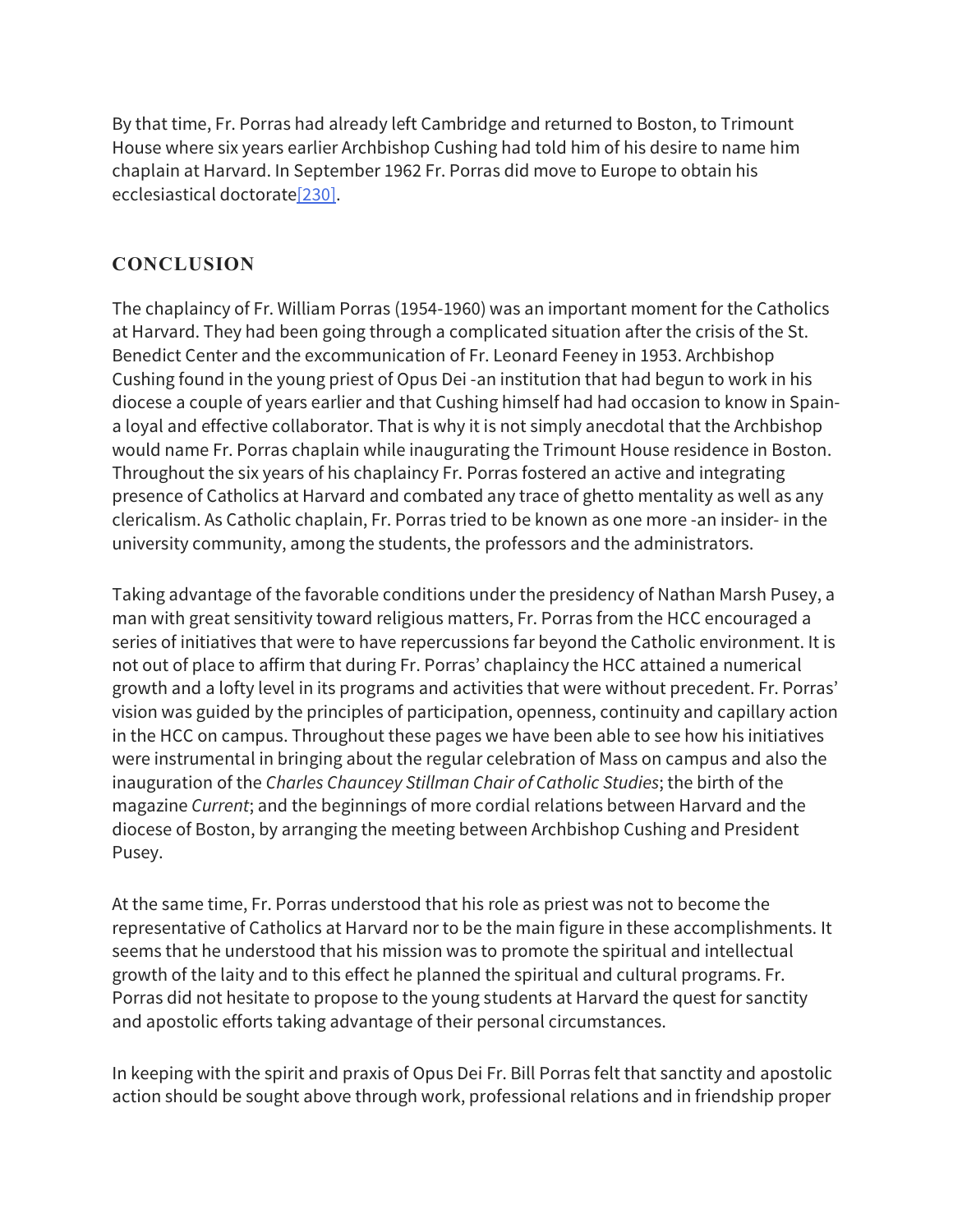to university life. He considered the HCC as a good instrument for this broader but less tangible objective. Even though there were some who did not share this vision there were many who did, as we have been able to point out.

Hence, with this vision, Fr. Porras offered at one and the same time, a positive and constructive response to the process of secularization that many Catholics were aware of and which, on occasions, had led some to isolate themselves. We could say that Fr. Porras assumed a position diametrically opposed to that of Fr. Feeney. He urged Catholics not to isolate themselves from the adverse environment but to offer a positive influence to that environment.

At the same time, the response of Fr. Porras was not that of accepting -assimilatinguncritically a secularized culture and way of life. He did not underestimate the challenges that a secularized culture -in the widely accepted negative meaning given to this term, implying the loss of religious values in the cultural and social scene- represented for the young Catholics at Harvard. His response was to encourage lay Catholics -competent professionals, well formed in doctrine- to be present in all technical, scientific and humanistic sectors. And in this sense, one could say that he tried to promote a process of positive secularization. He also understood this as overcoming certain clerical attitudes and recognizing the mission of the laity.

At the beginning of these pages we referred to the characterization that Gleason made about American Catholicism before Vatican II. He speaks about the conflict between two opposing currents. On the one hand there was the desire to construct a "distinctive Catholic culture" proper to the "Catholic Revival" and on the other hand some "assimilative tendencies" proper to the "New era" that would consider secularization (understood univocally) as something desirable, something that should be sought after. Given this scenario one might think that Fr. Porras' ideas would fit instead into a third way that sought to overcome the strict dichotomy between "isolation" and "assimilation" and consequently not a vision of a univocal process of secularization. From this perspective I think it would be interesting to study other similar cases in American Catholicism before the Council.

We can conclude saying that during the six years of his chaplaincy Fr. Porras was not able to offer the HCC two of his greatest ambitions: to have a Catholic Center and to have a full-time Chaplain. But at the same time, it is clear that Fr. Porras did manage to lay the foundations for these objectives from the moment in which he helped to overcome, both at Harvard and in the archdiocese of Boston, the distrust provoked by the crisis of the St. Benedict Center.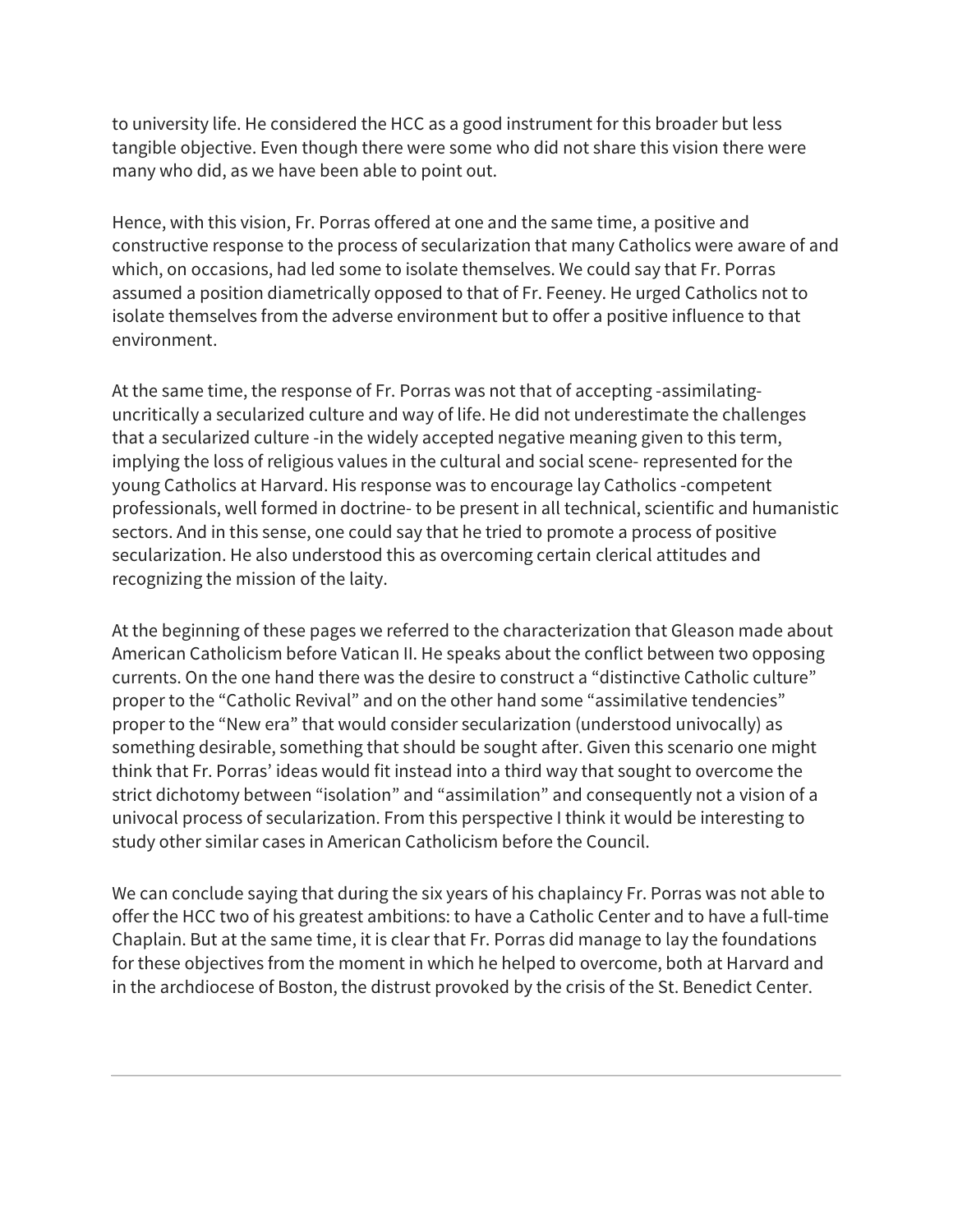#### **ENDNOTES**

[1] Article originally published in Spanish in *Studia et Documenta. Rivista dell'Istituto Storico San Josemaría Escrivá*, vol. 12 (2018), pp. 317-380.

[2] Cf. Gueguen, John A., Jr., "The early Days of Opus Dei in Boston as Recalled by the First Generation (1946-1956)" in *Studia et Documenta: Rivista dell'Istituto Storico San Josemaría Escrivá*, 1 (2007), pp. 65-112. The events related are described on pp. 81-85. In the future we will refer to this article as Gueguen, 2007.

[3] *The Boston Traveler*, Tuesday, October 19, 1954.

[4] Dimitrovic, Brian, "Nathan Marsh Pusey: An Appreciation" in *Modern Age*, 46 (2004), pp. 278- 284.

[5] Harvard's total enrollment for the fall of 1954 was 10,364, which included 4,430 in the undergraduate College (all male) and 5,934 in the graduate faculties and professional schools (Harvard Alumni Bulletin, Nov. 27, 1954, pp. 205-206. Of the 4,400 undergraduates it is estimated that some 400 were Catholic. Cf. Gueguen, 2007, p. 84.

[6] In Jeffrey Wills' account of the Harvard Catholic Club in the 1950s (Cf. Wills, Jeffrey, *The Catholics of Harvard Square*, Patersham MA, 1993, pp. 95-96) Fr. Porras is mentioned only superficially. Something similar occurs in the three accounts of the Harvard Catholic Club that are preserved in the archives of Harvard University (Harvard-Radcliffe Catholic Club, formerly St. Paul's Catholic Club, HUD. 3762.5000, General folder. Harvard University Archives). In the latter case, the accounts were redacted toward the end of the 1960s and in the early 1970s and there is no mention of Fr. Porras. One may find references to Fr. Porras as Chaplain in Williams, George H., *Divinings: Religion at Harvard from its Origins in New England Ecclesiastical History to the 175th Anniversary of the Harvard Divinity School, 1636-1992*, 2014, pp. 286-287. Cf. also Gueguen, 2007, pp. 83-88.

[7] Cf. Gleason, Philip, *Contending with Modernity: Catholic Higher Education in the Twentieth Century*, New York, 1995, 434 pp. Cf. also Hayes, Patrick J., *A Catholic Brain Trust: The History of the Catholic Commission on Intellectual and Cultural Affairs 1945-1965*, Notre dame IN, 2011, 432 pp. The latter describes in detail the discussion concerning the work of Thomas F. O'Dea, *American Catholic Dilemma*, 1958; Cf. also, Kelly, Timothy I., *The Transformation of American Catholicism: The Pittsburgh laity and the Second Vatican Council, 1950-1972,* Notre dame IN, 2009, 353 pp.

[8] The sources we will rely on are principally the Archives of Harvard University (HUA), the Archives of the Archdiocese of Boston (AAB) and the General Archives of the Prelature of Opus Dei (AGP). This last source contains abundant correspondence of Fr. Porras, as well as other writings from his tenure at Harvard.

[9] For the history of the Harvard Catholic Club in its first 50 years, we follow Wills, Jeffrey, *The Catholics of Harvard Square*, Petersham MA, 1993, 212 pp. Henceforth referred to as Wills, 1993.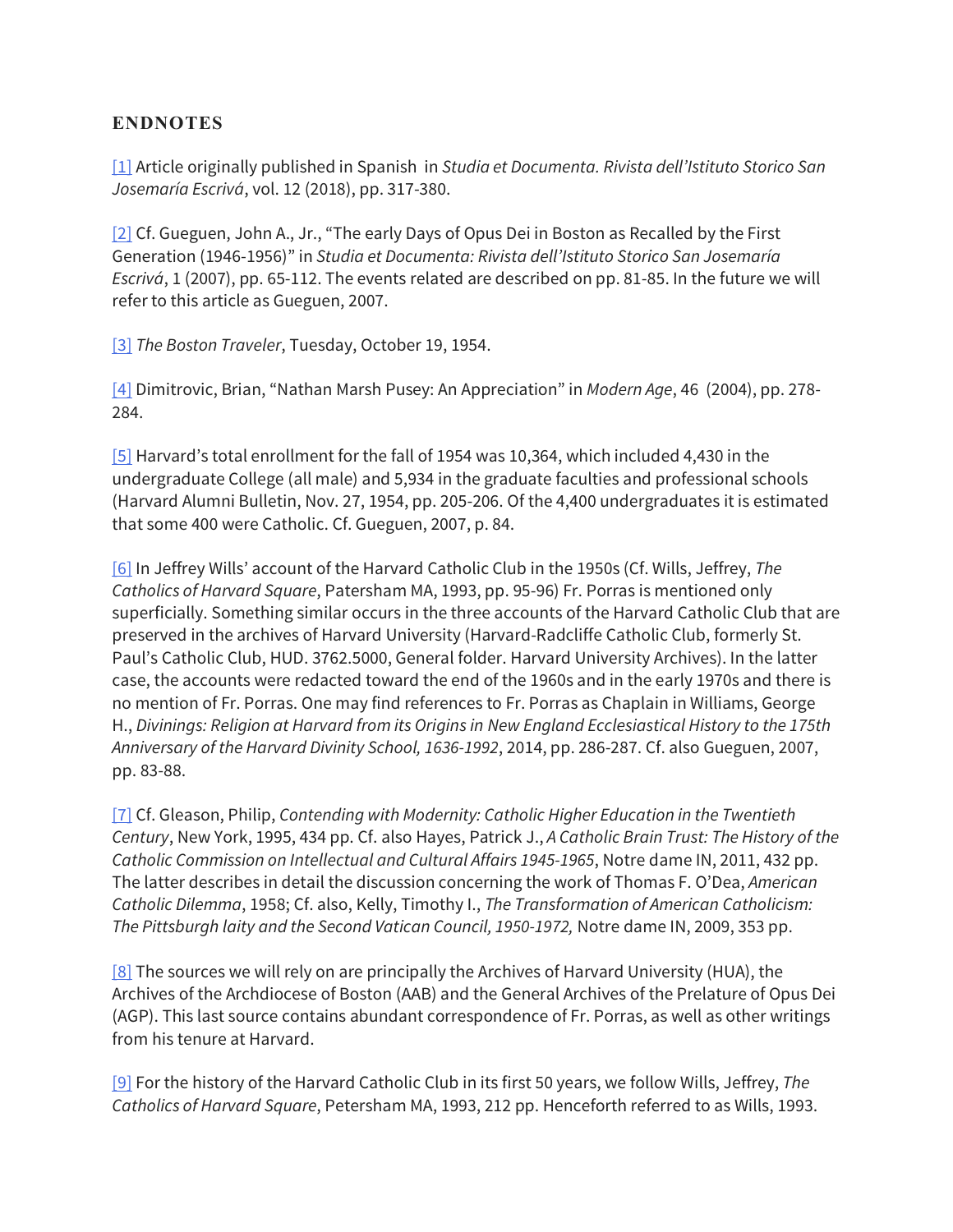[10] Concerning the history of PBH, Cf. Mieras, Emily, "In Search of 'A more Perfect Sympathy': Harvard's Phillips Brooks House Association and the Challenges of Student Voluntarism," *The Journal of the Gilded Age and Progresive Era,* 16-2 (2017), pp. 163-182.

[11] Wills, 1993, p. 89 and O'Connor, Thomas H., *Boston Catholics: A History of the Church and Its People*, Boston, 1998, p. 218.

[12] At that time Harvard only admitted men as undergraduates. Women could attend Radcliffe College, also located in Cambridge, MA. From 1906 on, Radcliffe College had its own Catholic Club.

[13] Wills, 1993, pp. 9 and 13.

[14] Wills, 1993, p. 86.

[15] The St. Benedict center had no formal connection with the HCC, but there are documents about the center in the archives of the Archdiocese of Boston. AAB, St. Paul's Parish. Cambridge MA, Harvard-Radcliffe Catholic Student Center, Records, 1940-1995. Box 1. In the future, references are indicated as AAB, St. Paul's Parish, Box 1.

[16] Cf. Wills, 1993, p. 15; O'Toole, James M., *The Faithful: A History of Catholics in America*, Cambridge, MA, 2008, pp. 254-55; Patrick W. Carey, "Avery Dulles, St. Benedict's Center, and No Salvation outside the Church, 1940-1953",in *The Catholic Historical Review,* 93 (2007), pp. 553-75 and Mary Clare Vincent, *Keeping the Faith at Harvard: A Memoir*, 2010, 258 pp.

[ $17$ ] Wills, 1993, pp. 123-124.

[18] Cf. Pepper, George B., *The Boston Heresy Case in View of the Secularization of Religion: A Case Study in the Sociology of Religion*, *Studies in Religion and Society,* Lewiston, NY, 1988, 209 pp.

[19] These words of Clement Lee Counts Jr. appear in a letter of Paul J. Cuddy (priest of the Diocese of Rochester) to Archbishop Cushing, September 22, 1946. AAB, Catholics at Harvard, M-1616.

[20] Milligan to Cushing, February 25, 1949. AAB, Harvard-Radcliffe Catholic Club. M-2178.

[21] Trudon to Cushing, March 18, 1950. AAB, Harvard-Radcliffe Catholic Club. M-2178.

[22] Cushing to Trudon, March 23, 1950. AAB, Harvard-Radcliffe Catholic Club. M-2178.

[23] Cushing to Fallon, July 25, 1950. AAB, Harvard-Radcliffe Catholic Club. M-2178.

[24] Hickey to Cushing, July 5, 1950. AAB, Harvard-Radcliffe Catholic Club. M-2178.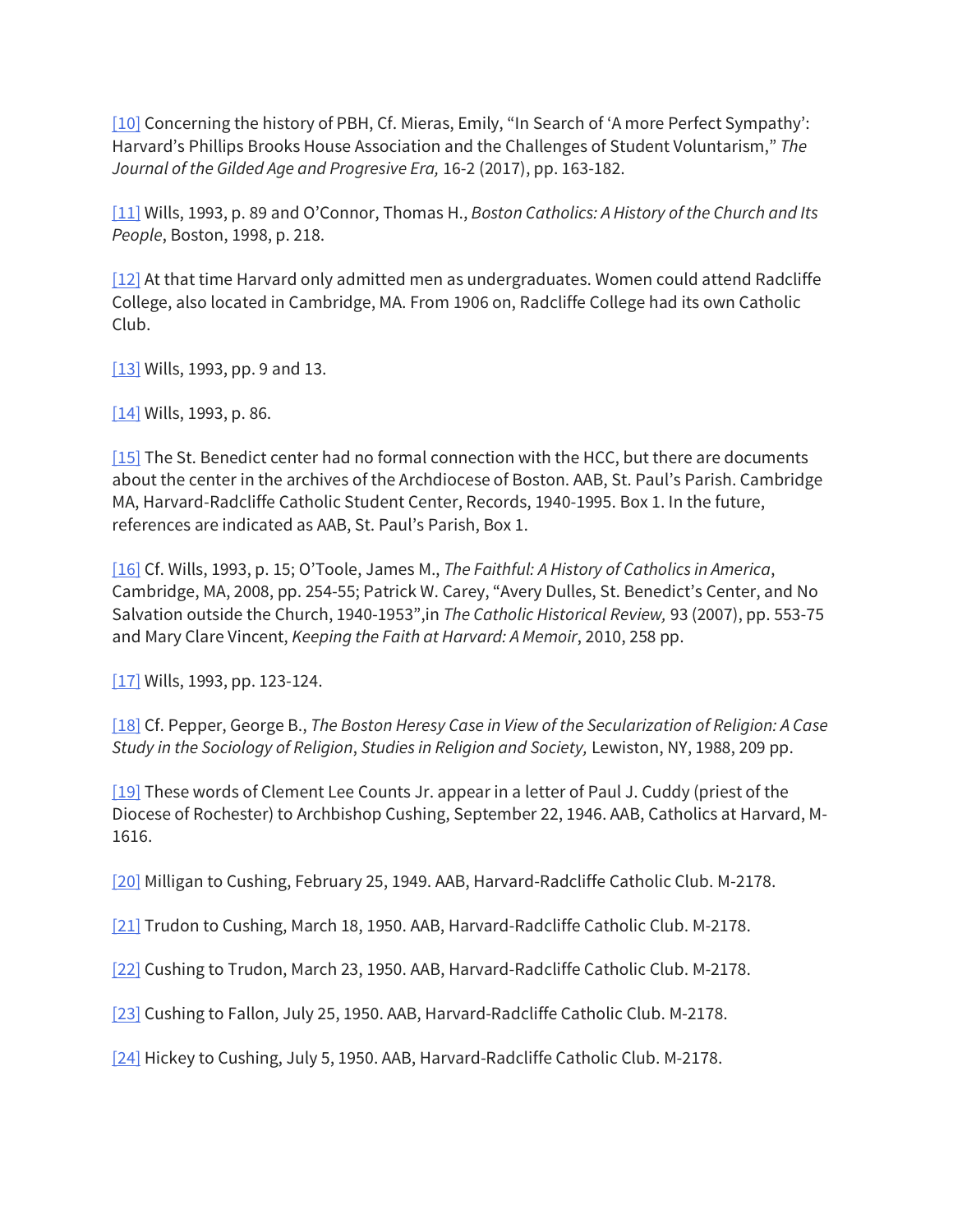[25] Secretary of the HCC to Robert M. O'Shea, August 24, 1950. AAB, Harvard-Radcliffe Catholic Club. M-2178. The letter contains the information that had reached the diocese concerning the donations received for the Catholic Center. It includes the names of four persons who had donated a total of \$95. The last person named is John F. Kennedy, but it is noted that the amount is unknown.

[26] Report on the chaplaincy at Harvard from Lawrence J. Riley, July 7, 1951. AAB, Harvard-Radcliffe Catholic Club. M-2178.

[27] This seems to come from the correspondence between the president of the HCC, Leo Zavatone and the chaplain, Fr. Vincent McQuade. This is conserved in the Archive of the Archdiocese of Boston Communities of open MTG, Rev. Vincent McQuade, Chaplain 1954. AAB, St. Paul's Parish, Box 1.

[28] St. Benedict Center carried on its activities for some years in Cambridge until in 1958 Fr. Feeney and small group of his followers who called themselves Slaves of the Immaculate Heart of Mary moved to a nearby location. Fr. Feeney was reconciled to the Roman Catholic Church in 1972.

[29] Memorandum to Fr. Riley from Fr. Cotter, April 7, 1954. AAB, Harvard-Radcliffe Catholic Club. M-2178. Fr. Cotter recounts the complaints that had reached him from a student he knew at Harvard.

[30] Letter from an unknown person to Pat Harrington and Fr. Redding, not dated, but archived with the documents of 1952. Student center report correspondence on a proposed new center, 1952-57. AAB, St. Paul's Parish, Box 1.

[31] Zavatone to McQuade, July 30, 1954. Communities of open MTG, Rev. Vincent McQuade, Chaplain 1954. AAB, St. Paul's Parish, Box 1.

[32] Porras Muñoz Guillermo, en Diccionario Porrúa de Historia, Biografía y Geografía de México, vol. III, Editorial Porrúa, S. A., México 1995, p. 2771. Y Rubén Rodríguez Balderas, *Guillermo Porras Muñoz (1917-1988), a los 20 Años de su fallecimiento. Breve semblanza de un connotado historiador*, en *Historia Desconocida. Libro Anual de la Sociedad Mexicana de Historia Eclesiástica*, México 2008, pp. 272-280. Gueguen, *The Early Days of Opus Dei in Boston,* p. 75, speaks of Poras's having been an atheist in his youth but none of the documentation we have consulted supports that.

[33] Cf. Alfonso Martínez Rosales, "Don Guillermo Porras Muñoz, 1917-1988", *Historia Mexicana*, 38 (1988), pp.171-172.

[34] Porras to Escrivá, July 25, 1947. AGP, serie M.1.1. 233-B1.

[35] Porras to Escrivá, February 20, 1950. AGP, series M.1.1. 309-B1.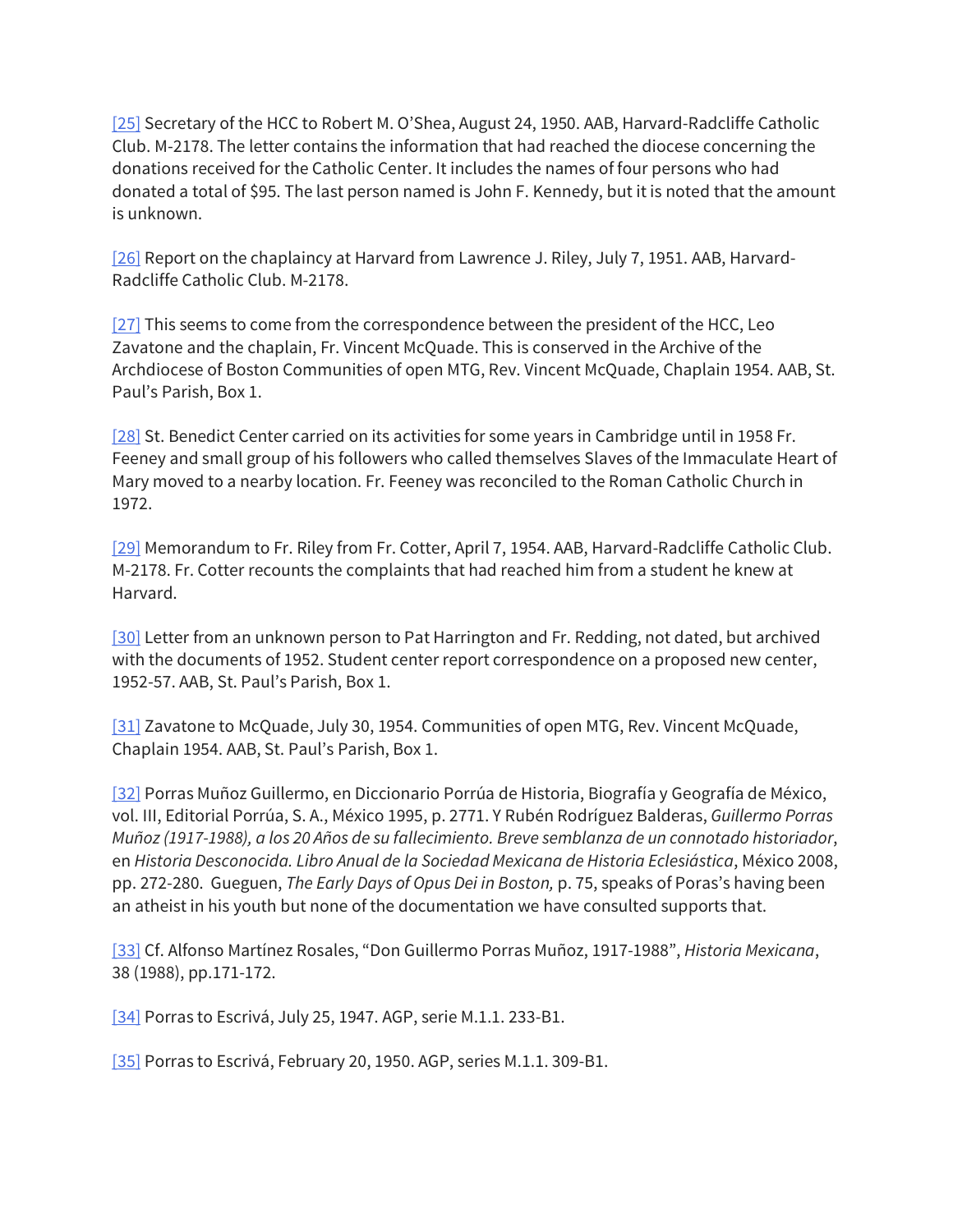[36] About Adele Kibre, doctor in History, University of Chicago, and independent scholar, cf. Jane Chance, *Women Medievalists and the Academy*, Madison, WI, 2005, p. 5.

[37] Porras to Jorge Brosa, August 7, 1947. AGP, series M.1.1. 233-B1.

[38] Escrivá to Porras, April 16, 1948. AGP, series A.3.4. leg. 260, carp. 2.

[39] Testimony of Guillermo Porras on Josemaría Escrivá. AGP, series A.5. 239-1-5.

[40] Porras to Escrivá, January 7, 1948. AGP, series M.1.1. 254-B2.

[41] Cf. Several letters from Porras, May 1949. AGP, series M.1.1. 273-B5.

[42] Muzquiz to Escrivá, January 2,1951. AGP, series M.1.1. 1141-B01.

[43] Muzquiz to Escrivá, August 19, 1951. AGP, series M.1.1. 1141-C01.

[44] Notes of Porras, September 30, 1952. AGP, series M.1.1. 1144-A2.

[45] Regarding the beginnings of Opus Dei in the U.S., see Coverdale, John F., *Putting Down Roots: Father Joseph Muzquiz and the Growth of Opus Dei, 1912–1983*, New York, 2009 and Federico M. Requena, "'We find our sanctity in the middle of the world': Father José Luis Múzquiz and the Beginnings of Opus Dei in the United States, 1949–1961", *U.S. Catholic Historian*, 32 (2014), pp. 101-124.

[46] Muzquiz to Escrivá, February 17, 1949. AGP, series M.1.1. 1138-D04. Molinoviejo is a country house near Segovia (a little north of Madrid) where the Founder of Opus Dei often met with early members; acquired in 1945, it became Opus Dei's first conference center in Spain.

[47] Cf. Coverdale, John F., "José María González Barredo. An American Pioneer", *Studia et Documenta: Rivista dell'Istituto Storico san Josemaría Escrivá*, 10 (2016), pp. 23-43.

[48] Muzquiz to Escrivá, January 2, 1951. AGP, series M.1.1. 1141-B01.

[49] Muzquiz to Escrivá, January 2, 1951. AGP, series M.1.1. 1141-B01. At that time, Opus Dei had been approved as a Secular Institute. Several decades had to pass before it would receive its current juridical status as a Personal Prelature. Cf. Fuenmayor, Amadeo de; Valentín Gómez-Iglesias and José Luis Illanes, *The Canonical Path of Opus Dei: The History and Defense of a Charism*, Princeton, NJ, 1994.

[50] Muzquiz to Escrivá, August 19, 1951. AGP, series M.1.1. 1141-C01. On the relationship of Archbishop Cushing with the figure of the Apostle St. James cf. James F. Garneau, "'Santiago Matacomunistas'? Cardinal Cushing's Crusade against Communism in Latin America and the St. James Society", in *U.S. Catholic Historian*, 22 (2004), pp. 97-115.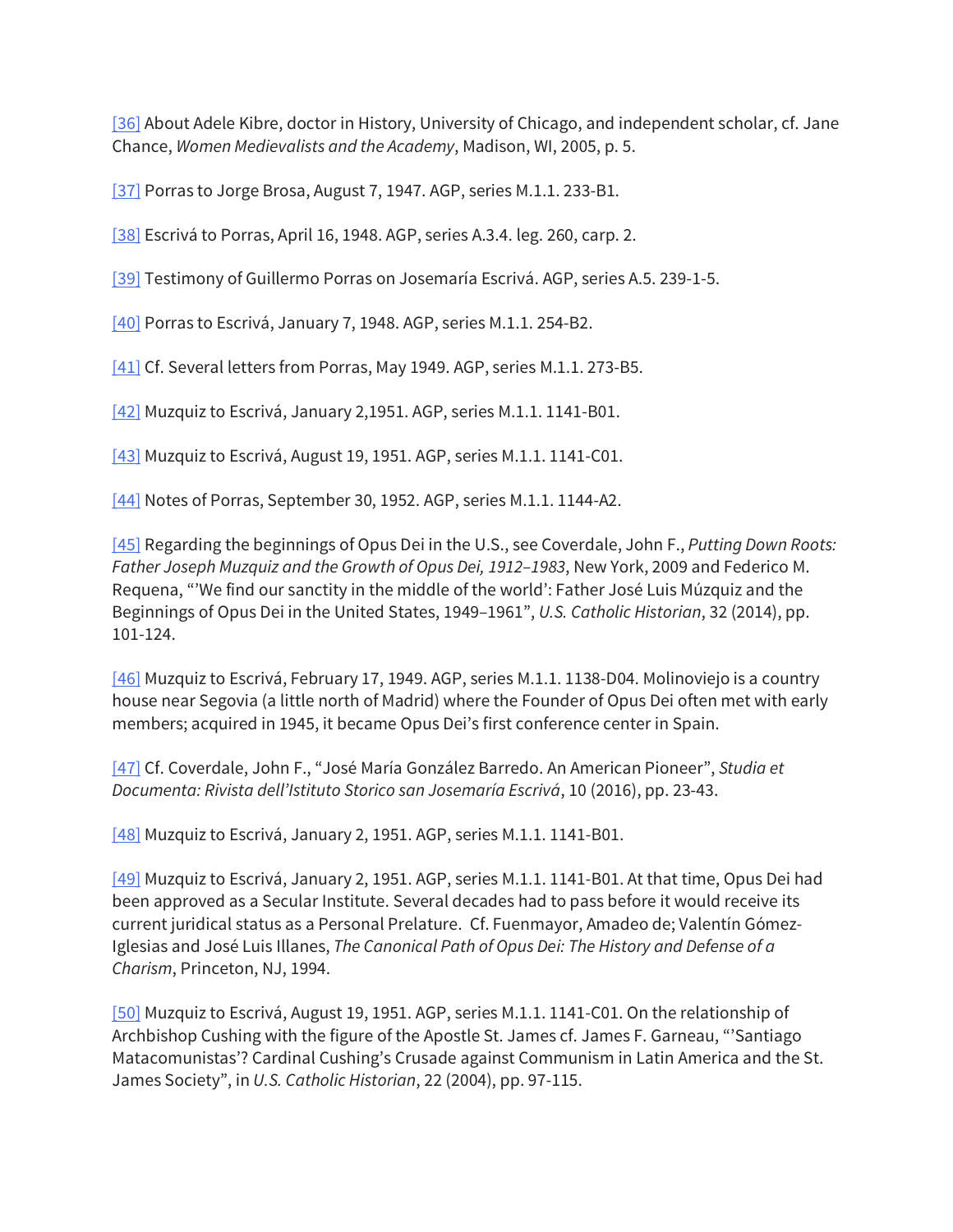[51] Toward the end of 1951, Santiago Polo was accepted into a two-year post-graduate program of studies in spectroscopy at Harvard. In the fall of 1952, he was joined by Luis Garrido, who began his work for a Ph.D. in Physics, also at Harvard.

[52] Muzquiz to Escrivá, February 28, 1952, AGP series M.1.1. 1143-A01.

[53] Notes of Porras, September 30, 1952, AGP, series M.1.1. 1144-A01.

[54] Details about the acquisition and installation of the residence: cf. Gueguen, 2007, pp. 75-83.

[55] *Boston Post*, February 21, 1954.

[56] Notes of Porras, June 15, 1954, AGP, series M 1.1. 1147-B1.

[57] Muzquiz to Escrivá, October 23, 1954, AGP series M.1.1. 1147-B1.

[58] Gueguen, 2007, p. 84.

[59] Specifics of the inauguration, in Gueguen, 2007, pp. 81-83.

[60] Muzquiz to Escrivá, October 23, 1954, AGP, series M.1.1. 1147, B-1. Fr. Porras' notes on his appointment are more explicit: "The appointment as chaplain comes directly from the Archbishop, who, in our case, decided to entrust Opus Dei with the position, instead of naming a specific person". Memorandum of Guillermo Porras, July 17, 1957, p. 6. This is an 8-page document, which – as is stated in the copy kept in the U.S., was sent to Rome by Fr. Porras. I was unable to locate this document in AGP, and thus I am using the copy which is found, together with other papers of Fr. Porras, at Murray Hill Place, location of the regional governing body of Opus Dei n the U.S. In the future we will refer to it as Memorandum (1957).

[61] Besides the information that Fr. Porras gave the Bishop by word of mouth, he also sent him written reports. Cf. Report on Catholic Activities at Harvard University 1954-1958, (Rev.) William M. Porras. Chaplain. AAB. Chancery Office. Catholic Activities at Harvard University, AT M-1322. There are also other reports from the 58-59 and 59-60 academic years. Henceforth we will quote them as Report, followed by the corresponding years in parentheses and the page number. There is an abundant amount of documentation on the Catholic Club in the archive of the Boston Diocese: St. Paul's Parish. Cambridge, MA. Harvard-Radcliffe Catholic Student Center. Records, 1940-1995. Box 1. In evaluating the amount of activity carried out by Chaplain Porras, it is interesting to note that of the 56 folders that cover the period 1940-1995, 36 correspond to the years of his chaplaincy (1954-1960).

[62] Report (54-58), p 1.

[63] "I considered it impractical to try to contact each student individually, and have concentrated my efforts in training leaders who could be –and have been- an influence not only on other students but on the environment itself". Report (54-58), p. 1.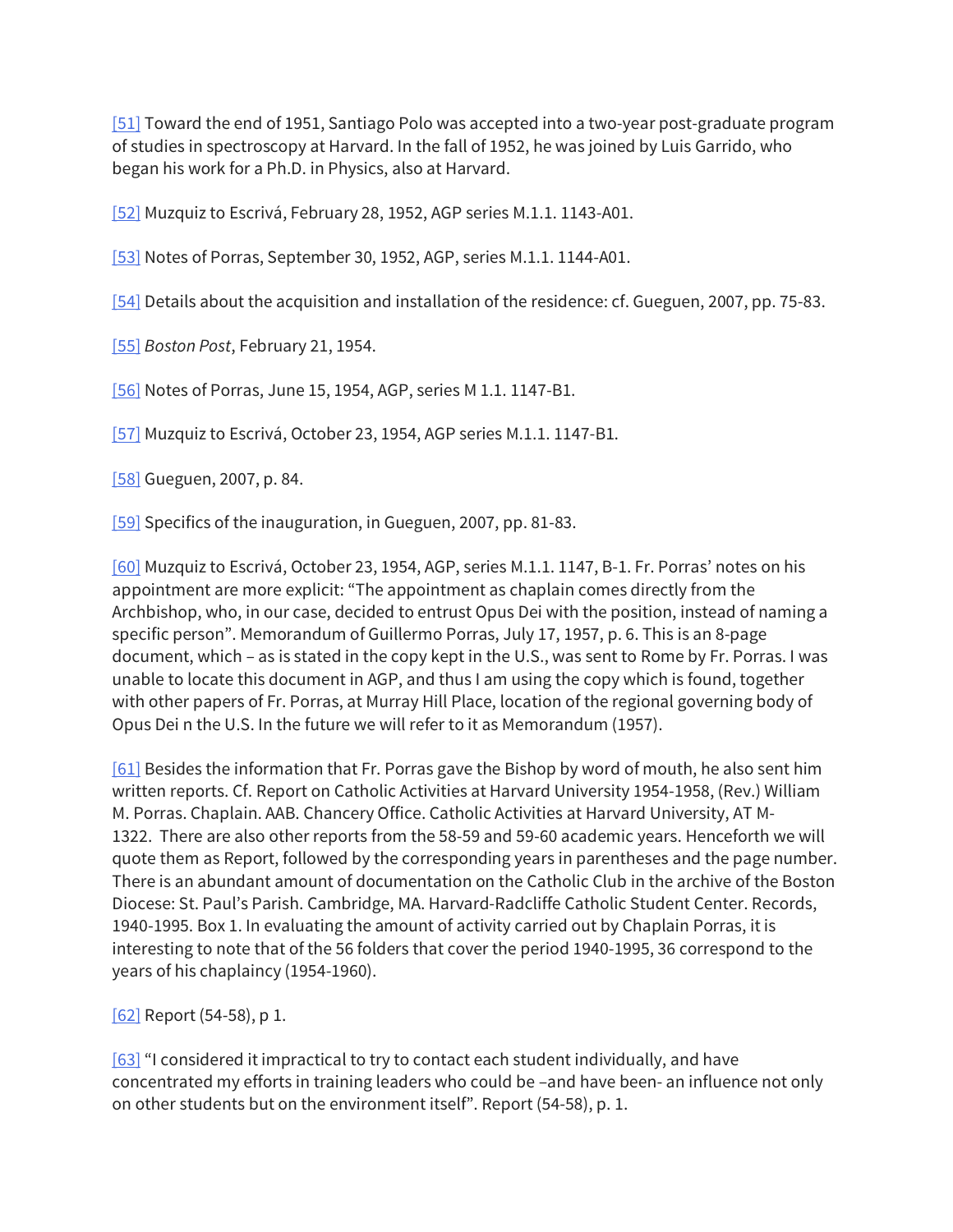[64] Notes of Porras, Boston November 30, 1954. AGP, series M.1.1. 1146-B4.

[65] Derro, Robert, "Lay apostolate on the secular campus", *Current*, February 1956, p. 4.

[66] Cf. Gueguen, 2007 y 2009. Throughout these years there were also vocations for other institutions. For example: "During this time two Harvard students, one of whom was the president of the Club, entered the Novitiate of the Paulists. I wholeheartedly supported their decision." Draft of a letter from Porras to the Chaplain of the National Federation of Newman Clubs, December 15, 1960. AGP, series E.4.2. 91-1.

[67] McCabe to Porras, May 13, 1955. Corr. Fr Porras officers, 1954-1955. AAB, St. Paul's Parish, Box 1.

[68] Porras to McCabe, June 9, 1955. Corr. Fr Porras officers, 1954-1955. AAB, St. Paul's Parish, Box 1.

[69] Porras to Escrivá, February 28, 1955. AGP, series E.4.2. 91-1.

[70] Porras to Muzquiz, May 2, 1955. AGP, series M.1.1. 1149-A3.

[71] Report (54-58), p. 2. He had begun with two afternoons every week: Monday and Tuesday, and beginning in October 57, he added Friday.

[72] During those first years he could be found in Trimount House, 22 and 24 Marlborough St., Boston. Then beginning in 1956 he could also be found at Cambridge, in an apartment at the Hotel Ambassador, 1737 Cambridge St. In May 1958 Porras took up residence in Cambridge and could also be reached in the successive centers that Opus Dei had in those years: Auburn Street, n. 45, Cambridge; once again the Hotel Ambassador, 1737 Cambridge St.; and finally, during that last year, in the new residence: Elmbrook, at 25 Follen Street, Cambridge.

[73] *Harvard Catholic Club. Newsletter*, n.1, vol. 1, October 1955.

[74] Porras to Muzquiz, February 4, 1955. 1955. AGP, series M.1.1. 1149-A3.

[75] Report (54-58), p. 14.

[76] Cf. Cornelius de Witt Hastie (Graduate Secretary) to James McMurphy (president of the HCC), 17 mayo 1955. Corr. Fr Porras officers, 1956-1957. AAB, St. Paul's Parish, Box 1.

[77] Report (54-58), p. 14

[78] Memorandum (1957), p. 6.

[79] Porras to Wright, April 13, 1956 and September 29, 1956. Corr. Fr Porras officers, 1956-1957. AAB, St. Paul's Parish, Box 1.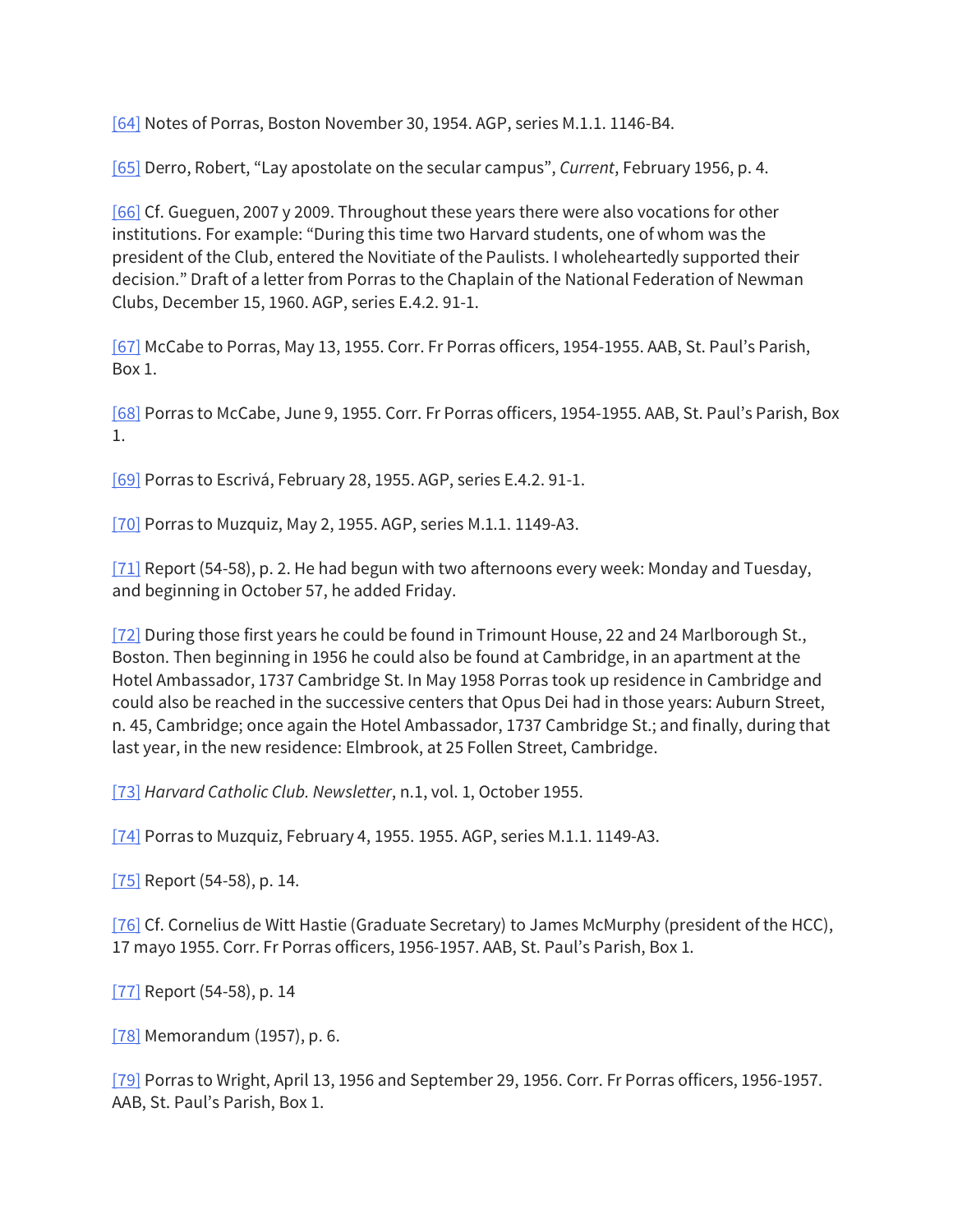[80] Memorandum (1957), p. 4.

[81] Report (54-58), p. 14.

[82] Alice M. Belcher (Administrative Assistant to the University Marshal) to Porras, April 1958. AGP, series M.1.1. 1162-D2.

[83] Culter to Porras, March 25, 1960; Porras to Mathews (Archbishop Spellman High School), March 30, 1960; Culter to Porras, April 20, 1960 and Mathews to Porras, May 13, 1960. AAB, St. Paul's Parish, Box 1.

[84] Draft of a letter from Porras to the Chaplain of the National Federation of Newman Clubs, December 15, 1960. AGP, series E.4.2. 91-1.

[85] Report (59-60), p. 5.

[86] Notes of Porras, November 30, 1954. AGP, series M.1.1. 1146-B4.

[87] Report (54-58), p. 2.

[88] Letter from Cornelius de Witt Hastie (Graduate Secretary) to James McMurphy (president HCC), May 17, 1955. Corr. Fr Porras officers, 1956-1957. AAB, St. Paul's Parish, Box 1.

[89] Notes of Porras, February 29, 1956. AGP, series E.4.2. 91-1.

[90] Porras to Escrivá, March 11, 1956, AGP, series E.4.2. 91-1.

[91] Notes of Porras, April 23, 1956. AGP, series E.4.2. 91-1.

[92] Minutes of the first meeting of the Alumni Council, May 29, 1956. Harvard Catholic Club, Alumni Council, 1956-1962. AAB, St. Paul's Parish, Box 1.

[93] Minutes of the second meeting of the Alumni Council, October 17, 1956. Harvard Catholic Club, Alumni Council, 1956-1962. AAB, St. Paul's Parish, Box 1.

[94] "Report on the Proposed Harvard Catholic Center". Student centers report correspondence on a proposed new centers, 1952-57. AAB, St. Paul's Parish, Box 1.

[95] Manahan to Cushing, May 31, 1957. Student centers report correspondence on a proposed new centers, 1952-57. AAB, St. Paul's Parish, Box 1.

[96] Notes of Porras, July 23, 1956. AGP, series E.4.2. 91-1.

[97] Cushing to Manahan, June 1, 1957. Student centers report correspondence on a proposed new centers, 1952-57. AAB, St. Paul's Parish, Box 1.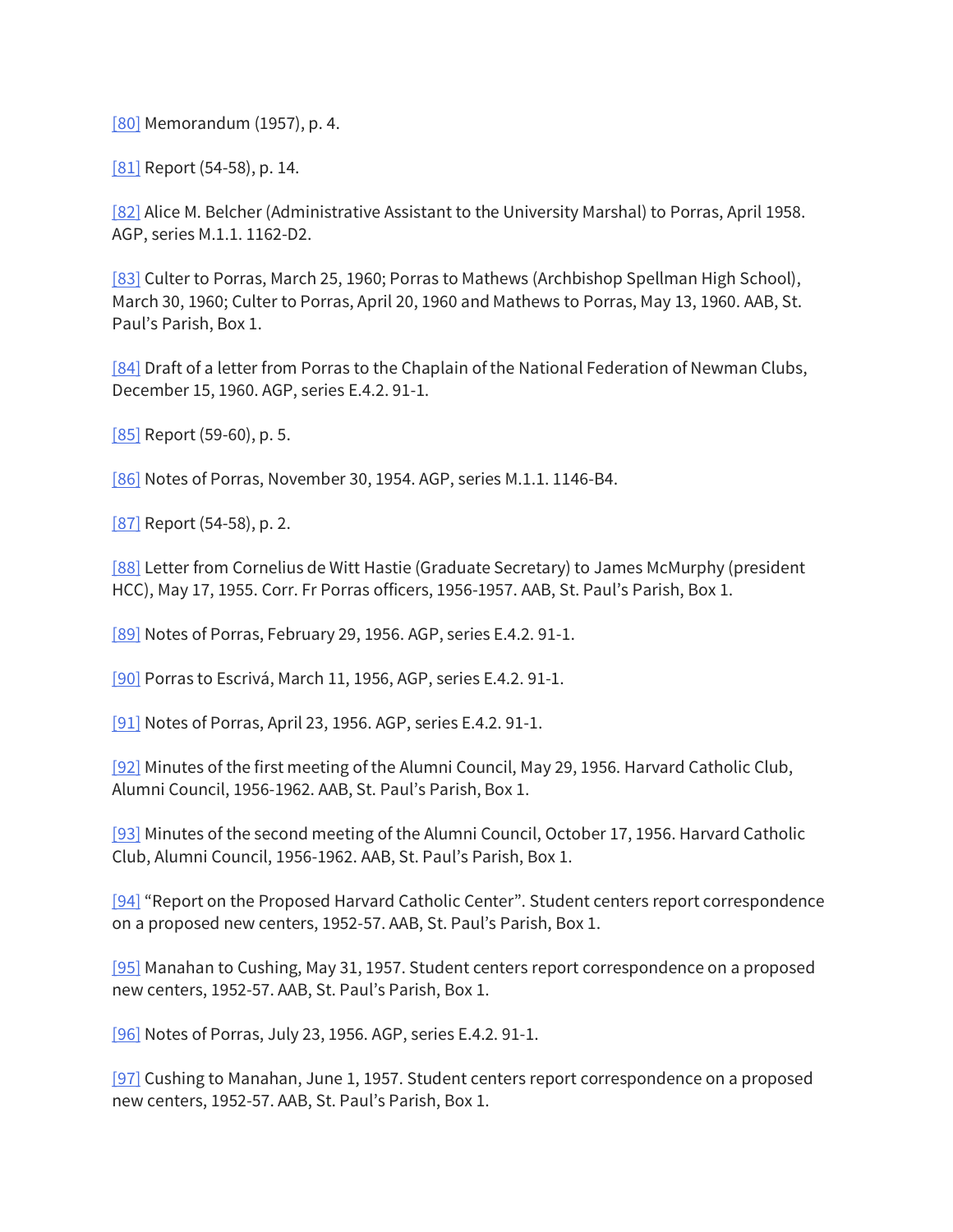[98] Porras to Manahan, June 16, 1957. Student centers report correspondence on a proposed new centers, 1952-57. AAB, St. Paul's Parish, Box 1.

[99] Porras to Manahan, June 16, 1957. Student centers report correspondence on a proposed new centers, 1952-57. AAB, St. Paul's Parish, Box 1.

[100] David E. Herlihy (secretary of the H.C.C.) to Riley, October 1, 1957. AAB. Harvard-Radcliffe Catholic Club. M-2178.

[101] Riley to Herlihy, October 10, 1957. AAB. Harvard-Radcliffe Catholic Club. M-2178.

[102] Order of the day for the meeting of the Harvard Catholic Club, October 11, 1957, 8 p.m. Among other items we take note of n. 7. "Discussion of the Catholic Center report as presented to Archbishop Cushing by the Harvard Catholic Club on June 1, 1957". AAB. Harvard-Radcliffe Catholic Club. M-2178.

[103] Notes of Porras, April 15, 1959. AGP, series E.4.2. 91-1.

[104] Memorandum (1957), p. 7.

[105] Porras to Manahan, June 16, 1957. Student centers report correspondence on a proposed new centers, 1952-57. AAB, St. Paul's Parish, Box 1.

[106] Report (54-58), p. 5.

[107] Harvard Catholic Club. Constitutions and By-Laws. Revisions 1955-56. AAB. St. Paul's Parish, Box 1.

[108] Report (54-58), p. 5.

[109] Harvard Catholic Club. Constitutions and By-Laws. Revisions 1955-56. AAB. St. Paul's Parish, Box 1. The By-Laws also foresee that "The Chaplain shall be appointed by the Roman Catholic Archbishop of Boston".

[110] Report (54-58), p. 11.

[111] Manahan to Sullivan, May 4, 1956. Harvard Catholic Club, Alumni Council, 1956-1962. AAB, St. Paul's Parish, Box 1.

[112] Minutes of the first meeting of the Alumni Council, May 29, 1956. Harvard Catholic Club, Alumni Council, 1956-1962. AAB, St. Paul's Parish, Box 1.

[113] Harvard Catholic Club. Constitutions and By-Laws. Revisions 1955-56. AAB. St. Paul's Parish, Box 1.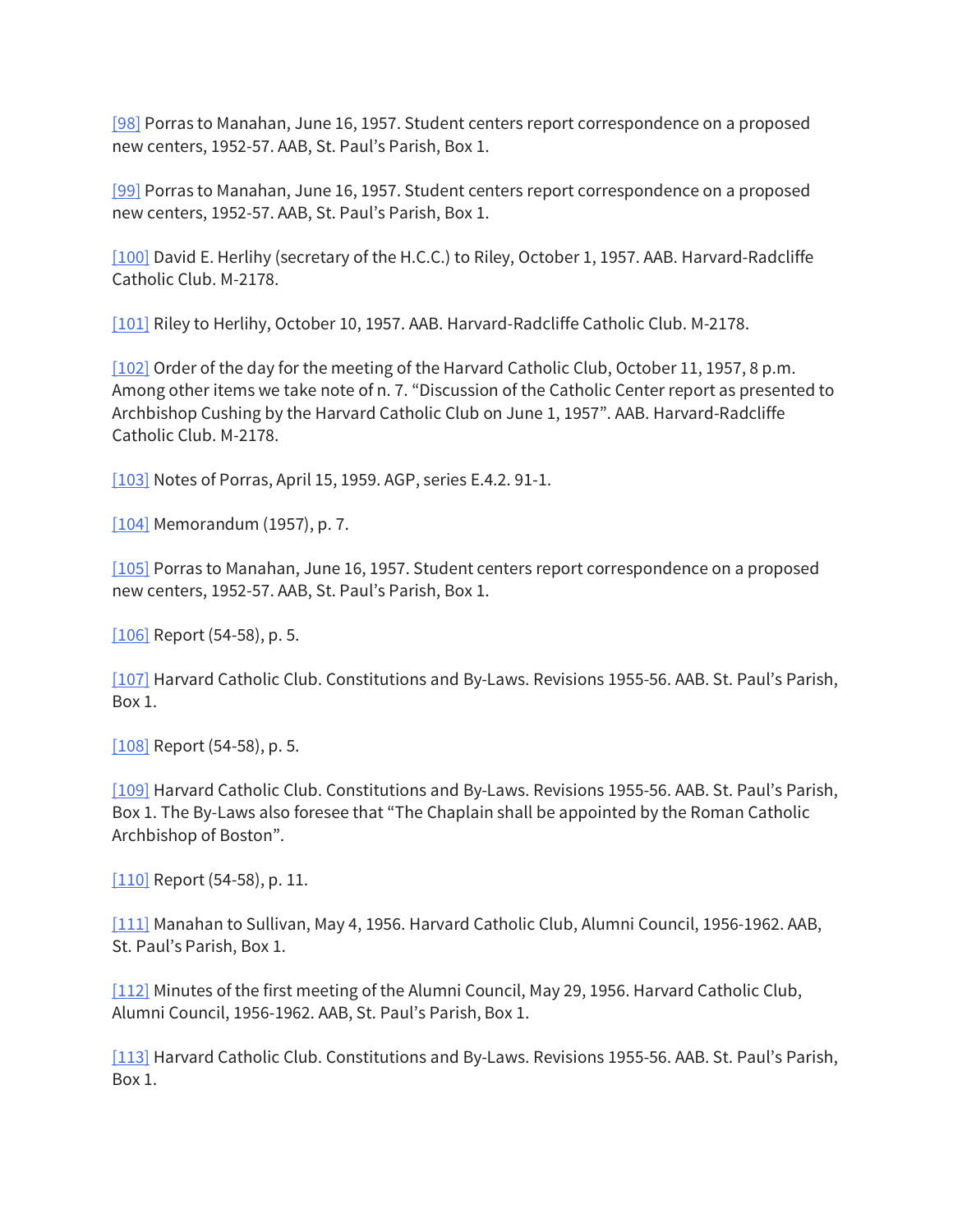[114] Cf. Draft of the message of President Manahan, 1957. Revisions 1955-56. AAB. St. Paul's Parish, Box 1.

[115] *Current*, November 1955.

[ $116$ ] Report (54-58), p. 3 y 7.

[117] Report (54-58), p. 7.

[118] Memorandum (1957), p. 3.

[119] Report (54-58), p. 10.

[120] Report (58-59), p. 1.

[121] Report (59-60), p. 1.

[122] Report (58-59), p. 2.

[123] Report (54-58), p. 4.

[124] Report (54-58), p. 4.

[125] Report (54-58), p. 4.

[126] Porras to José Ramón Madurga, October 1, 1957. AGP, series M.1.1. 1157-B1.

[127] Porras to an unidentified person, February 7, 1958. Corr. Fr Porras officers, 1956-1957 (bis). AAB, St. Paul's Parish, Box 1.

[128] Report (59-60), p. 4.

[129] Almost the complete collection of these publications can be found in the archive of Harvard University. HUA, HUD 3762.5255 A. Catholic Club-Current. Beginning with the issue of October-November 1959 of "Current" and the entire collection of "The Current" can be found in HUA, HUD 3762.5259 Box. 1. Harvard Catholic Club.

[130] Porras to Curtin, Juine 1955. AGP, series M.1.1. 1149-A3.

[131] *Harvard Catholic Club. Newsletter*, n. 2, vol. 1, November 1955, p. 4.

[132] The appointment was communicated by HCC to the interested parties and they were asked to revise the review that would then be published. Cf. Manahan to Adenauer, January 17, 1956; Manahan to the Governor of Ohio, February 7, 1956. AAB, St. Paul's Parish, Box 1.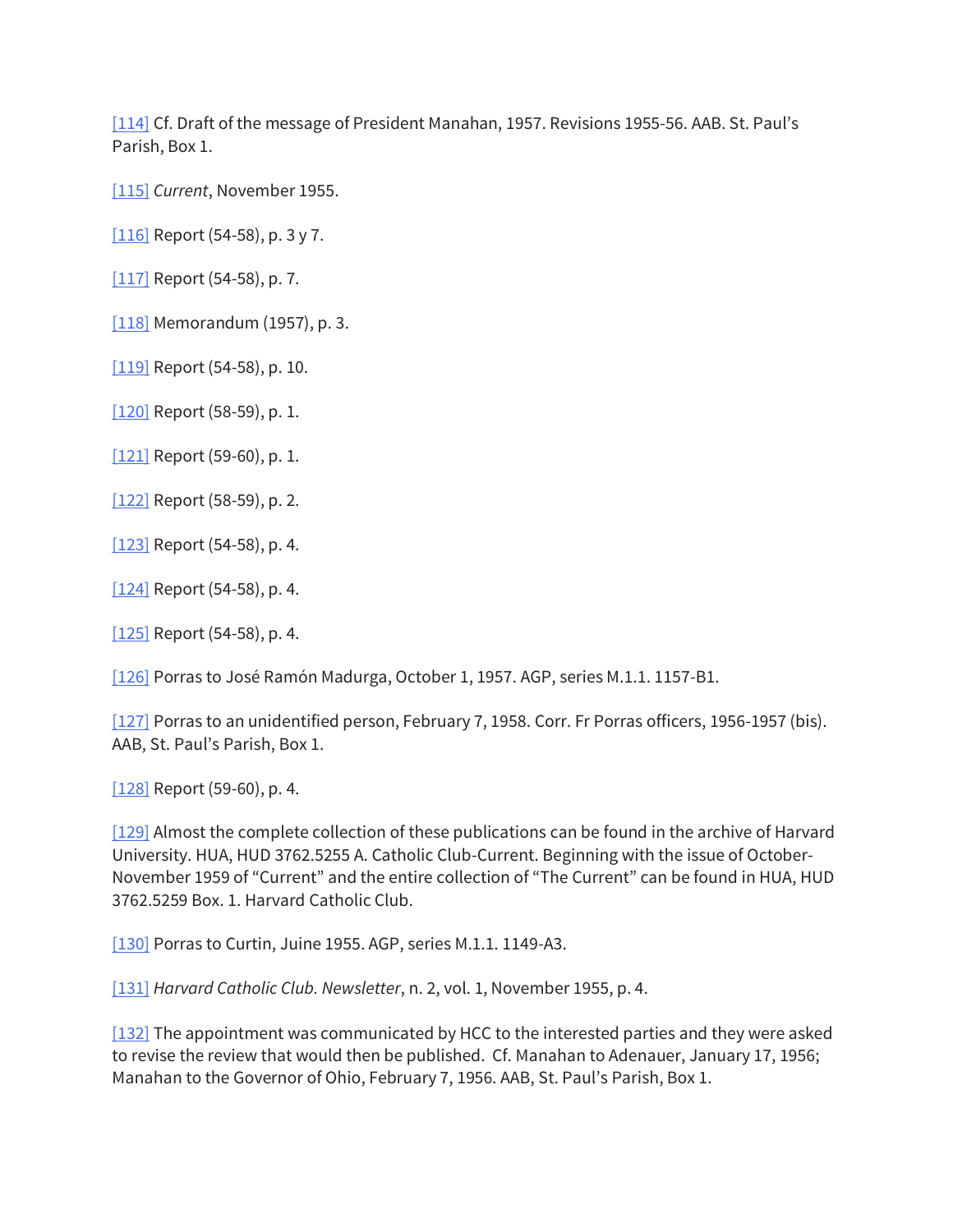[133] Report (54-58), p. 4.

[134] Report (59-60), p. 3.

[135] "About the Current", *Current*, October-November 1959, p. 2.

[136] Report (59-60), p. 3.

[137] Wills, 1993, pp. 80-96.

[138] Saint Josemaría Escrivá, *The Way*, Chicago, 1954, no. 291.

[139] Ibid. 335.

 $[140]$  Ibid. 346.

[141] Ibid. 961.

[142] Ibid. 27.

[143] Cf. Chinnici, *The Catholic Community at Prayer,* 41-51; Hennessey, *American Catholics,* 255, 265 and 266; Wolfteich, *American Catholics through the Twentieth Century*, p. 26 and O'Toole, *The Faithful: A History of Catholics in America*, Cambridge, Mass., 2008, pp.158-198.

[ $144$ ] Cf. For example, Gueguen, 2007, pp. 75, 100 y 109.

[145] "St. Paul's Liturgy in 1960", in Wills, 1993, p. 51.

[146] The first references are from June 55. Cf. Porras to Curtin, July 15, 55. AGP, series M.1.1. 1149-A3. In this letter the question is posed as "a very delicate topic and we don't want to created any antagonisms".

[147] Porras to Escrivá, September 30, 1955. AGP, series M.1.1. 1149-B1.

[148] Wills, 1993, p. 211, note 97.

[149] Porras to Muzquiz, October 9, 1955. AGP, series M.1.1. 1149-A3.

[150] Brandeis University had been founded in 1948 by the Jewish community in the United States. At that time there were about 100 Catholic students attending and the bishop had inaugurated a chapel there and entrusted the chaplaincy to the Paulist Fathers. Cf. Porras to Escrivá, March 11, 1956. AGP, series M.1.1. 1152-A7.

[151] Notes of Porras, July 23, 1956. AGP, series E.4.2. 91-1.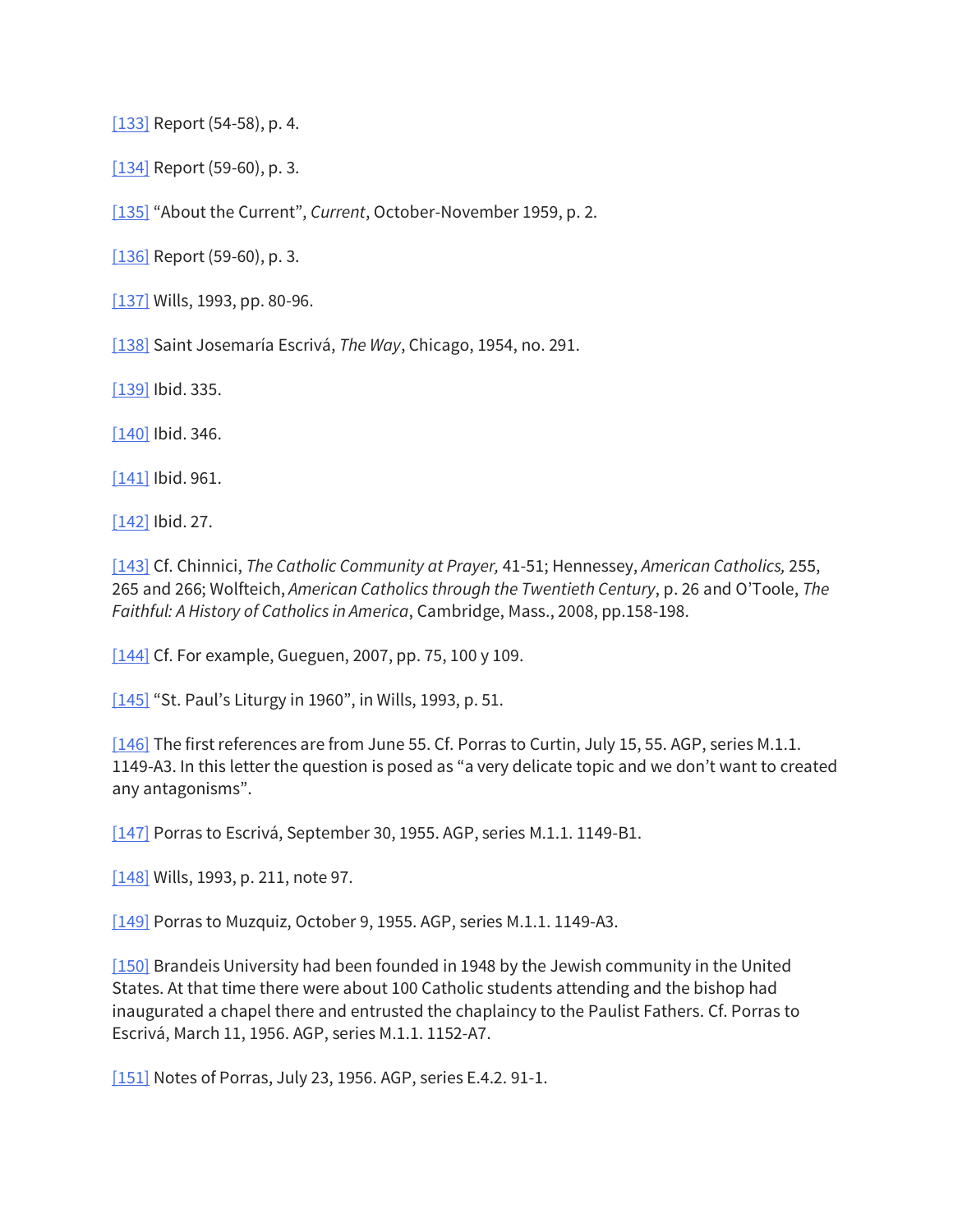[152] Porras to Escrivá, August 15, 1956. AGP, series M.1.1. 1152-B1.

[153] In 1935, St. Josemaría wrote: "Prayer. A lot on this topic, because, if you don't make the boys men of prayer, you have wasted your time." Escrivá, *Instruction*, 9-I-1935, no. 133, quoted in Escrivá, *The Way: a Critical-Historical Edition prepared by Pedro Rodriguez,* New York, 2009, commentary on no. 961.

[154] Porras to Muzquiz, October 9, 1955. AGP, series M.1.1. 1149-B1.

[155] Memorandum (1957), p. 4.

[156] Memorandum (1957), p. 3.

[157] Porras to Muzquiz, October 15, 1956. AGP, series M.1.1. 1152-B1.

[158] In regard to his good relationship with the Paulist Fr. Edward Nugent, chaplain of M.I.T. and of the Law School, cf. Gueguen, 2010, p. 268. For activity in the Harvard Business School, cf. Gueguen, 2010, p. 284-85.

[159] Porras to Burke, November 20, 1958. AGP, series M.1.1. 1162-D1.

[160] Porras to Escrivá, May 1, 1959. AGP, series M.1.1. 1168-A8.

[161] Dennis Helming, in Gueguen, 2007, p. 109.

[162] Report (54-58), p. 10.

[163] Notes of Porras, September 6, 1955. AGP, series E.4.2. 91-1.

[164] Report (54-58), p. 12.

[165] Gueguen, 2007, p. 100.

[166]Solomita to Porras, no date [1955], AGP, series M.1.1. 1149-B1.

[167] Memorandum (1957), p. 5.

[168] Trudon to Cushing, March18, 1950. AAB, Harvard-Radcliffe Catholic Club. M-2178.

[169] Wills, 1993, p. 80.

[170] Porras to Muzquiz, February 22 [1957]. AGP, series M.1.1. 1157-A12.

[171] Memorandum (1957), p. 4.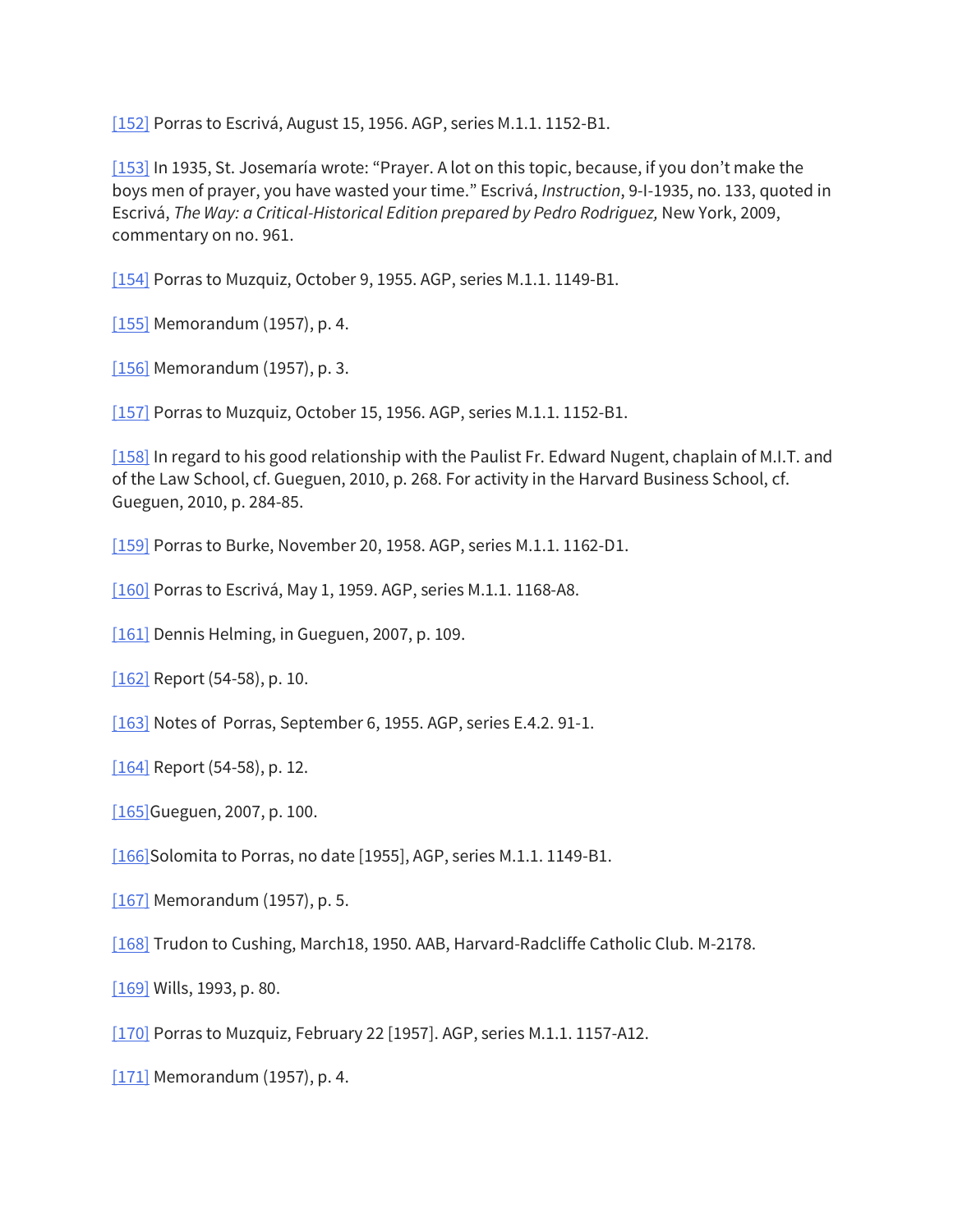[172] The abundant correspondence located in AAB, St. Paul's Parish, Box 1, is of considerable interest to know the names of the persons invited. One can also consult the ads for the activities that are listed both on the posters as well as in the issues of the Newsletter y *Current*. HUA, HUD 3762.5259 Box. 1. Harvard Catholic Club.

[173] Manahan to one of the librarians at Lamont Library, January 30, 1956. AAB, St. Paul's Parish, Box 1.

[174] Report (58-59), p. 1.

[175] One can read in a magazine from Providence College: "[Fr. Haas] is one of the few priests I have met who is able to both understand and communicate with our generation", *The Cowl*, March 17, 1965.

[176] Murphy to Doyle, March 14, 1956. Corr. Fr Porras officers, 1956-1957. AAB, St. Paul's Parish, Box 1.

[177] Harvard Catholic Club. Newsletter, n. 2, vol. 1, November 1955, p. 4.

[178] Osterreicher to Porras, March of 58. AAB, St. Paul's Parish, Box 1.

[179] LaFarge to Dowling, May 16, 1958. AAB, St. Paul's Parish, Box 1.

[180] Report (59-60), p. 2. In Wills, 1993, p. 95, these words are introduced as "students reported", without citing the source.

[181] There is a photo in Wills, 1993, p. 95. (Porras can be seen at the head table.)

[182] Porras to Muzquiz, December 5, 1955. AGP, series M.1.1. 1149-B1.

[183] Gleason, 1995, p. 147.

[184] I have found four publications that contain data on the creation of the Chair. In the first place there are the recollections of Daniel Callahan, assistant to Dawson during his stay at Harvard, published in *Harvard Theological Review*, 66 (1973) under the title "Christopher Dawson 12 October 1889-25 May 1970"; also Wills, 1993, p. 98. We also have the recollections of Dawson's daughter, Christina Scott, *A historian and his world: a life of Christopher Dawson*, 1889-1970, London 1984 p. 18. It should be noted that fundamentally the account of these happenings previous to his arrival in Harvard depend on Daniel Callahan. Finally we can cite Gueguen, 2010, pp. 255-294, who touches on the question in pp. 269-271.

[185] Only the article of Gueguen, 2010, pp. 269-271, makes reference to the role that Fr. Porras played as a part of the HCC. But like the rest of the works quoted, Gueguen documents the question only by basing himself on private testimonies.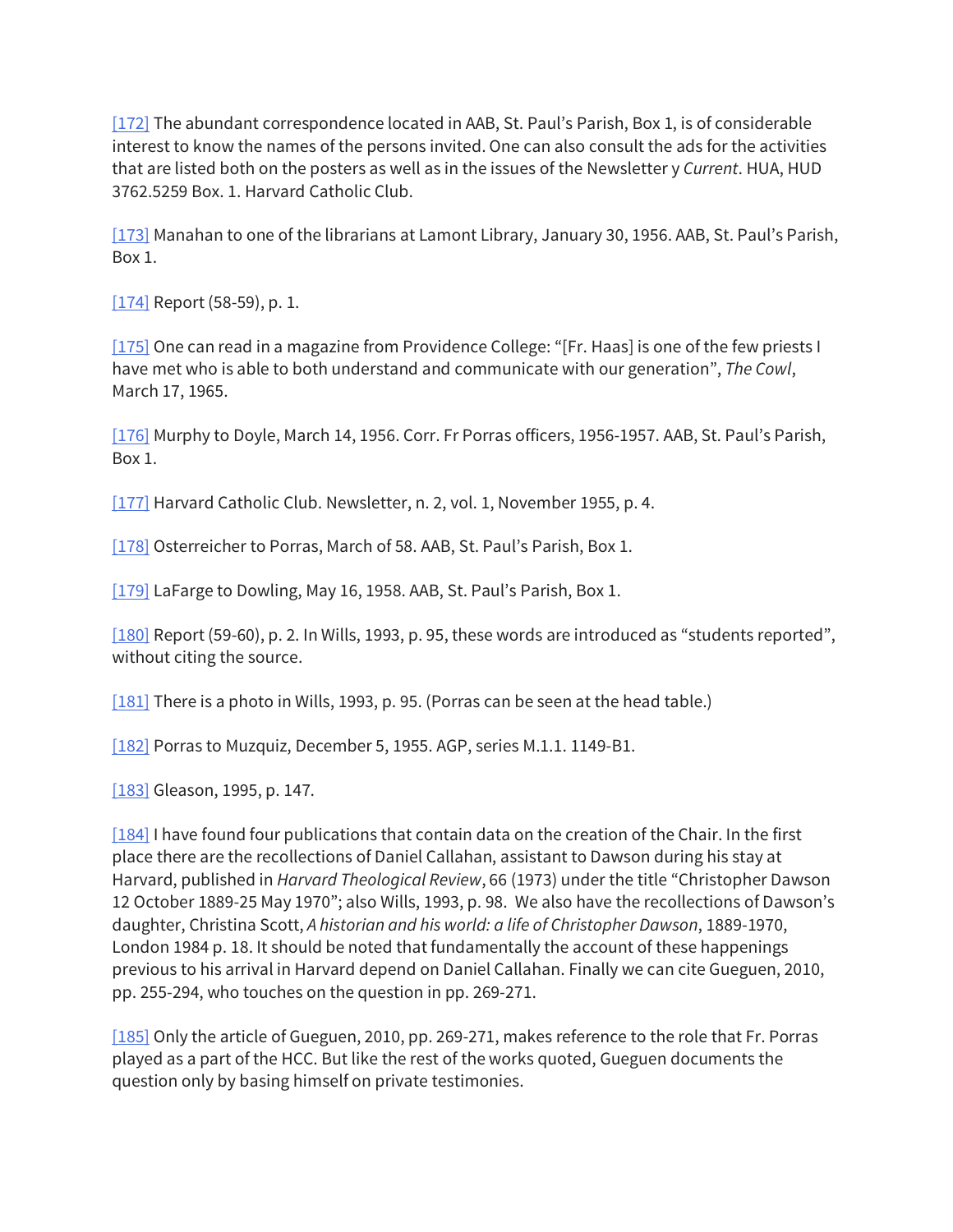[186] According to Callahan, the idea of a chair of Catholic theology at Harvard was a topic of hopeful discussions as early as 1952, even though it was only in 1956 that, thanks to the push of the HCC, it really began to take shape. Cf. Callahan, 1973, p. 97. It is not possible to know what sources that led Callahan to make this affirmation.

[187] Pusey is responding to a second letter from Horgan since the first one of March 19, never reached the desk of the President. Pusey to Horgan, April 30, 1956. Corr. Fr. Porras officers, 1956- 1957. AAB, St. Paul's Parish, Box 1.

[188] Notes of Porras, April 23, 1956. AGP, series E.4.2. 91-1.

[189] Minutes of the first meeting of the Alumni Council, May 29, 1956. Harvard Catholic Club, Alumni Council, 1956-1962. AAB, St. Paul's Parish, Box 1.

[190] Porras to Escrivá, August 15, 1956. AGP, series M.1.1. 1152-B1.

[191] Horgan to Cushing, September 25, 1956, AAB, Harvard-Radcliffe Catholic Club. M-2178. It is interesting to note that Horgan in this letter makes explicit reference to the Chair being in the *Divinity School*. According to Callahan the discussion about where to have the Chair did not begin until the spring of 1957. Cf. Callahan, 1973, p. 163. I have not been able to find the letter of Pusey to Horgan. But it might be the one that Fr. Porras included in one of this reports to the Archbishop. According to the chaplain, President Pusey had written to Horgan: "Let me say at once that the suggestion made by the Harvard Catholic Club is enormously interesting… The idea seems to be a good one. You are to be commended for having based it, and I shall be happy it can be brought to fruition". Report (54-58), p. 14.

[192] Riley to Horgan, October 1, 1965. ABB, Harvard-Radcliffe Catholic Club. M-2178.

[193] Notes of Porras, October 6, 1956. AGP, serie M.1.1. 1152-B1.

[194] Callahan, 1973, pp. 162-63.

[195] Minutes from the second meeting of the Alumni Council, October 17, 1956. Harvard Catholic Club, Alumni Council, 1956-1962. AAB, St. Paul's Parish, Box 1.

[196] Porras to Muzquiz, October 26, 1956. AGP, series M.1.1. 1152-B.

[197] Porras to Muzquiz, December 18, 1956. AGP, series M.1.1. 1152-B1.

[198] Callahan, 1973, p. 163.

[199] Porras to Escrivá, January 4, 1957. AGP, series M.1.1. 1157-A12.

[200] Porras to Muzquiz, January 9, 57. AGP, serie M.1.1. 1157-A12.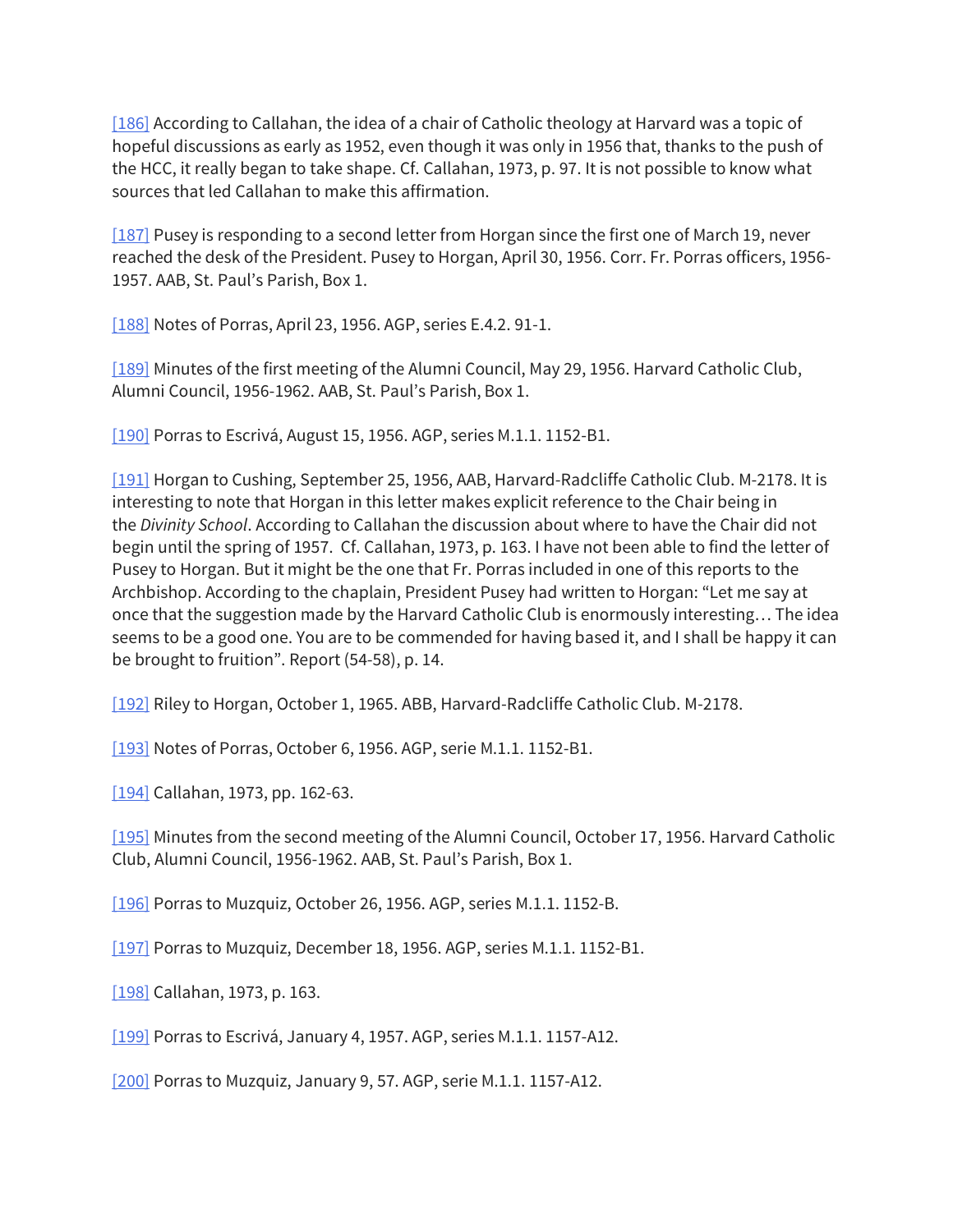[201] Callahan, 1973, pp. 163.

[202] Callahan, 1973, pp. 164-65.

[203] Cf. Gueguen, 2010, p. 270, note 42.

[204] Christina Scott, *A historian and his world: a life of Christopher Dawson*, 1889-1970, London, 1984, p. 183.

[205] Porras to Burke, March 30, 1958. AGP, series M.1.1. 1662-D2.

[206] Cf. Notes of Porras, July 14, 1948. Kept in the file: "Boston 51-59", Murray Hill Place, seat of the regional government of Opus Dei in the U.S.

[207] An approximation of the topic can be found in Scott, Christina, *A Historian and His World: a Life of Christopher Dawson*, 1889-1970, London, 1984; Gleason, Philip, *Contending With Modernity: Catholic Higher Education In The Twentieth Century*, New York, 1995, 434 pp. and Hayes, Patrick J., *A Catholic Brain Trust. The History Of The Catholic Commission On Intellectual And Cultural Affairs*, 1945–1965, Notre Dame IN, 2011.

[208] Porras to students at Roman College, May 20, 1958. AGP, series M.1.1. 1162-D2.

[209] In addition to his regular meetings with the Archbishop three or four times a year, Fr. Porras would send written reports of his activities and also send information through the officers about the other activities of the Club. These included information on the results of the elections and the minutes of the reunions of the Alumni Club. This documentation is available in the archive of the Boston Archdiocese, for example: Manahan to Cushing, January 15, 1956 and Horgan to Cushing, September 25, 1956. AAB, Harvard-Radcliffe Catholic Club. M-2178; Harvard Catholic Club, Alumni Council, 1956-1962. St. Paul's Parish, Box 1 and Catholic Activities at Harvard University, AT M (Chancery office. Miscellaneous)-1322.

[210] Cf. John T. McGreevy, "Thinking on One's Own: Catholicism in the American Intellectual Imagination, 1928-1960", *The Journal of American History*, 84 (1997), pp. 97-131.

[211] Notes of Porras, January 12, 1955. AGP, series E.4.2. 91-1.

[212] Memorandum (1957), p. 4.

[213] Report (54-58), p. 12.

[214] Notes of Porras, February 29, 1956. AGP, series E.4.2. 91-1.

[215] Notes of Porras, May 1, 1956. AGP, series E.4.2. 91-1.

[216] Cushing to Kathleen Purcel (London), May 3 1956. AGP, series E.4.2. 91-1.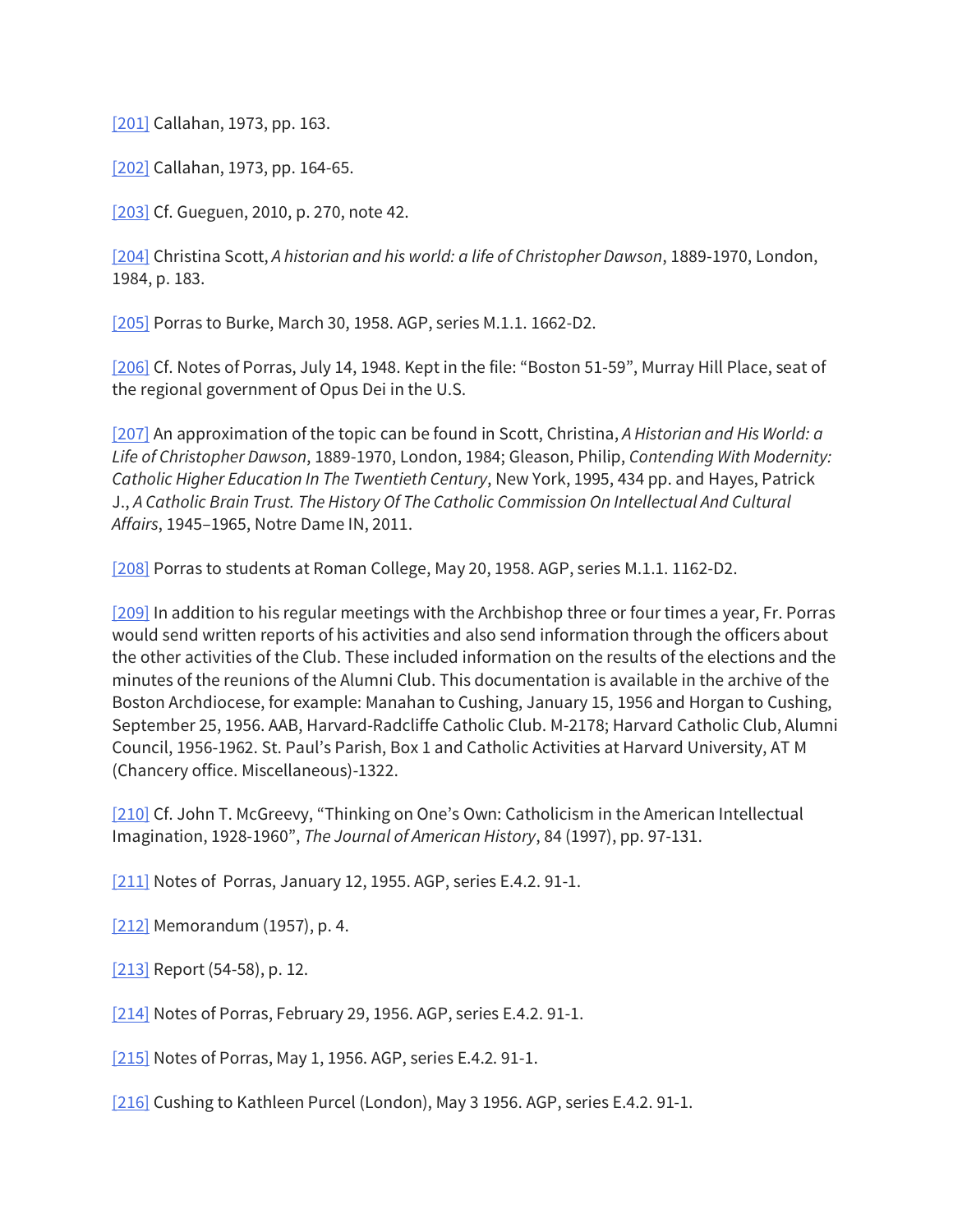[217] *The Crimson*, May 1, 1956.

[218] Memorandum (1957), p. 4.

[219] *The Crimson*, November 3, 1970.

[220] Porras to Burke, April 15, 1959. AGP, series M.1.1. 1162-D1.

[221] Cushing to Porras, April 15, 1960. AGP, series E.4.2. 91-1. A few months earlier the residence of Opus Dei in Cambridge had been installed on Follen Street and Fr. Porras was living there.

[222] Report (59-60), p. 5.

[223] Notes of Porras, June 27, 60. AGP, series E.4.2. 91-1.

[224] Cushing to Hickey, July 5, 1960. AAB, Cambrige. St. Paul's (1958-1960).

[225] Collins had graduated from the College of the Holy Cross. He had been ordained in 1940. When he returned in 1946, after almost two years in France and Germany during the war, he was appointed coadjutor at St. Paul's and chaplain to Radcliffe College. In 1965 he became pastor of St. Paul and held that position until 1971.

[226] Porras to Collins, July 29, 1960 (there are two letter with the same date). Corr. Fr Porras officers, 1956-1957 (bis). AAB, St. Paul's Parish, Box. 1.

[227] Harvard University. Records of the Dean of Harvard College : an inventory. UAIII 5.33. Harvard College (1780- ). Office of the Dean. Box 492. Harvard University Archives.

[228] Letter from the president of the HCC to the members of the Club, September 19, 1960. Corr. Fr. Porras officers, 1956-1957 (bis). AAB, St. Paul's Parish, Box. 1.

[229] Ibid.

[230] When he left the chaplaincy, Fr. Porras stayed for another year in Boston. Then in September 62, he moved to Pamplona (Spain) where he worked to obtain his doctorate in Canon Law from the University of Navarre. In April 1964 he returned to the United States and this time, settled in New York. At the end of 1965 he moved to Mexico where he carried out both his priestly and academic work. Outstanding among his publications are *Iglesia y Estado en Nueva Vizcaya (1562-1821)*, Pamplona, Universidad de Navarra, 1966, 695 pp. "La Frontera con los Indios de la Nueva Vizcaya en el S. XVII", "El nuevo descubrimiento de San José del Parral". "El gobierno de la ciudad de México en el siglo XVI" for which he won the City of Mexico Prize, and "Personas y lugares en la ciudad de México en el siglo XVI". One of the reviewers of his works has written: "William Porras Muñoz is one of the persons with the most profound knowledge of the history of Northwest Mexico" Rosales, Alfonso Martínez, Don Guillermo Porras Muñoz, Historia Mexicana, 1 July 1988, Vol. 38 (1), pp.171-172. He was a member of the Academia Nacional de Historia y